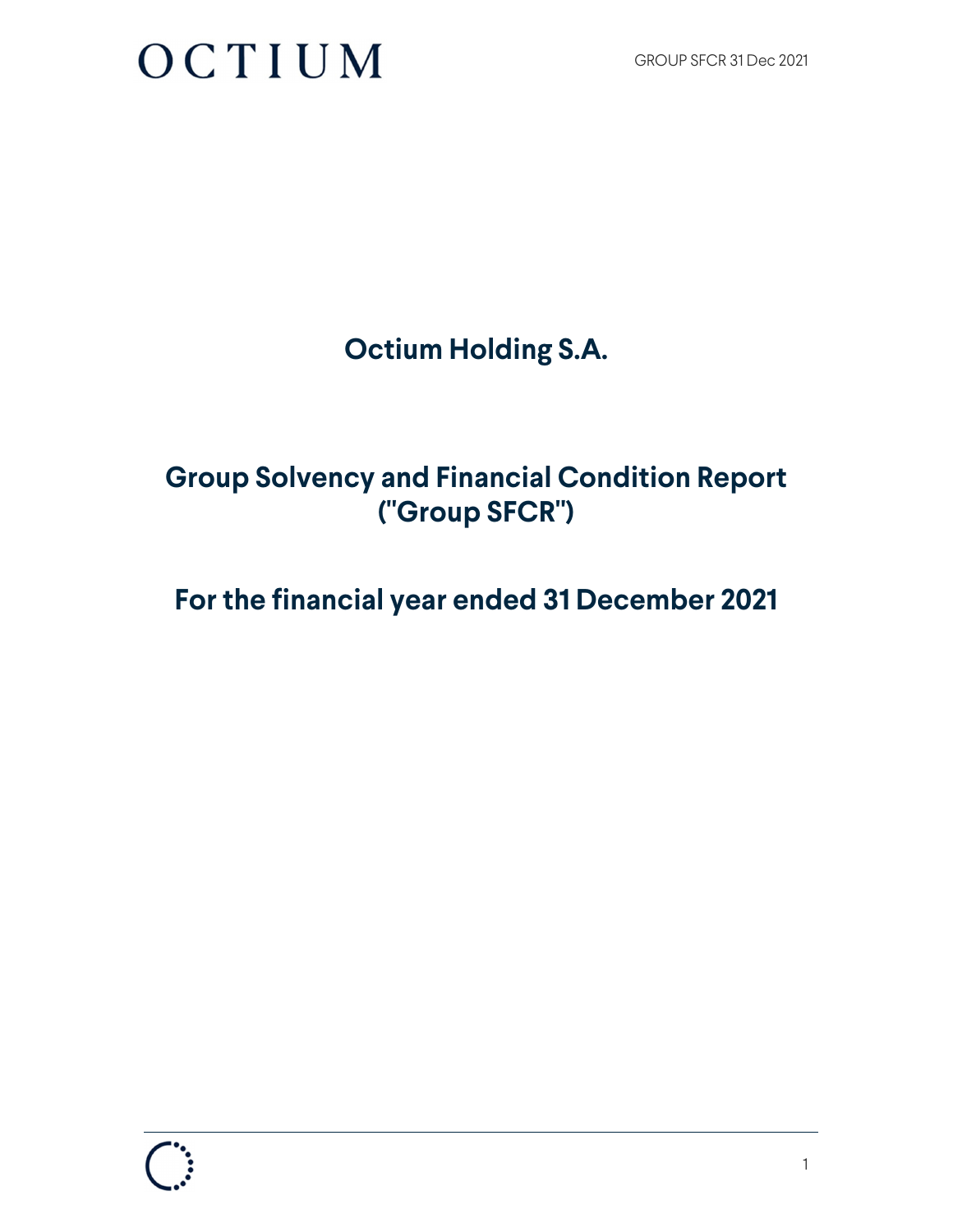### **Table of Contents**

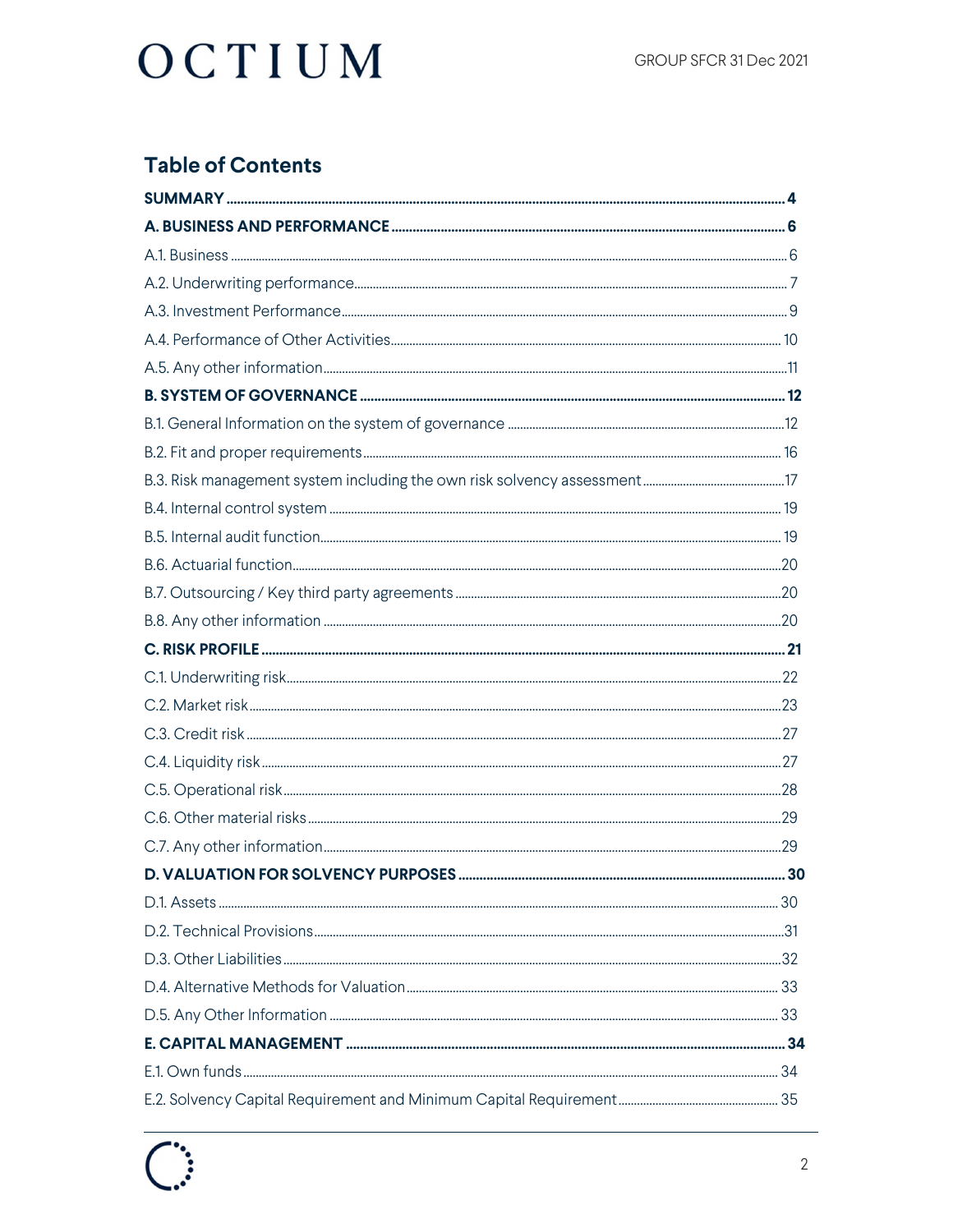| E.3. Use of the duration-based equity risk sub-module in the calculation of the Solvency Capital |  |
|--------------------------------------------------------------------------------------------------|--|
|                                                                                                  |  |
| E.5. Non-compliance with the Minimum Capital Requirement and non-compliance with the             |  |
|                                                                                                  |  |
|                                                                                                  |  |
|                                                                                                  |  |
|                                                                                                  |  |
|                                                                                                  |  |
|                                                                                                  |  |
|                                                                                                  |  |
| F.6. QRT - S.25.01.22 - Solvency Capital Requirement - for groups on standard formula42          |  |
|                                                                                                  |  |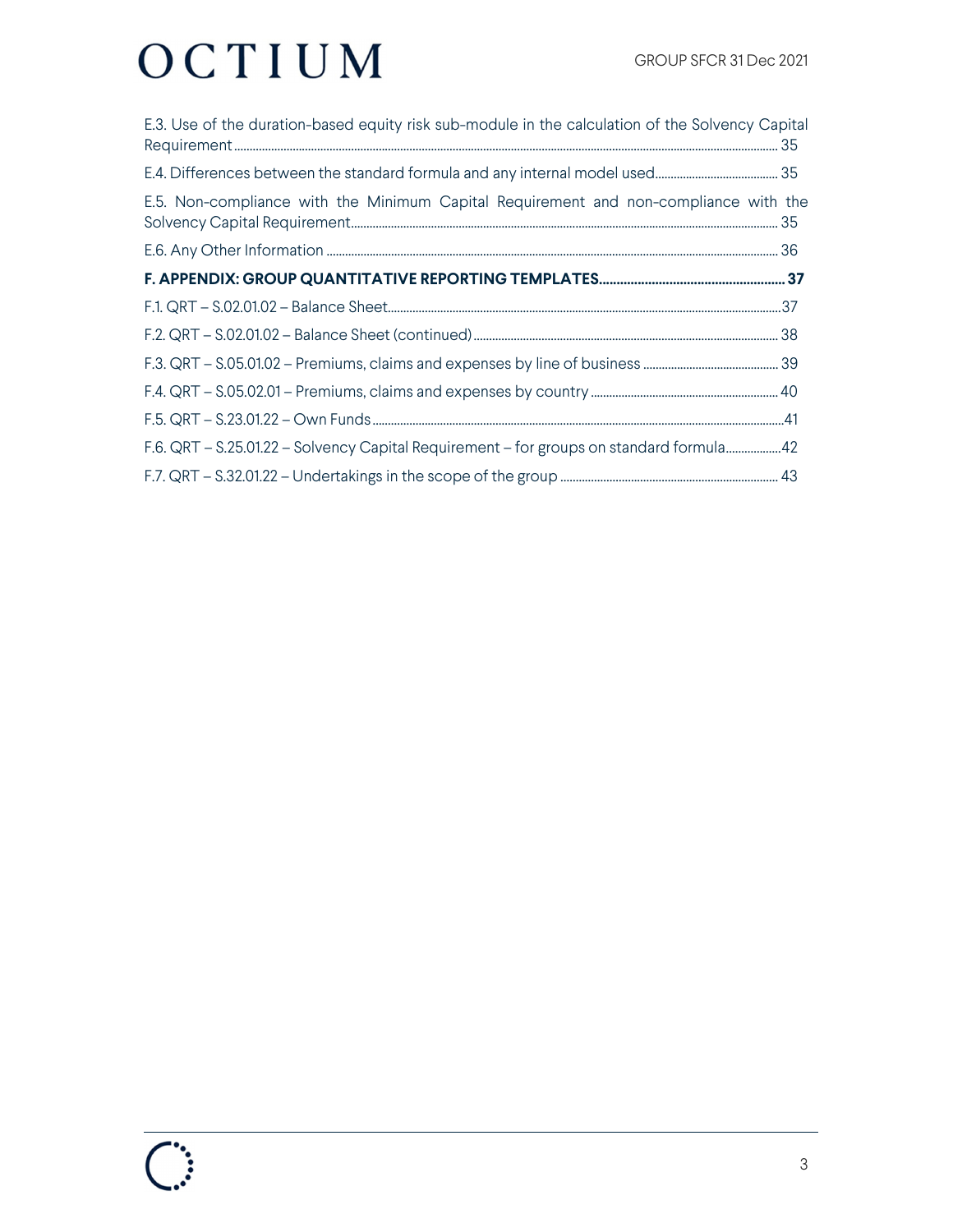### **Summary**

Octium Holding S.A. ("Octium Holding"), a mixed activity insurance holding company incorporated and resident in Luxembourg, is the ultimate parent entity of the insurance group to which Octium Life DAC ("Octium Life"), Octium Assurance AG ("Octium Assurance"), Octium International Insurance Agent AG ("OIIA" or the "Agency") and Kaupthing Life & Pension S.A. (a non-regulated dormant company) belong (collectively referred to as the "Group").

The Group is an independent international insurance group specialising in the design, structuring and distribution of unit-linked life insurance products. Octium Group has policyholder assets worth approximately EUR 10 billion and operates in global markets with a unique offering of unit-linked insurance products for wealth and succession planning.

Octium Holding is subject to group supervision under Solvency II Regulations and is required to make publicly available an annual report on the solvency and financial condition at the level of the Group (the "Group SFCR").

Below is a summary of the Group's business and risk profile, key changes and events in 2021.

#### **A.1.1. Business and performance**

The principal activity of the Group is the insurance activity undertaken by Octium Life and Octium Assurance. The Group made a profit before tax for the year ended 31 December 2021 of €1.3m (2020: €3.7m).

On 31 December 2021 Octium Group purchased Credit Suisse Life and Pension AG and renamed the business Octium Assurance AG. The purchase was financed from the Group's own resources and the issuance of €55.1m debt of which €27.5m is sub-ordinated debt.

The assets under management by the Group increased to €9.5bn reflecting the acquisition of Octium Assurance AG (2020: €4.2bn).

#### **A.1.2. System of governance**

Octium Holding's Board of Directors (the "Group Board") has responsibility for compliance with the regulatory requirements and the governance arrangements applicable at the level of the Group. The Group Board has established effective governance and control systems to manage business activities and risks. There have been no material changes in the system of governance during the year.

#### **A.1.3. Risk profile**

The Group is exposed to risks outlined in section C below. The most significant risks are market and lapse risk. The Group has established a robust risk management and internal control system to monitor and manage these risks. Although these risks may impact on future profitability, they do not have a significant impact on the Group's ability to meet payments to clients.

Policyholder investments are managed on a unit-linked basis where we ensure we are always able to meet policyholder withdrawal requests. The low-risk nature of the business means that the Group's Solvency Ratio remains resilient to changes in the business.

Notwithstanding the purchase of Octium Assurance AG and the increased scale of the Group, there have been no material changes in risk exposures during the year.

#### **A.1.4. Solvency and capital management**

The Group manages its balance sheet prudently to ensure solvency is maintained adequately throughout the business cycle. The company holds sufficient assets to match its policyholder liabilities at all times. Octium is also required to keep a buffer in excess of policyholder liabilities to

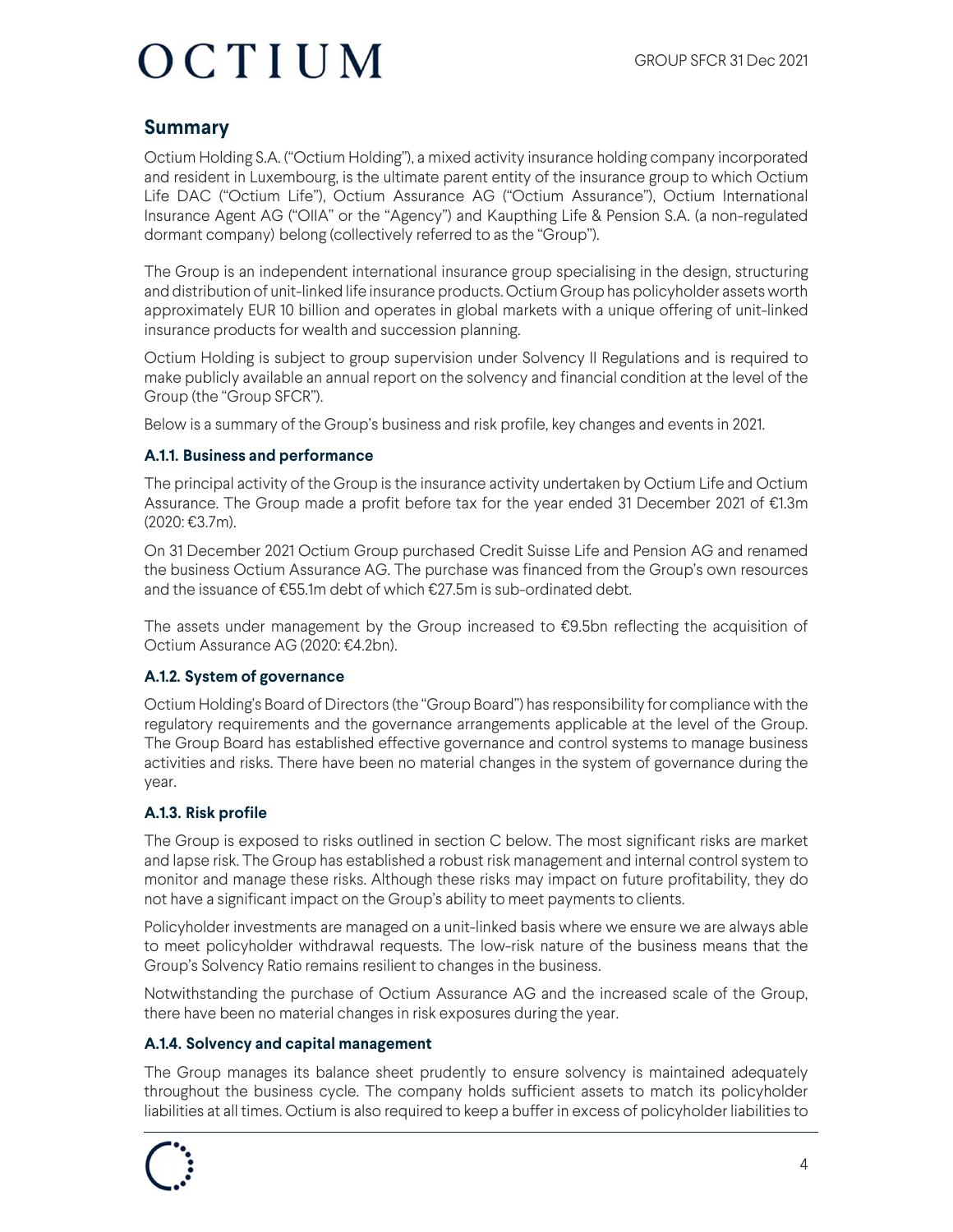cover potential losses arising from business risks. The Octium Board ensures that Octium's capital is adequate to cover the expected requirements in the short to medium term.

The Group has eligible own funds in excess of the Group's solvency capital requirement (the "Group SCR"). As at 31 December 2021, the Group SCR ratio is 152% (2020: 181%).

Each subsidiary company holds capital which is sufficient to cover any regulatory requirements together with an additional margin which can absorb adverse future changes. Octium's Life's solvency ratio at 31 December 2021 was 158% (2020: 206%) and Octium Assurance's solvency ratio at 31 December 2021 was 203%. The solvency ratio indicates the amount of capital relative to regulatory requirements.

The Group does not plan to make a dividend payment to the shareholder during 2021.

#### **A.1.5. Other information**

This report has been prepared in accordance with the requirements of the Solvency II Directive as at 31 December 2021. The Group's and Octium Life's financial year runs to 31 December each year and both report their results in Euro. Octium Assurance reports its results in Swiss Franc. Octium Life's financial statements are prepared on the basis of Financial Reporting Standard 102 applicable in the UK and Republic of Ireland (FRS 102) while Octium Assurance's financial statements are based on the principles of the Liechtenstein, Persons and Companies Act (PGR), the Law of 6 December 1995 on the supervision of insurance companies (Insurance Supervision Act; VersAG) and the associated ordinance (Insurance Supervision Ordinance; VersAV) in the currently valid versions. The Group's consolidated financial statements are prepared in accordance with Luxembourg Insurance Accounting Law of 8 December 1994, which became effective for the year commencing 1 January 1995.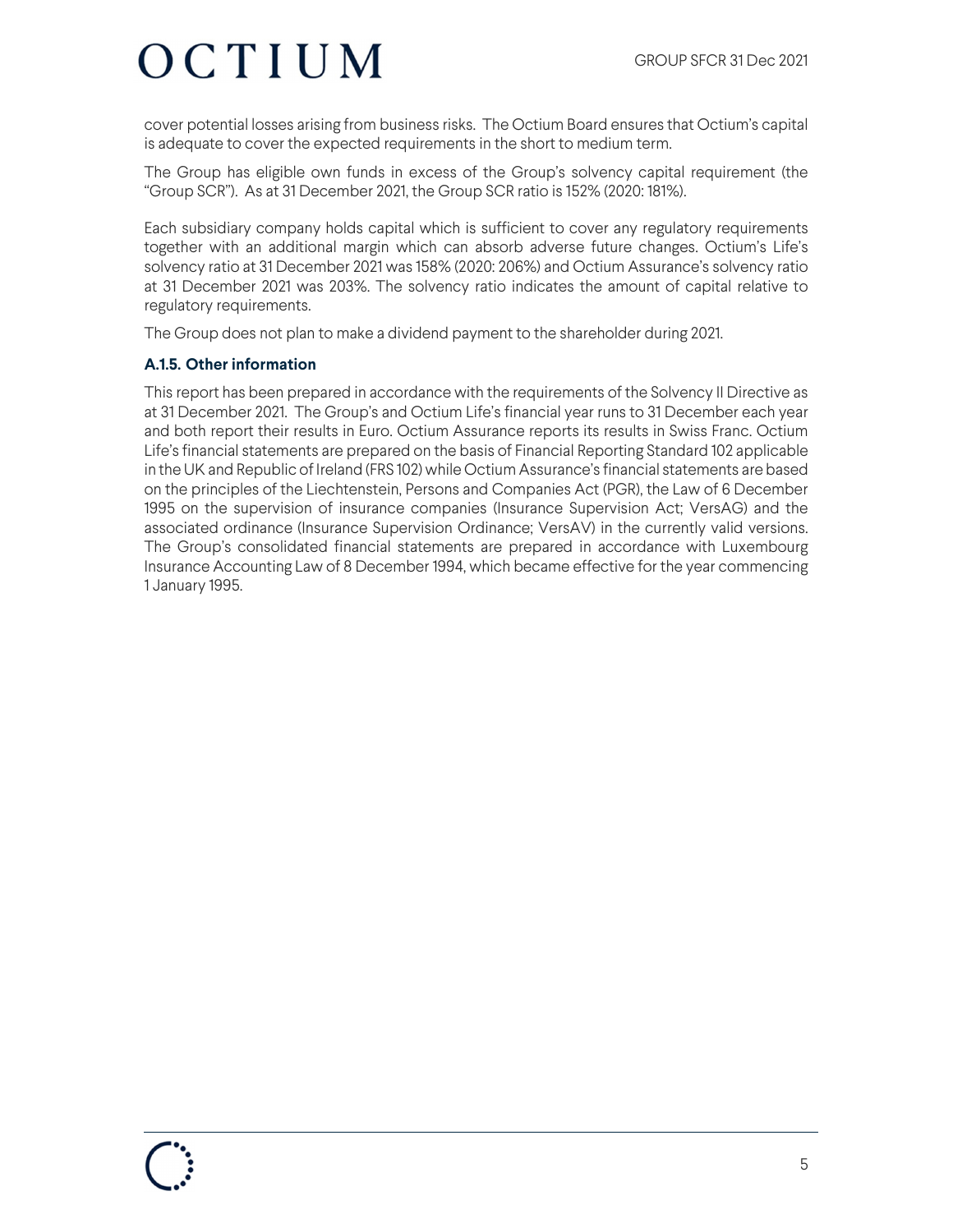### **A. Business and Performance**

#### **A.1. Business**

#### **A.1.1. Company information**

Octium Holding, a mixed activity insurance holding company incorporated and resident in Luxembourg, is the ultimate parent entity of Octium Life, Octium Assurance and OIIA for the purposes of group supervision in accordance with Regulation 216(3)(b) of S.I. 485 of 2015 (the "Solvency II Regulations"). Octium Holding and its subsidiaries form a specialist life assurance group (collectively the "Group" or "Octium Holding").

The Group is an independent international insurance group specialising in the design, structuring and distribution of unit-linked life insurance products. Octium Group has policyholder assets worth approximately EUR 10 billion and operates in global markets with a unique offering of unit-linked insurance products for wealth and succession planning.

The Group operates the insurance companies Octium Life DAC, Dublin, and Octium Assurance AG, Vaduz, inclusive of its branch Octium Assurance AG (Italian Branch), in Milan, as well as the insurance intermediary Octium International Insurance Agent AG , Vaduz, and its Zurich Branch.

Octium Life is an Irish domiciled and authorised insurance company whose principal activity is the transaction of cross-border life insurance business. Octium Life was established in 2003 originally as UBS International Life Ltd but its name changed following its acquisition by the Octium Group in May 2017.

Octium Assurance (formerly Credit Suisse Life and Pensions AG) is a Lichtenstein based insurance company, regulated by the Liechtenstein Financial Market Authority ("FMA"). Octium Assurance offers unit linked insurance products to EU policyholders on a cross border basis under the freedom of services legislation and through its Italian Branch under the freedom of establishment legislation.

OIIA, a Liechtenstein domiciled company, was incorporated in early 2020 to provide insurance intermediation on behalf of Octium. In September 2020, OIIA was granted a life insurance agent license by the FMA for insurance distribution purposes.

KLP S.à.r.l. is a 100% subsidiary of Octium Holding S.A. It is a company incorporated in Luxembourg and is a former life insurance company of Kaupthing Life & Pension S.A., with corresponding license returned in 2015 and is now a non-regulated dormant company.

| Name of Company                                | Octium Holding S.A.             | <b>Registered Address:</b><br>35 Avenue J. F. Kennedy<br>L-1855 Luxembourg<br>Luxembourg |
|------------------------------------------------|---------------------------------|------------------------------------------------------------------------------------------|
| Group Auditors (SII)                           | Deloitte Ireland LLP            | Deloitte & Touche House,<br>29 Earlsfort Terrace<br>Dublin 2<br>Ireland, D02 AY28        |
| Regulatory Supervisor of<br>the Group & Octium | Central Bank of Ireland ("CBI") | New Wapping Street,<br>North Wall Quay,<br>Dublin 1.<br>Ireland.                         |

#### **A.1.2. Shareholdings**

The group structure below shows the entities within the scope of group supervision up to the 31 December 2021 (100% ownership at each level).

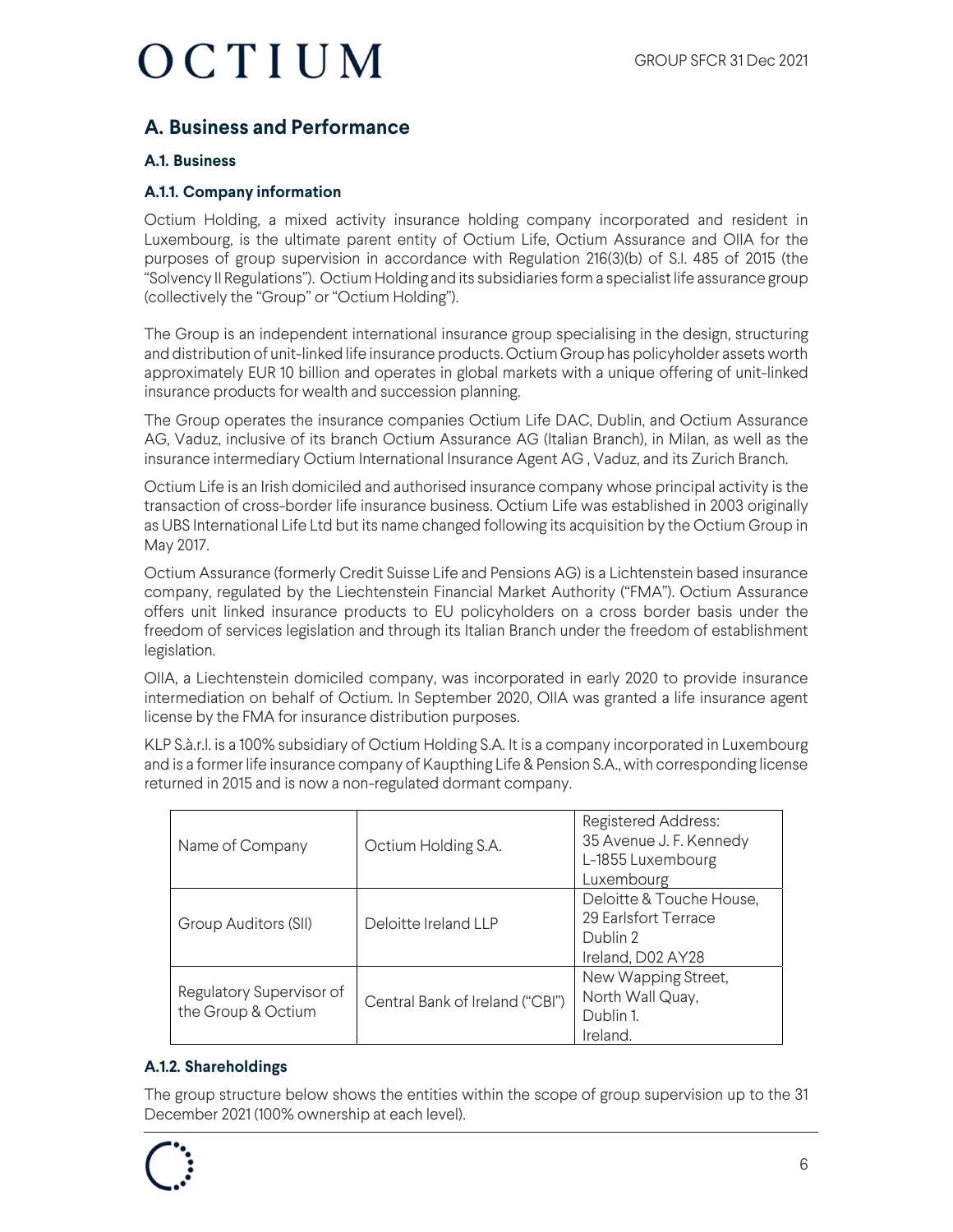

The holding companies above are all based in the EU. They have no assets, other than investments in Group companies and small cash deposits to pay administrative expenses and have no other risk exposures other than a non-subordinated liability (senior debt) used to fund the acquisition of Octium Life and Octium Assurance.

#### **A.1.3. Products**

The Group offers unit linked life assurance products with an open architecture for residents in Germany, Italy, Spain, Turkey, Greece and the UK. The main product offering is a portfolio bond, which allows policyholders to link to a fund which is managed by their chosen asset manager or investment advisor. The Group does not offer products with guaranteed investment returns.

#### **A.1.4. Significant events**

On 31 December 2021 the Octium Group purchased Credit Suisse Life and Pension AG and renamed the business Octium Assurance AG. The purchase was financed from the Group's own resources and the issuance of €27.6m senior debt and €27.5m sub-ordinated debt. The enlarged Group including Octium Assurance AG will be a significant force in the cross-border life insurance market with close to €10bn in assets.

There were no other significant events in the holding companies within the Group.

#### **A.2. Underwriting performance**

Octium Holding's financial statements are prepared in accordance with the Luxembourg Insurance Accounting Law of 8 December 1994, which became effective for the year commencing 1 January 1995. Under this accounting standard, the majority of Octium Life's and Octium Assurance's unit linked policies are classified as investment contracts whereby premiums and claims are shown as deposits to and payments from investment contracts.

Accounting profits are largely driven by policy administration fees received, net of commissions and other expenses as well as risk fees net of reinsurance and risk claims. Changes in the value of investments underlying unit linked policies are offset by corresponding changes in the value of technical provisions. The Group has defined accounting profits as an appropriate measure of its underwriting performance.

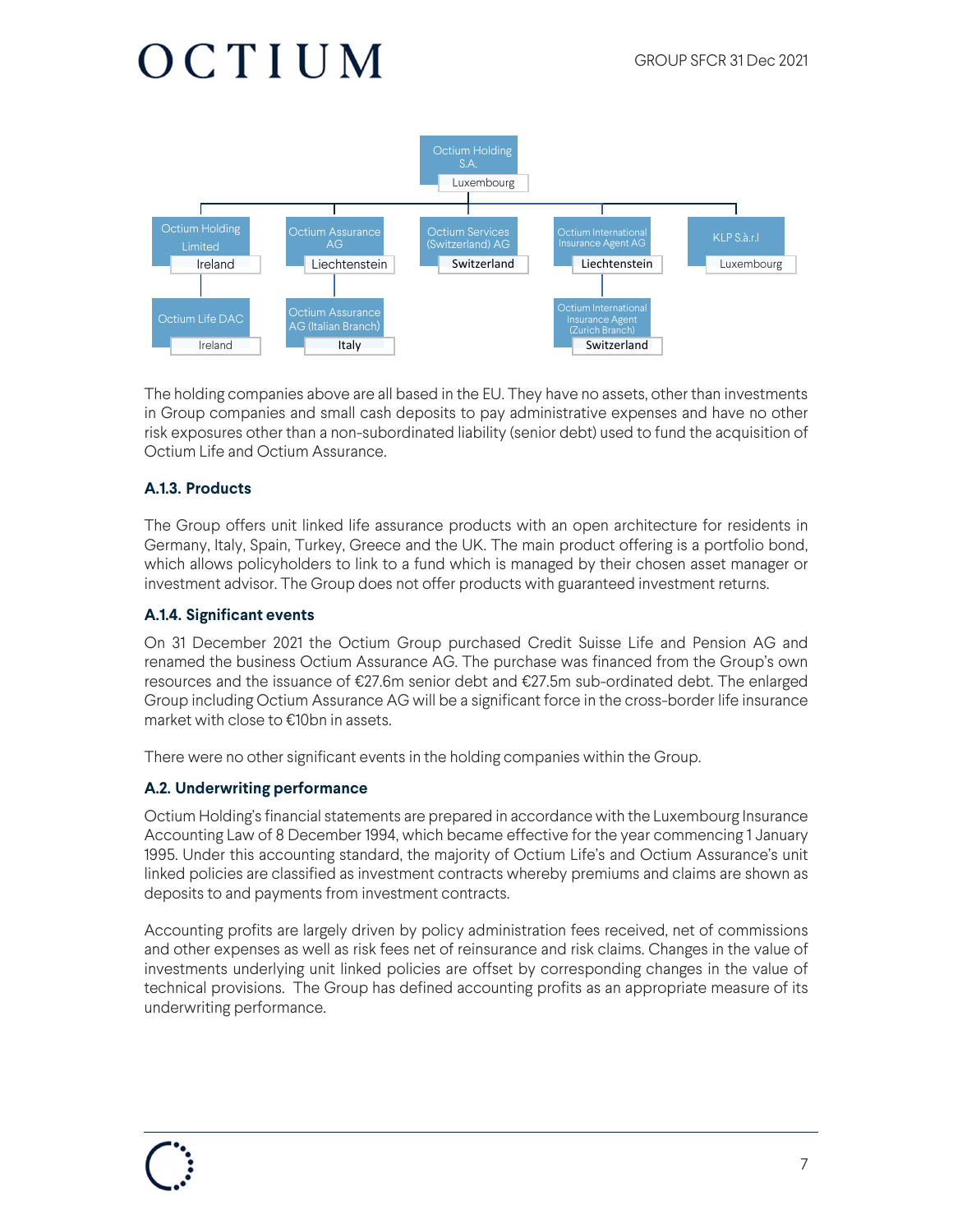#### **A.2.1. Overview of Octium Group's accounting profits**

| <b>Overview of accounting profits</b>  | 2021<br>E,000 | 2020<br>€,000 | <b>Change %</b> |
|----------------------------------------|---------------|---------------|-----------------|
| Gross accounting profits               | 2,004         | 3,668         | (45%)           |
| Tax charge                             | 690           | 770           | (11%)           |
| Profit attributable to the shareholder | 1,320         | 2,898         | (54%)           |

The decrease in profitability is driven primarily by an increase in operating expenses in support of business development.

Risk fees are the element of policy charges that relate to mortality risk and the payment of death risk benefits. The table below details the risk fees earned net of reinsurance.

| <b>Risk fees</b>                      | 2021<br>E,000 | 2020<br>E,000 | Change % |
|---------------------------------------|---------------|---------------|----------|
| Risk fees earned                      | 1,160         | 1,027         | 13%      |
| Reinsurer's share net of profit share | 602           | 427           | 41%      |
| Net Risk fees                         | 558           | 600           | 7%)      |

#### **A.2.2. Premiums written by Octium Group**

The table below details the premiums written during the year as reported in QRT S.05.01.

| Index-linked and unit-linked insurance | 2021<br>E,000 | 2020<br>€,000 | Change % |
|----------------------------------------|---------------|---------------|----------|
| Gross                                  | 317,834       | 189,607       | 68%      |
| Reinsurer's share                      | 32            |               | 100%     |
| Net Premiums                           | 317,802       | 189,607       | 68%      |

#### **A.2.3. Octium Group's death risk benefits net of reinsurance**

The table below details the death risk benefits incurred.

| Death benefits      | 2021<br>E,000 | 2020<br>$\epsilon$ ,000 | <b>Change %</b> |
|---------------------|---------------|-------------------------|-----------------|
| Death risk benefits | 419           | 354                     | 19%             |
| Reinsurer's share   | 359           | 286                     | 26%             |
| Net Death benefits  | 60            | 68                      | (12%)           |

#### **A.2.4. Octium Group's claims incurred**

The table below details total claims incurred as reported in QRT S.05.01.

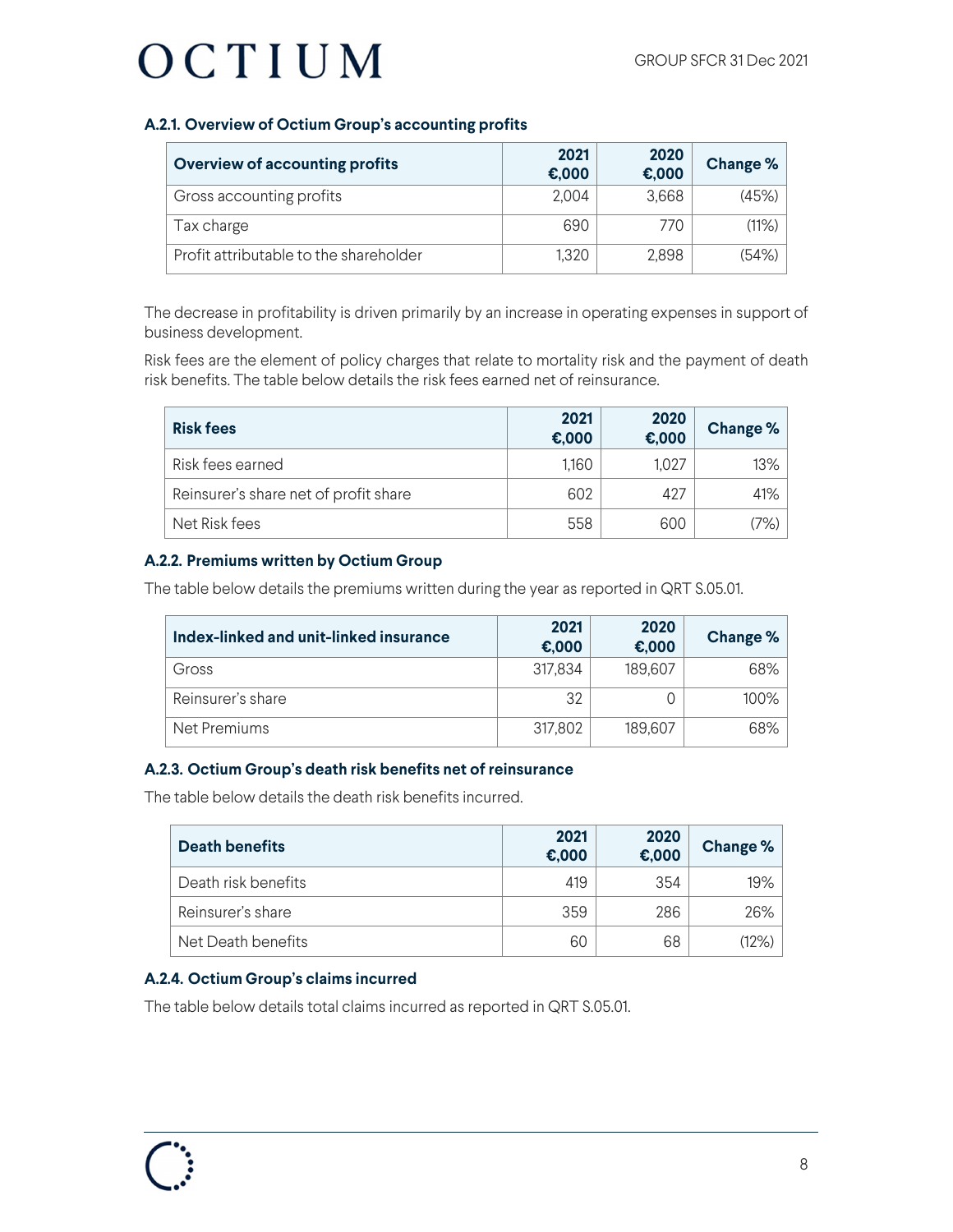| Index-linked and unit-linked insurance | 2021<br>€,000 | 2020<br>€'000 | Change % |
|----------------------------------------|---------------|---------------|----------|
| Gross claims                           | 251,969       | 308,377       | (18%)    |
| Reinsurer's share                      |               |               | 0%       |
| Net claims                             | 251,969       | 308,377       | (18%)    |

#### **A.3. Investment Performance**

Other than some small cash deposits held by the Agency and holding companies to cover administration expenses the Group's assets consist of Octium Life's and Octium Assurance's assets.

Octium Life's and Octium Assurance's main source of income is from administration fees charged on the value of unit linked insurance contracts and therefore the impact on profit of investment performance is second order.

All client investments are selected by the policyholder from a pre-approved list of funds or investment managers who are appointed in accordance with a specific investment mandate. Excess assets above those required to match policyholder unit liabilities are held as cash or highquality liquid assets.

Octium is exposed to market risk on unit linked investments to the extent that adverse movements in the value of these assets would reduce the future profitability of the Company through a decline in policy administration fees.

#### **A.3.1. Description of Octium Group's assets**

|                                | 2021   |           | 2020   |           |
|--------------------------------|--------|-----------|--------|-----------|
| <b>Asset Type</b>              | %      | €'000     | $\%$   | €'000     |
| Cash and deposits              | 9%     | 861,741   | 5%     | 208,188   |
| Collective Investment Schemes  | 69%    | 6,677,127 | 78%    | 3,259,754 |
| Equities                       | 6%     | 585,754   | 4%     | 169,545   |
| <b>Fixed Income Securities</b> | 13%    | 1,303,816 | 9%     | 348,972   |
| Other                          | 3%     | 268,274   | 4%     | 186,634   |
| <b>Total Assets</b>            | 100.0% | 9,696,712 | 100.0% | 4,173,094 |

The following investments are held in respect of shareholder and policyholder linked assets.

#### **A.3.2. Octium Group's investment return**

Investment return comprises interest, dividends and other income receivable, realised and unrealised gains and losses on investments and is net of related investment management fees and other account-keeping charges.

| <b>Investment Return</b>                    | 2021<br>€'000 | 2020<br>€'000 |
|---------------------------------------------|---------------|---------------|
| Interest income/expense - shareholders cash | (21)          | (19)          |
| Other investment income, gains and losses   | 362,482       | 79,814        |
| Investment return                           | 362,461       | 79.795        |

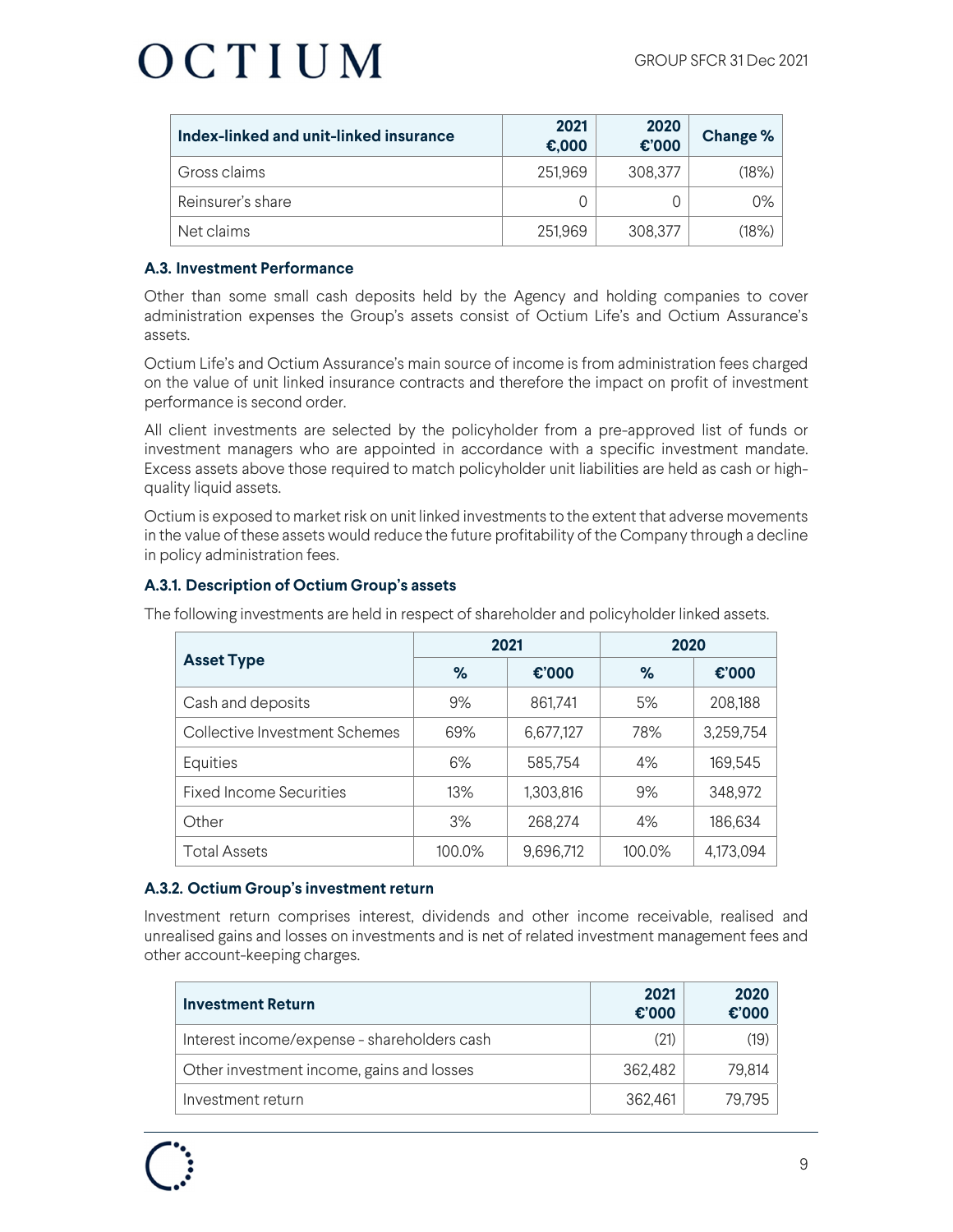Asset performance during 2021 followed global market trends, which saw positive performance throughout the year.

#### **A.4. Performance of Other Activities**

The Group's primary activity is manufacture of unit linked insurance products. Income is primarily derived from the fees charged to the policyholders for policy administration. Fees are charged as a percentage of the policy value and are thus affected by the performance of the underlying assets as well as premium and claim levels. The performance of the policies therefore depends on the performance of the assets selected and the expense relating to asset management, custody of assets and policy administration fees. The income for the current and previous years is shown below:

#### **A.4.1. Octium Group's other technical income net of reinsurance**

| <b>Other Technical Income</b>                 | 2021<br>$\epsilon$ '000 | 2020<br>€'000 |
|-----------------------------------------------|-------------------------|---------------|
| Administration fees                           | 17.119                  | 15.735        |
| Reinsurance premiums, profit share and claims | (243)                   | (136)         |
| Other technical income                        | 16.875                  | 15.599        |

The increase in administration fee income relative to 2020 reflects higher asset values during 2021 compared to 2020.

#### **A.4.2. Octium Life's operating expenses**

| <b>Operating Expenses</b>           | 2021<br>$\epsilon$ '000 | 2020<br>$\epsilon$ '000 |
|-------------------------------------|-------------------------|-------------------------|
| Acquisition and administration      | 8,599                   | 7,091                   |
| Commission paid                     | 2,817                   | 2,204                   |
| Change in deferred acquisition cost | 15                      |                         |
| Death claims                        | 419                     | 354                     |
| Operating expenses                  | 11,810                  | 9,655                   |

Operating expenses increased during the year in support of business developmement.

Group expenses mostly consist of Octium's expenses along with the expenses of OIIA and administation expenses of the holding companies within the Group and interest on the senior debt.

#### **A.4.3. Change in value of the Italian substitute tax asset**

Octium Life and Octium Assurance act as withholding tax agents for the Italian tax authorities, making advance payments in respect of Italian policyholder exit tax. Recovery is made when exit taxes are levied on chargeable gains. Within the financial statements of Octium Life, the value of this tax asset is determined by discounting the expected future cash flows of these tax recoveries. If there is change in value of the tax asset each year, as it relates to the impact of discounting, this gives rise to a gain or charge in the Income Statement.

In Octium Assurance's financial statements as well as the Group's consolidated financial statements the asset is held at cost.

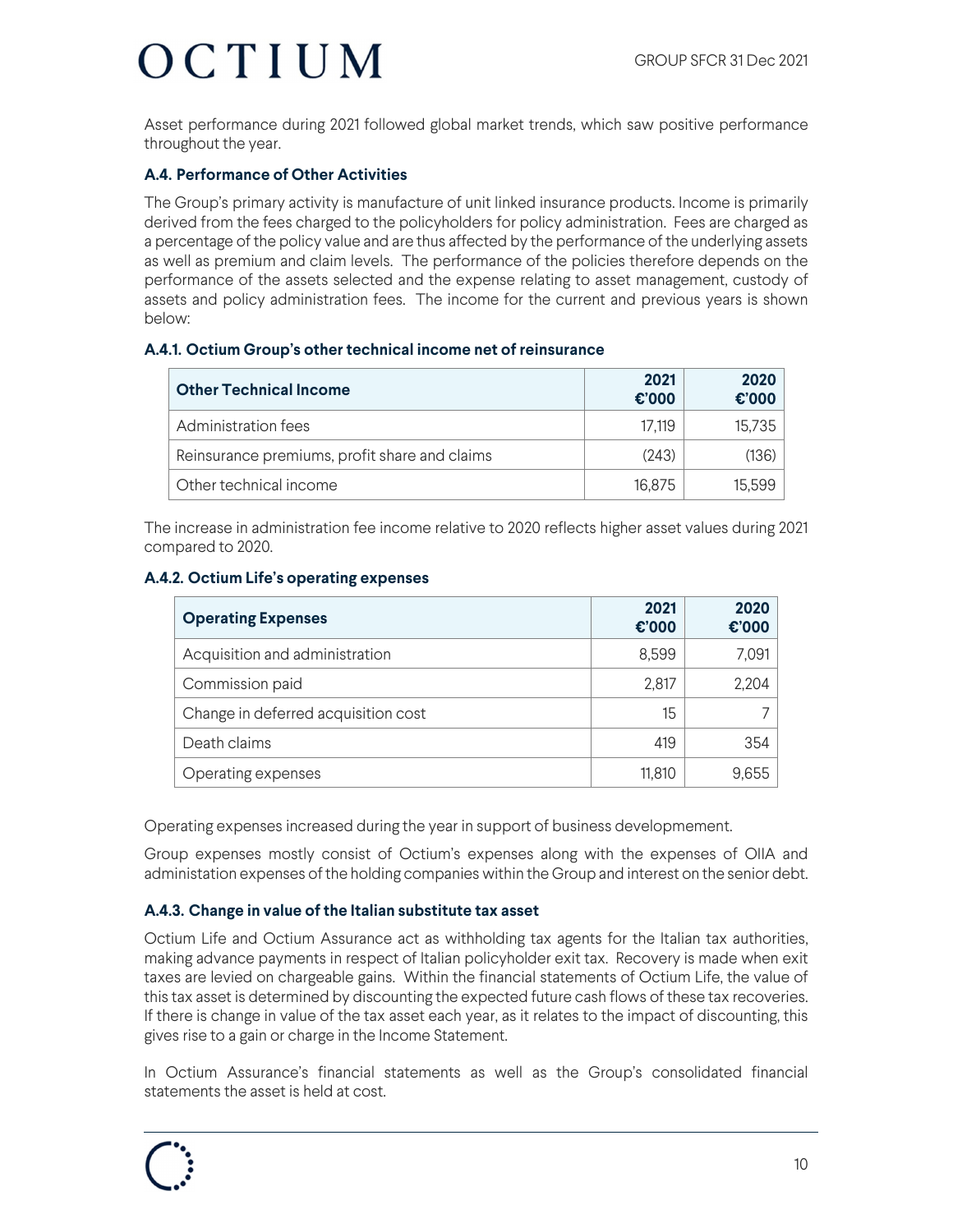#### **A.5. Any other information**

#### **A.5.1. Issue of new debt**

During the year Octium Holding S.A. received €27.6m by way of increasing its non-subordinated loan from Albany Capital Limited, a related party. The loan balance was €35.5m at 31 December 2021.

During the year Octium Holding S.A. received €27.5m by way of increasing its subordinated loan from Albany Capital Limited, a related party. The subordinated loan balance was €67.5m at 31 December 2021.

The debt was issued to fund the acquisition of Octium Assurance.

#### **A.5.2. Covid 19**

Despite the negative impact of Covid 19 on society and the economy in terms of global lockdowns and quarantines, reduced economic activity and stock market volatility, the Group's performance continued to meet expectations.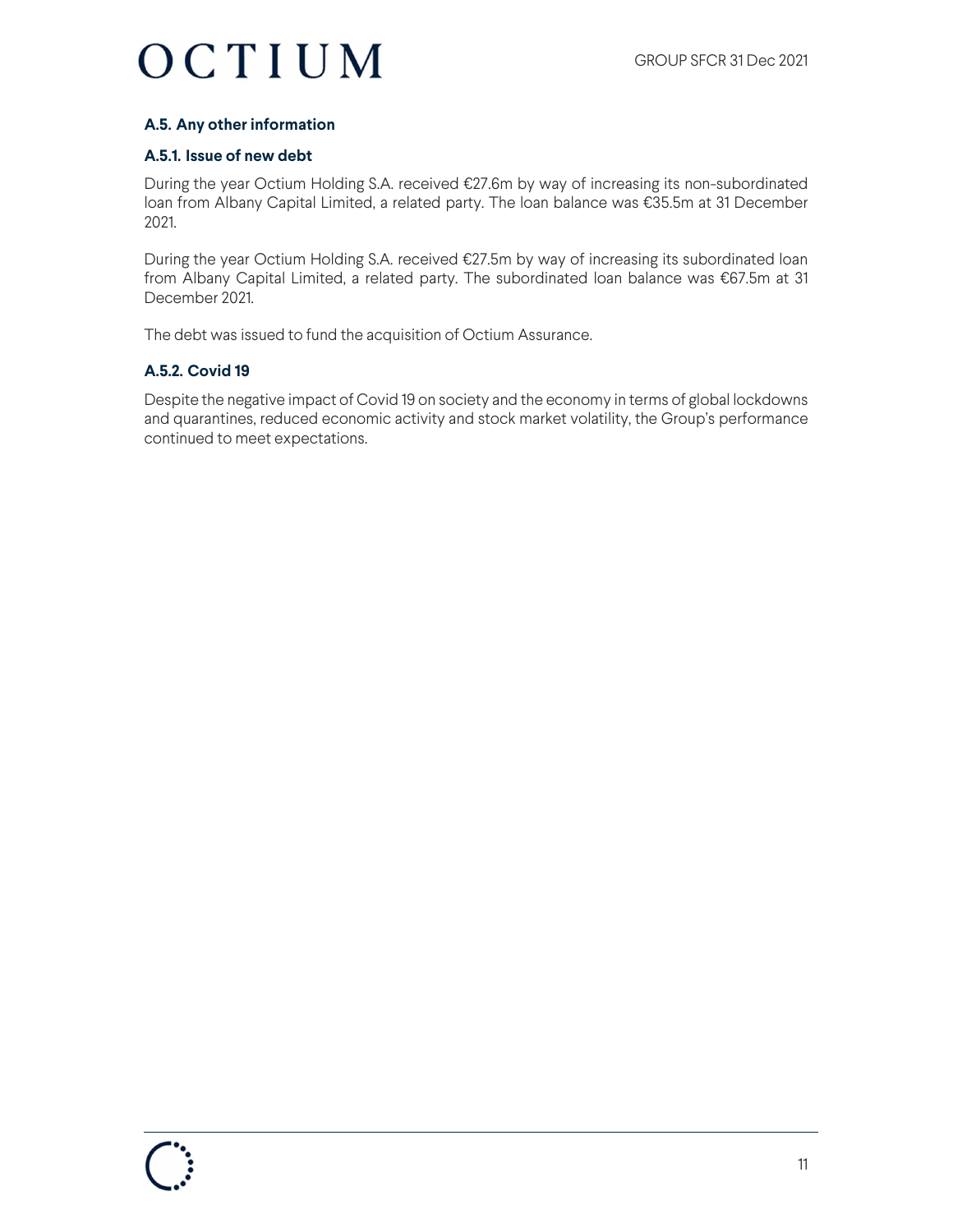### **B. System of Governance**

#### **B.1. General Information on the system of governance**

The Group Board is committed to high standards of corporate governance. The Group Board is responsible for ensuring that there are adequate mechanisms to monitor, manage and report significant intra-group transactions as well as significant risk concentrations within the Group; that eligible own funds are available in the Group which are always at least equal to the group SCR; that adequate systems and procedures are in place to identify and measure risks at the level of the Group; to ensure that an own risk and solvency assessment is carried out at the level of the Group; and to comply with other group supervision requirements, including regular reporting to the group supervisor.

#### **B.1.1. Group Executive Committee**

The Group Board has established a Group Executive Committee ("Group ExCo") to whom it has delegated the management of the Octium Group under the leadership of the Group Executive Chairman.

#### Membership

The Group ExCo consists of at least five persons (each an "ExCo Member"), having collective empowerment for the purpose of governing the Octium Group in a compliant way according to their duties.

- The Group ExCo is composed by the following group executive functions:
- Group Executive Chairman ("Group Chairman")
- Group Chief Executive Officer ("Group CEO")
- Group Chief Financial Officer ("Group CFO")
- Group Head of Sales and Business Development ("Group CBDO")
- Group General Counsel ("Group GC")

#### Roles and responsibilities

The Group ExCo decides and approves the strategy of the Group and its affiliates, including the business strategy, the risk appetite and the financial objectives, where relevant upon recommendation of the respective affiliates' CEOs.

In particular, the Group ExCo performs the following:

- Establish, evaluate and approve, on a regular basis, long-range plans and business model for the Group;
- Review, evaluate and approve the Group's consolidated budget and forecasts;
- Establish, evaluate and approve risk strategy, including risk tolerance and the guiding principles;
- Governing the risk identification, measurement, reporting, management and monitoring; establish, evaluate and approve the principles of an adequate organisation and resource allocation;
- Review and assess the effectiveness of the Group's practices with respect to its insurance business purpose.

The Group CFO has responsibility for:

- Ensuring compliance with group supervision regulatory and legal obligations;
- Monitoring of the group SCR and solvency ratio;

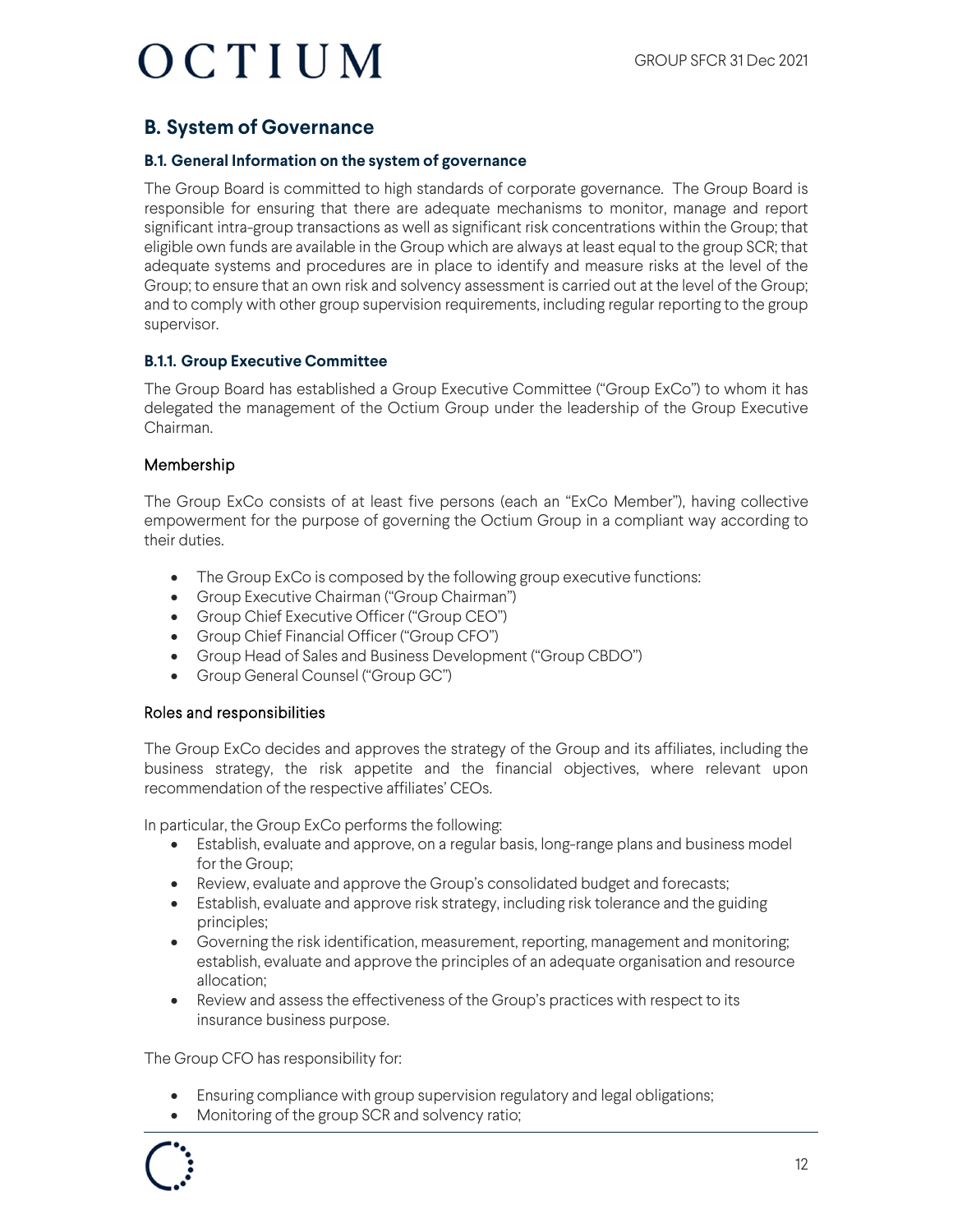- Group regulatory reporting;
- Identifying, monitoring, managing and reporting intra-group transactions, including significant and very significant intra-group transactions.

#### **B.1.2. Subsidiary Governance**

Octium Life and Octium Assurance have their own separate boards recognising their obligation to take decisions independently in the interest of their customers and clients, as well as to meet relevant legal and governance responsibilities.

The Board of Directors is the supervisory body with responsibility for the overall direction, management and for ensuring each insurance entity complies with applicable laws, rules and regulations. It decides on the strategic aims and the necessary financial and human resource requirements based on recommendations of the Management Committee and Chief Executive Officer.

The membership of each subsidiary board includes independent Non-Executive Directors ("NED") in compliance with Central Bank of Ireland's Corporate Governance Requirements for Insurance Undertakings 2015 in relation to the balance of Executive Directors and NEDs on the boards and their committees. The boards have established a number of committees to support their decision making which are independently overseen by the NEDs.

#### **Audit Committee**

The Audit Committee oversees the integrity of the insurance entity's financial statements and regulatory reports, the effectiveness of its internal and external audit functions, its reporting procedures, its risk management framework, its compliance with legal and regulatory requirements and its system of internal controls. Its membership consists of three non-executive directors.

#### **Risk Committee**

The Risk Committee oversees insurance entity's risk management framework. The Committee provides leadership, direction and oversight of the risk management function and reviews the principle risks and the way they are managed, controlled and mitigated. Its membership consists of three non-executive directors.

The terms of reference for each, of the insurance entity's board committees are approved by the respective board and updated as necessary. In addition, each committee Chair provides regular reports to the boards on the matters covered at each committee meeting.

#### **B.1.3. Board of Directors:**

The Group Board is made up of three directors, all resident in Luxembourg.

#### **Octium Life**

As at 31 December 2021, the Octium Life Board comprised of one Executive Director, two Non-Executive Directors and two Independent Non-Executive Directors.

| <b>Board Member</b>                   | Type                               |
|---------------------------------------|------------------------------------|
| Jean-François Willems (Chairman)      | Non-Executive Director             |
| Joan Collins (Risk Committee Chair)   | Independent Non-Executive Director |
| Seamus Hughes (Audit Committee Chair) | Independent Non-Executive Director |

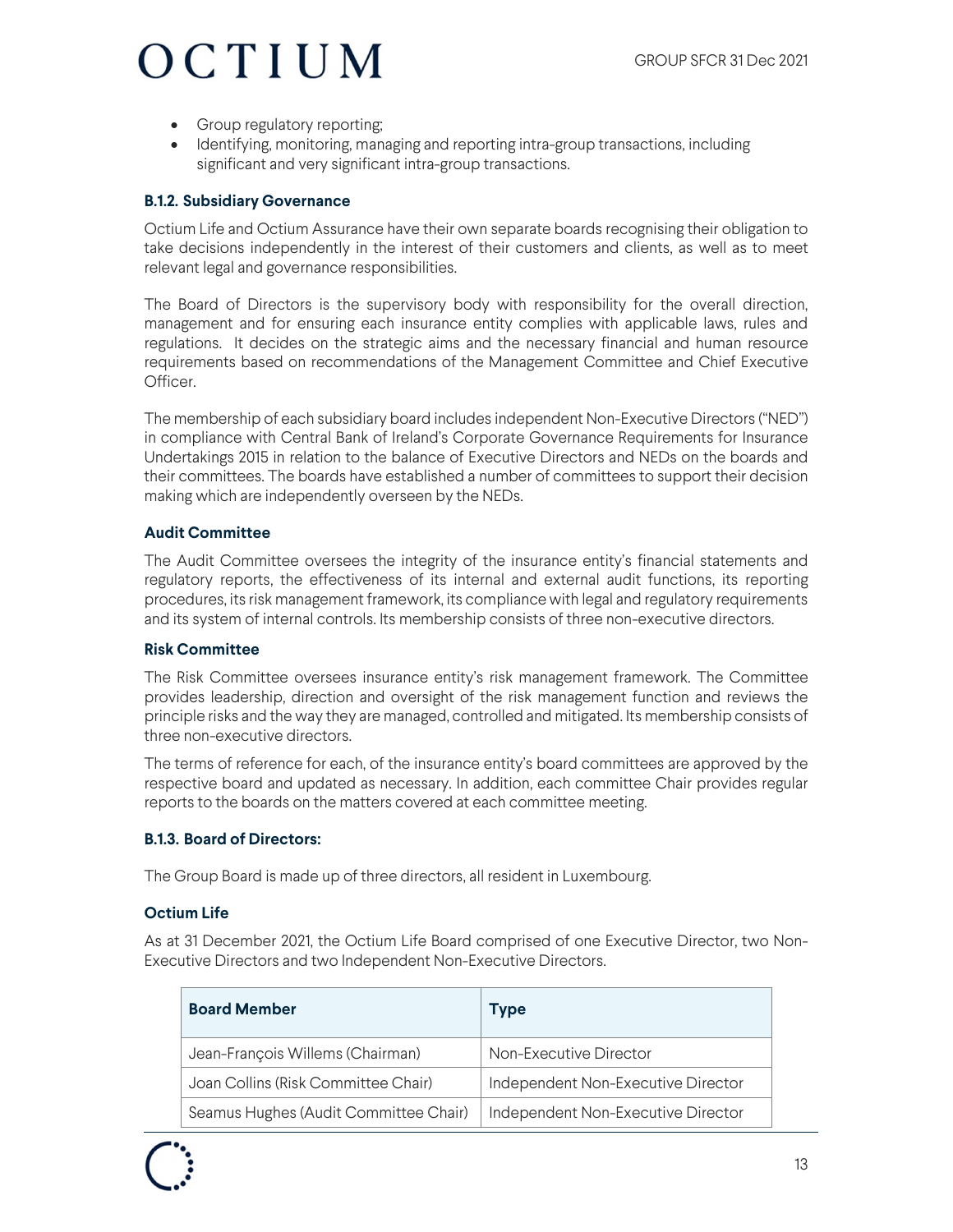| <b>Board Member</b>  | Type                          |
|----------------------|-------------------------------|
| Massimoluca Mattioli | <b>Non-Executive Director</b> |
| Dara Hurley (CEO)    | <b>Executive Director</b>     |

At least annually, the Octium Life Board reviews its own performance, as well as the performance of its Committees to determine whether they are functioning effectively and efficiently.

#### **Octium Assurance**

As of December 2021, the Octium Assurance Board comprised of three Non-Executive Directors, whereof two from Credit Suisse Group and one Independent Non-Executive Director:

| <b>BoD Member</b> | <b>Type</b>                        |
|-------------------|------------------------------------|
| Nicolas Vaccaro*  | Chairman, Non-Executive Director   |
| Bernhard Felder*  | Non-Executive Director             |
| Rainer Marxer     | Independent Non-Executive Director |

\* Resigned 31 December 2021 due to the new shareholder as of 31 December 2021

Following the change of ownership, the Octium Assurance Board comprised of five Non-Executive Directors, whereof three are from Octium Group and two are independent.:

| <b>BoD Member</b>     | <b>Type</b>                        |
|-----------------------|------------------------------------|
| Harley Rowland        | Chairman, Non-Executive Director   |
| Jean-François Willems | Non-Executive Director             |
| Dara Hurley           | Non-Executive Director             |
| Alexander Ospelt      | Independent Non-Executive Director |
| Rainer Marxer         | Independent Non-Executive Director |

At least annually, the Octium Life Board reviews its own performance, as well as the performance of its committees to determine whether they are functioning effectively and efficiently.

#### B1.2.1Independent control functions

Each insurance entity has established four key independent control functions, who are responsible for providing oversight of and challenge to the business and for providing assurance to the Board on matters relating to the risk management framework and system of internal controls.

- 1. Risk Management
- 2. Compliance
- 3. Actuarial
- 4. Internal Audit

#### **B.1.3.1. Risk management**

The Risk Management function, which is under the direct responsibility of the Chief Risk Officer, is charged with the oversight, review and supervision of the identification, measurement, management, reporting and monitoring of the risks to which the business is exposed. The responsibilities of the Chief Risk Officer include:

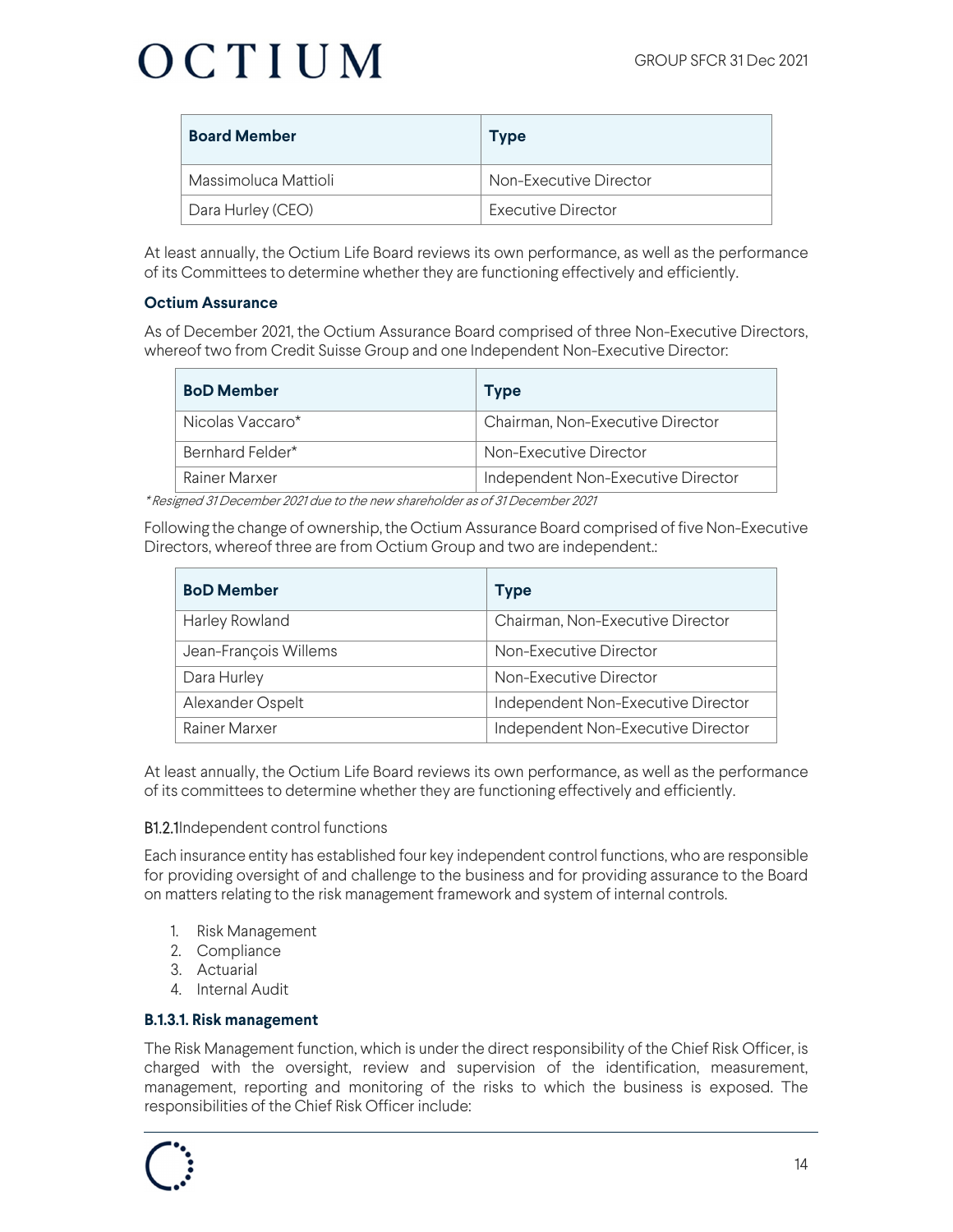- To develop and maintain an effective risk management framework that meets the needs of the Company and is aligned with CBI expectations;
- To facilitate the setting of Risk Appetites by the Board;
- To develop and maintain appropriate risk policies and procedures that are consistent with the Company's Risk Appetite Statement;
- To develop and maintain a risk register;
- To monitor the impact of emerging issues and how they are managed within the business;
- To ensure a comprehensive understanding of how risks affecting the Company are being managed and monitored and to communicate this appropriately;
- To liaise with Head of Actuarial Function to review the outputs from the risk management framework and to ensure the universe of risks is adequately reflected within capital models;
- To promptly inform the Board and CEO of any material risk limit breach;
- To assess the capital model and provide input into the current and projected future solvency position;
- To facilitate the production of the ORSA report and maintain the record-keeping file.

The Chief Risk Officer is a member of Management Committee, reports to the Octium's Chief Executive Officer and has direct access to the Chair of Octium's Board and Risk Committee as required.

#### **B.1.3.2. Compliance**

The Compliance function, which is under the direct responsibility of the Head of Compliance, is charged with oversight and implementation of the Compliance Policy which aims to ensure Octium complies with all applicable laws, rules and regulations, and conducts its activities in compliance with those laws, rules and regulations.

The Head of Compliance provides advice and guidance in all compliance related matters, by identifying and evaluating all compliance risks associated with the Company's present and future business activities including new products and new business relationships.

The Head of Compliance responsibilities include:

- The design, implementation and execution of a risk-based compliance monitoring plan including reporting and escalation of issues to the Board, Audit or Management Committee as appropriate.
- Assisting in identifying the legal regulatory and code requirements which Octium is required to comply with and advising on new relevant regulations and standards.
- Maintaining a record of all material compliance obligations, together with details of how, when and by whom these are met and of any breaches that have been notified.
- Acting as Money Laundering Reporting Officer (MLRO) and in that capacity, the filing of Suspicious Activity Reports with the proper authorities in accordance with legislation and Octium Anti Money-Laundering Policies and Procedures ("AML Procedures").
- Reviewing staff training processes to ensure appropriate compliance competencies; and
- Promoting a culture of compliance across the company.

The Head of Compliance is a member of Management Committee, reports to Octium's Chief Risk Officer and has direct access to the Chair of Octium's Board and Audit Committee as required.

#### **B.1.3.3. Actuarial**

Please refer to section B.6

#### **B.1.3.4. Internal audit**

Please refer to section B.5

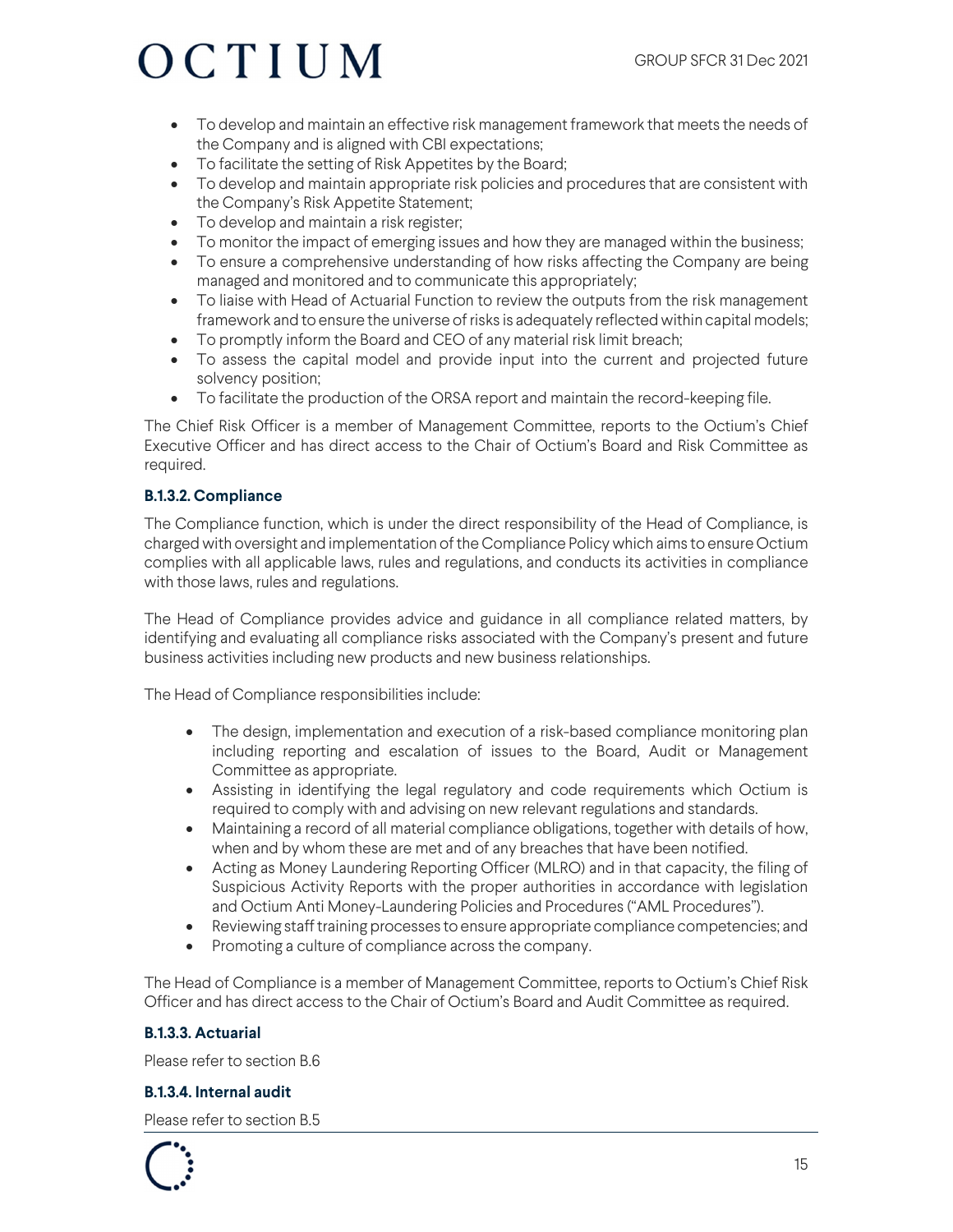#### **B.1.4. Changes to the system of governance**

There were no changes to the Group system of governance.

#### **B.1.5. Remuneration, Employee Benefits and Practices**

The Board of each insurance entity have approved a Remuneration Policy to ensure employee remuneration is aligned with the Company's long-term business strategy, its business objectives, its risk appetite and values. The remuneration structure is designed to promote sound and effective risk management and does not encourage risk-taking beyond risk tolerance limits set out in the Board approved Risk Appetite Statement.

#### **B.1.6. Material transactions (with connected persons)**

There have been no material transactions with the shareholder, persons who exercise a significant influence on the undertaking or with members of the Board, other than:

- Octium Life received professional services from Octium Holding S.A, a related party, and incurred expenses of €120k
- Octium Life received professional services from Octium International Insurance Agent AG, a related party, and incurred expenses of €500k

In May 2017, Octium Holding S.A. issued a non-subordinated loan to fund the acquisition of Octium; in December 2017 part of that loan was converted into a Tier 1 subordinated loan. The holder of both the non-subordinated and subordinated loan is Albany Capital Limited, a connected undertaking.

In December 2021, Octium Holding S.A. issued a non-subordinated of €27.6m and a subordinated loan of €27.5m to fund the acquisition of Octium Assurance AG. The total balances on the nonsubordinated loan and the subordinated loan at 31 December 2021 were €35.5m and €67.5m respectively.

There is a loan facility provided by Octium Holding S.A. to the Agency, of which €1.4m was drawn down in 2021 (2020:€0.6m).

#### **B.2. Fit and proper requirements**

The Group is committed to ensuring that all members of its Boards, key function holders and other senior individuals within the Group, behave with integrity, honesty and skill. This commitment is documented in the Fit and Proper policies of Octium Life and Octium Assurance. The Group has processes in place to ensure appropriate fit and proper standards are met and maintained, both prior to appointment and on an ongoing basis thereafter.

The key elements within fit and proper framework, which apply to individuals undertaking prescribed control functions as well as those subject to pre-approval are:

- A pre-appointment assessment, including an appraisal of the individual's knowledge; professional experience and qualifications; technical capability; prior business conduct and financial judgement; character, honesty and integrity;
- A job description, detailing the significant requirements of the role;
- A probationary period and an appropriate induction program;
- An annual attestation confirming their continued ability to meet fitness and probity requirements.

Where a regulated function is outsourced, the responsible officer with responsible for managing the arrangement ensures the outsourcing firm carries out and maintains appropriate fit and proper

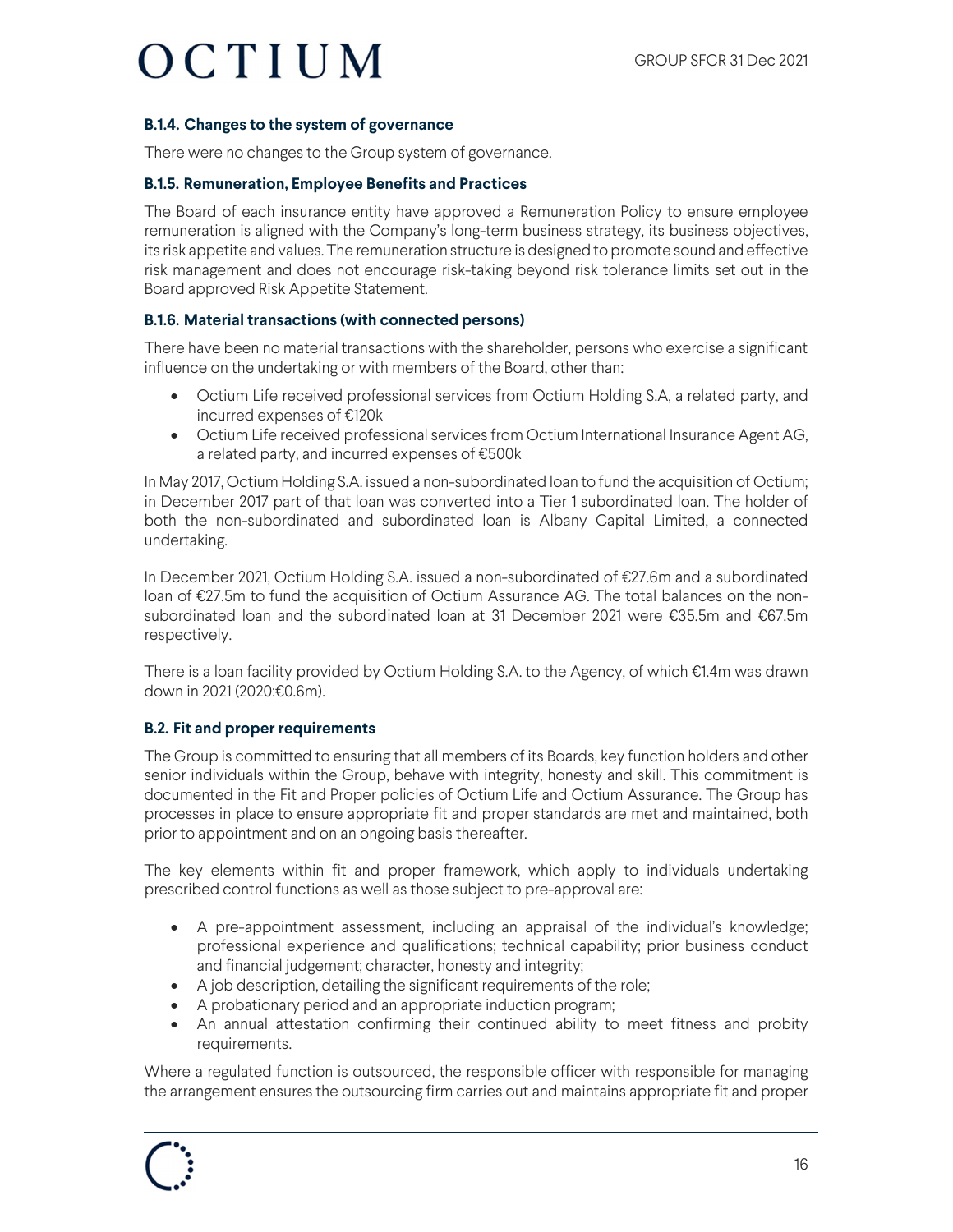assessments. Records are maintained, and notifications are made to the regulators, as and when required.

#### **B.3. Risk management system including the own risk solvency assessment**

The Group Risk Management Framework has been developed to enable the Board and Management to understand, appropriately manage and mitigate the risks associated with business objectives over the short, medium and longer term.

Risk Committees receives regular reporting from CROs in relation to the outcome of the periodic risk assessments undertaken by Management.

#### **B.3.1. Risk management framework**

The Group Risk Management Framework seeks to identify, assess, manage, and report on the risks arising from the pursuit of business objectives. It comprises the entirety of systems, controls, processes and reports used to manage risk and is based on the classic "three lines of defence model". Risk management seeks not to eliminate risk but to manage it to acceptable levels.

#### **B.3.2. Three lines of defence**

Within each insurance entity, the first line is responsible for day-to-day operations and identifying and managing the risks that arise from those operations. The second line acts as a "critical friend" overseeing risk management activities and providing advice on the management of risk. The third line provides independent assurance that the risks are being managed appropriately.

The model's strength is the clear segregation between "doing", "overseeing" and "independent review". This ensures the appropriate level of perspective and challenge is brought to the management and control of risk. It also facilitates consistency in risk assessments and formalises independent review and assessment of risk and control matters.

Where a function is outsourced, first line risk management is carried out by the outsourced provider, with the responsible officer with responsible for managing the arrangement providing oversight.

#### **B.3.3. Risk appetite statement**

By its nature the business of the Group involves taking risk. Risk Appetite Statement (RAS) of each insurance entity articulates the level of risk the subsidiary Board is prepared to tolerate in pursuit of business objectives and provides the context for all risk management activities.

The RAS is owned by the insurance entity Board and reviewed annually or more frequently if there is a significant change to the business strategy or external business environment.

#### **B.3.4. Risk strategy and policies**

A suite of risk policies exist which set out the Group's approach to risk management and how particular risks are identified, assessed, managed, and monitored. The policies clearly state the controls, procedures, limits, tolerances, and escalation procedures to ensure risks are managed within risk appetite. Risk policies are reviewed at least annually by the Risk Committee and approved by the Board.

#### **B.3.5. Monitoring and reporting risks**

Individuals who own or are responsible for managing processes, controls, projects or relationships have a responsibility for risk monitoring and reporting, using a variety of tools such as analysis of management information, communication and relationship management meetings to do so.

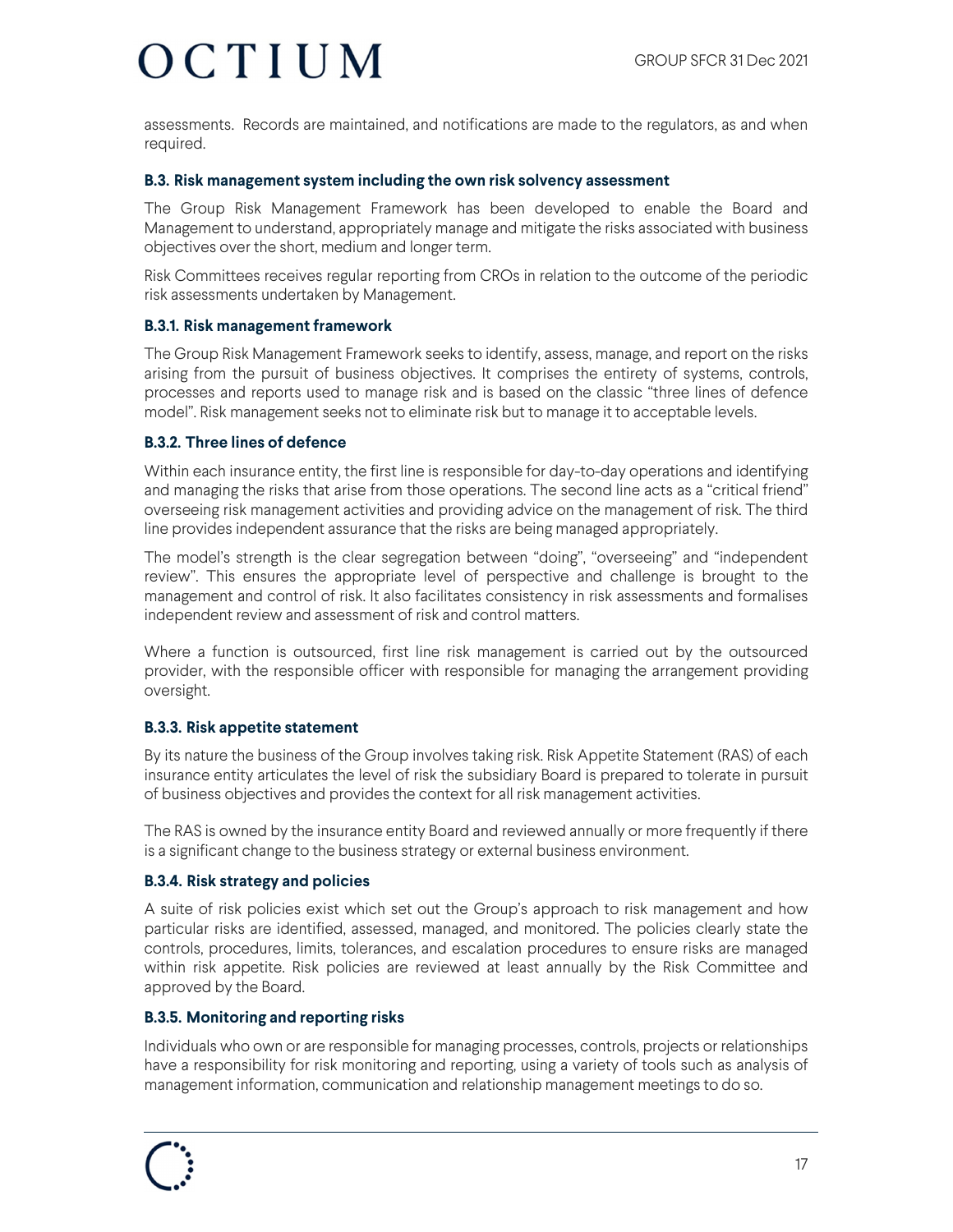#### **B.3.6. Key Risk Indicators**

A suite of Key Risk Indicators (KRIs) covering the key risks faced by each insurance entity is maintained, with triggers based upon the risk appetite set by the subsidiary Board to monitor actual risk exposures against stated risk appetite.

The KRIs are reported quarterly to the insurance entity's Management Committee, Risk Committee and the Board with a narrative providing detail in relation to any changing risks particularly those nearing risk appetite or which have breached appetite.

#### **B.3.7. Loss event reporting**

Data relating to loss events and near misses (events where no loss actually occurred but there was the potential for a loss) is recorded in the risk event log. The nature and root cause of each event is determined, and appropriate action is taken.

#### **B.3.8. Internal audit reviews**

The respective Internal Audit functions of Octium Life and Octium Assurance performs reviews on areas of key risk within the business, providing reports on the design adequacy and operational effectiveness of controls and compliance with internal policies and external regulation/legislation. The Internal Audit function for Octium Life and Octium Assurance is outsourced to KPMG and is independent of business operations and decisions. Internal Audit reviews are planned on a prioritised basis, ensuring that all key areas of risk are covered on a rolling basis.

#### **B.3.9. Implementation of the risk function**

The Risk Management Policy for each insurance entity sets out the roles, responsibilities, tasks and reporting requirements in respect of all risk matters. The principles underlying the Company's approach to risk management are:

- Business risks and the controls used to manage them are owned by the business
- Risk management is responsible for risk strategy, oversight and the governance of risk
- Risks are managed in a proportionate manner
- A "risk aware" culture is fostered at all levels of the Company

#### **B.3.10. Independent assurance**

Insurance entity's Risk, Compliance and Internal Audit functions provide independent assessment of the risk management system and report directly to the insurance entities' Board through relevant committees.

#### **B.3.11. Own Risk Solvency Assessment**

The Own Risk Solvency Assessment ("ORSA") process is a core part of the Group's Risk Management Framework, as it combines the key processes of risk management, business planning and capital management.

Individual ORSA reports are produced, at least annually, by the Group and its insurance entities. These reports summarise the processes that make up the ORSA, including descriptions of key risks, how they are managed, and how those risks might change in the context of the business plan. They include both qualitative and quantitative assessments of risk profiles and solvency needs on a forward-looking basis. Results arising from stress and scenario testing undertaken on a range of reasonably foreseeable scenarios and other risk assessment activities are documented within the reports along with potential management actions.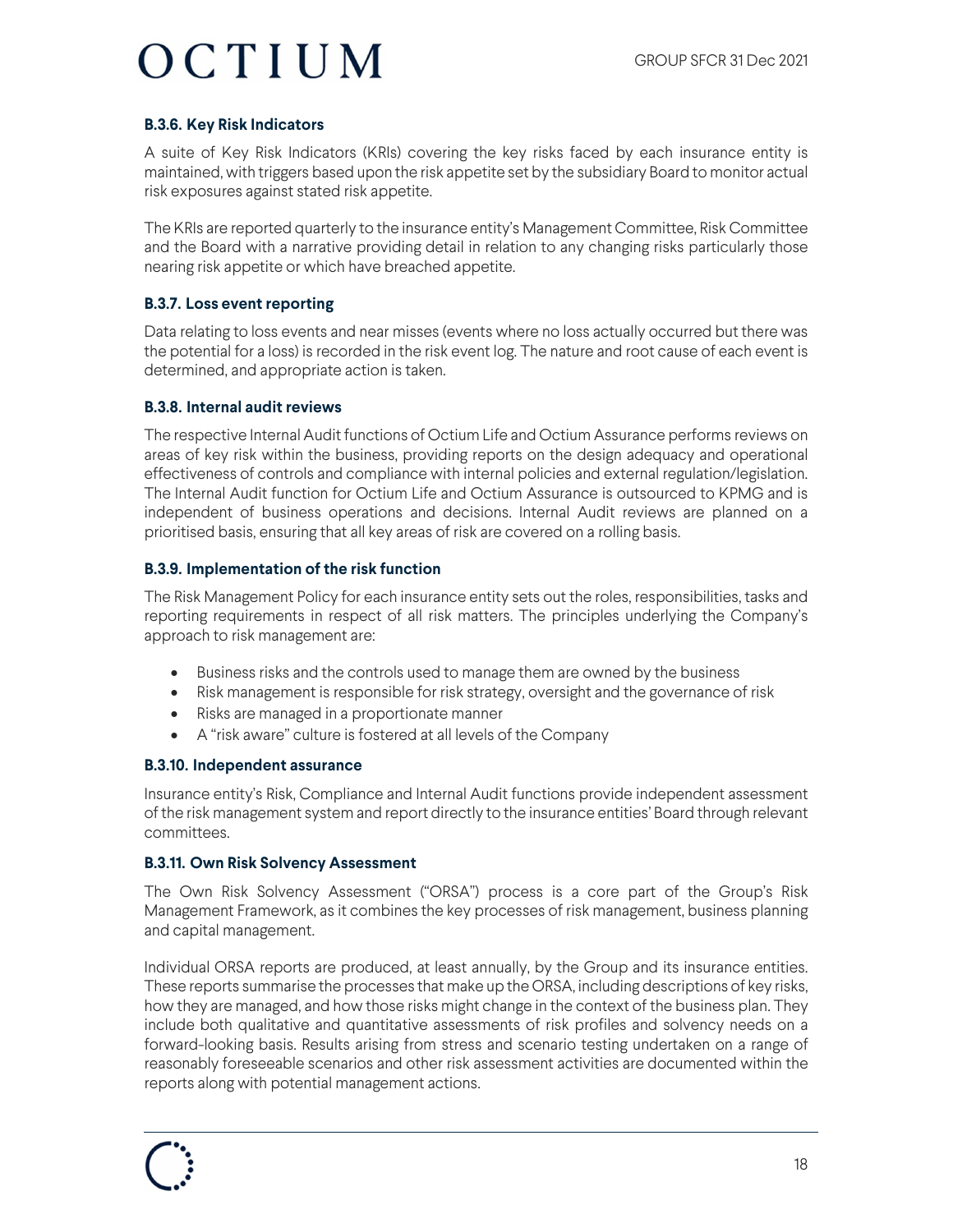The respective Boards direct the ORSA and challenge its outcomes at various stages of the process. The production of the ORSA report is co-ordinated by the Chief Risk Officer, with significant input from the Head of Actuarial Function and approved by the relevant Board prior to submission to regulators.

#### **B.4. Internal control system**

The internal control system encompasses the policies, processes and activities that contribute to integrity of financial reporting, the effectiveness of operations and compliance with laws and regulations. The Internal Control Framework for each insurance entity has the following attributes:

- The Board directs and controls the company, through policies it approves and monitors performance against those policies. The CEO and executive management team have clear accountability for the implementation of these policies.
- Management of the company is in accordance with the authority delegated by the Board
- Business functions have documented procedures as to how relevant policies are implemented, managed and reported. Control activities are listed which may be preventative or detective in nature and encompass a range of manual and automated activities such as authorisations and approvals.
- There is adequate segregation of duties between functions and within each function to mitigate the risk of loss due to mistakes and inappropriate actions to an acceptable level.
- There are different levels of supervision and review throughout the company:
- Transactions are appropriately recorded to permit the preparation of reliable financial statements.
- Outsourced activities are managed to the same standard as internal activities.

A nominated individual is responsible for oversight of all compliance matters including compliance with laws and regulations. They are responsible for reporting on compliance matters to the Board and/or Audit Committee and for indicating whether appropriate remedial measures have been taken in the event of any deficiencies.

#### **B.5. Internal audit function**

The Internal Audit function and Head of Internal Audit have been outsourced to KPMG (Ireland) who operate in accordance with the International Standards for the Professional Practice of Internal Auditing and other relevant codes of conduct. The function provides independent and objective assurance services, in respect of processes, whether carried out by its service providers or by employees, with due regard to the adequacy of the governance, risk management and internal control framework.

For each insurance entity, audits are conducted within a Board approved Internal Audit Policy framework. The Head of Internal Audit reports to the Chair of the Audit Committee. The Audit Committee oversees the 'risk based' Audit Plan and reports and monitors implementation of recommendations.

Internal Audit reports highlight any significant control failings or weaknesses identified and the impact they have had or may have and the actions and timings which Management have agreed to take to rectify them.

The effectiveness of the Internal Audit Function as an assurance service depends upon its independence from the day-to-day operations of the business. The Head of Internal Audit provides an annual confirmation of the organisational independence of the Internal Audit function. This confirmation is undertaken through reporting to the Audit Committee.

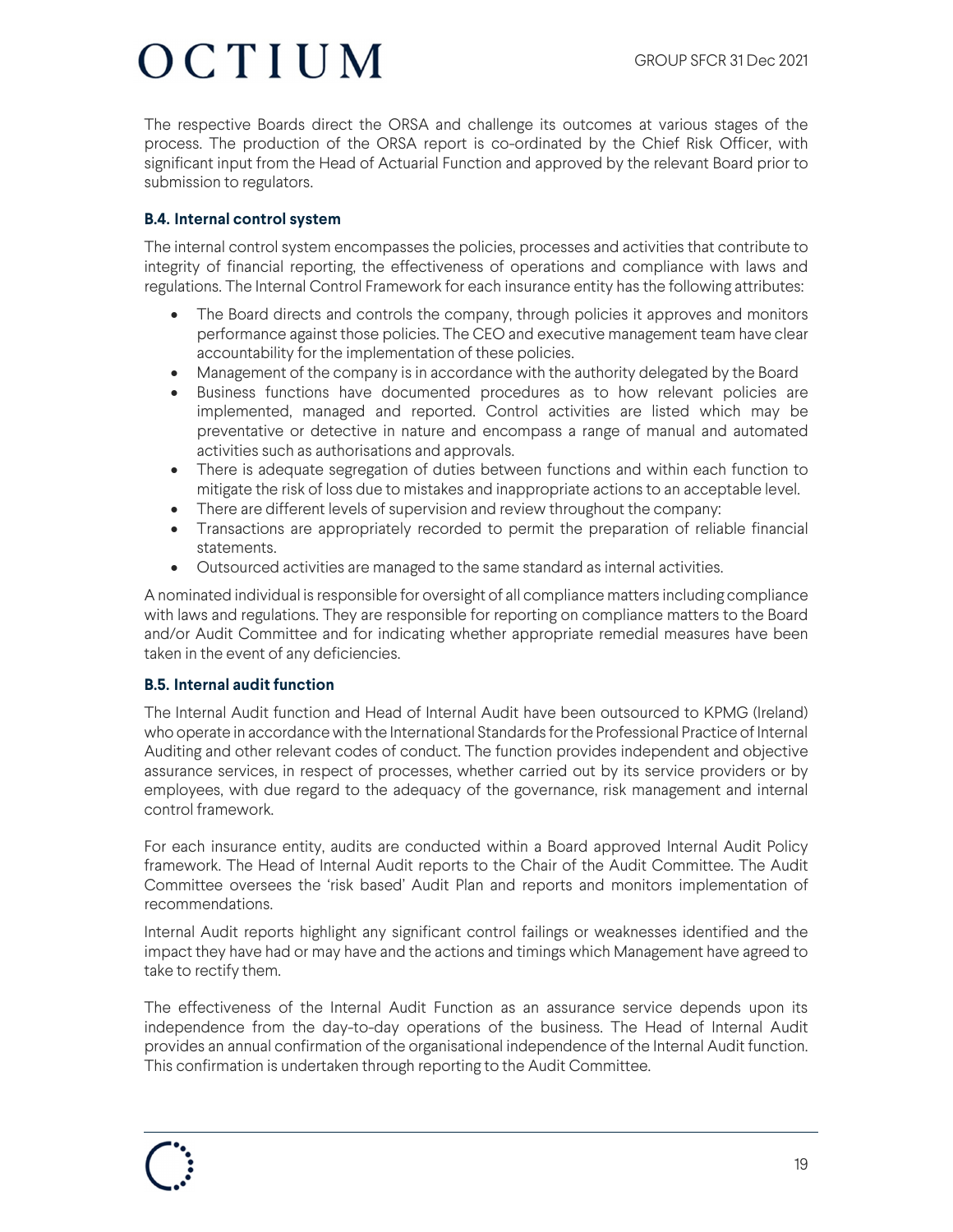#### **B.6. Actuarial function**

The Group Actuarial Function and Head of Actuarial Function ("HoAF") are outsourced to KPMG (Ireland). The requirements of the HoAF are in line with guidance from the Central Bank of Ireland and the Society of Actuaries, and include, but are not limited to, the following matters:

- Coordinating the work of the actuarial function and advising the Board accordingly.
- Coordinating the calculation of the firm's technical provisions.
- Providing an opinion on the Underwriting Policy and reinsurance arrangements.
- The provision of advice and support to Octium on its solvency requirements.
- Contributing to the effective implementation of the risk management process
- Modelling of the SCR and Minimum Capital requirement (MCR); and
- Contributing to the ORSA process.

#### **B.7. Outsourcing / Key third party agreements**

Octium Holding outsources all of its activities. Service Level Agreements which set out the roles and responsibilities, policies, and procedures along with relevant KPIs, performance review procedures etc. are generally in place in respect of outsourced arrangements. Activities relating to financial and regulatory reporting for the holding companies are undertaken by the finance function in Octium.

#### **B.8. Any other information**

All material information regarding the System of Governance of the Group has been disclosed above.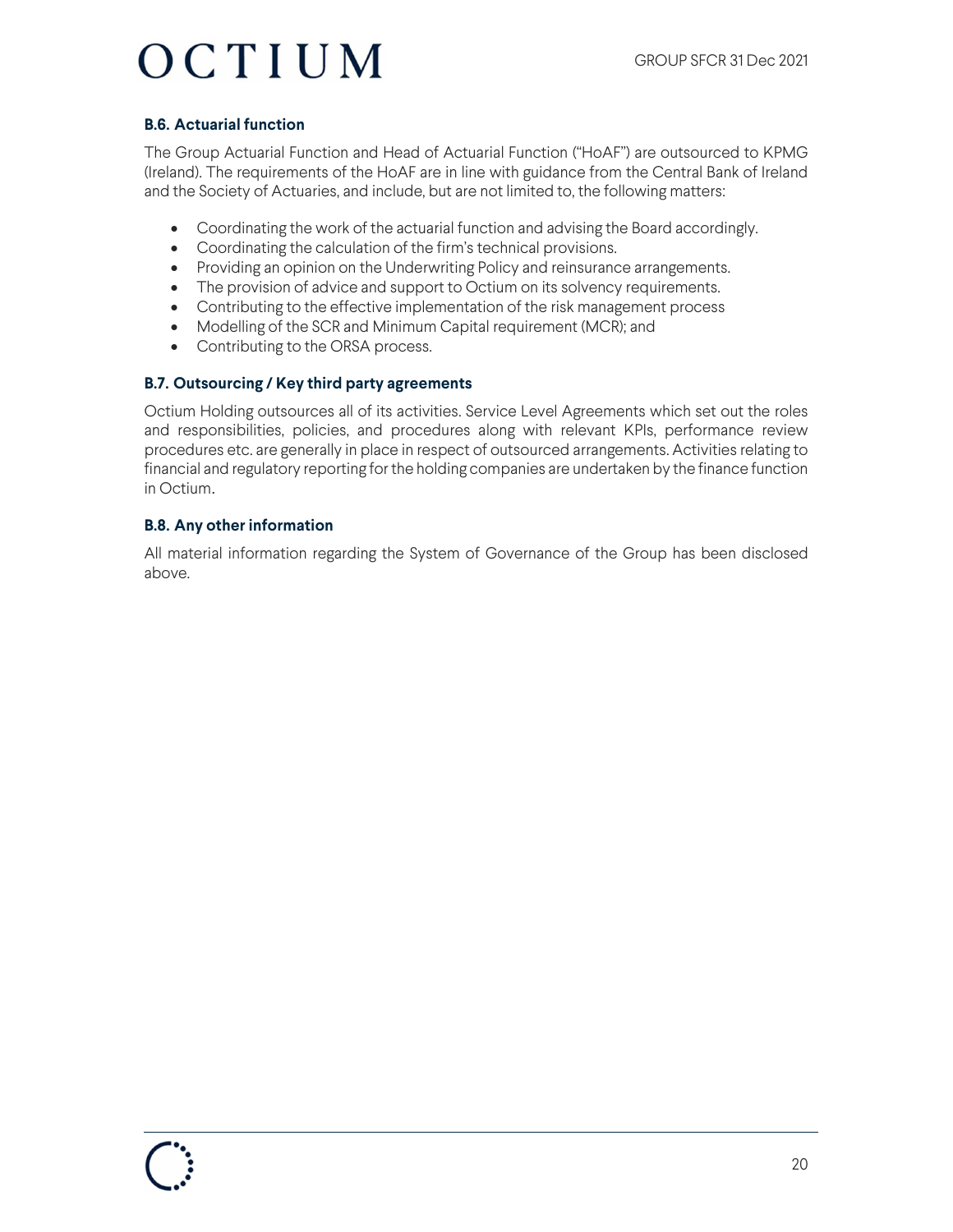### **C. Risk Profile**

This section sets out the key risks to which the Group is exposed, how they are measured, the risk mitigation techniques employed and any material changes over the reporting period.

The Group's risk exposures relate primarily to uncertainty over the future revenues and expenses of Octium Life and Octium Assurance. Both insurance companies manufacture unit linked insurance products with no investment guarantees. Distribution is provided by the Agency, banks and other suitable intermediaries seeking wealth planning solutions for their clients.

The Group Board of Directors has adopted the Standard Formula, as specified in the Solvency II regulation to assess the risks the Group is exposed to and determine the level of Solvency Capital Requirement ("SCR"). The table below provides a breakdown of the key components of the Group's Standard Formula calculation. Risks to capital and profits are assessed through the Group Own Risk and Solvency Assessment (ORSA).

| <b>Solvency Capital Requirement</b>       | 2021<br>€'000 | 2020<br>€'000 |
|-------------------------------------------|---------------|---------------|
| Market risk                               | 91,516        | 30,394        |
| Counterparty risk                         | 4,444         | 794           |
| Underwriting risk                         | 90,822        | 36,708        |
| Diversification effects                   | (41,165)      | (14, 451)     |
| Basic SCR                                 | 145,618       | 53,445        |
| Operational risk                          | 4,041         | 2,080         |
| Loss-absorbing capacity of Deferred Taxes | (24, 974)     | (3,325)       |
| Solvency Capital requirement              | 124,686       | 52,200        |

The substantial increase in Solvency Capital Requirement for 2021 reflects the acquisition of Octium Assurance on 31 December 2022. Notwithstanding the increased size of the Group, the Group risk profile has remained broadly unchanged. The table below compares the main risks having adjusted for the diversification effect on a proportional basis.

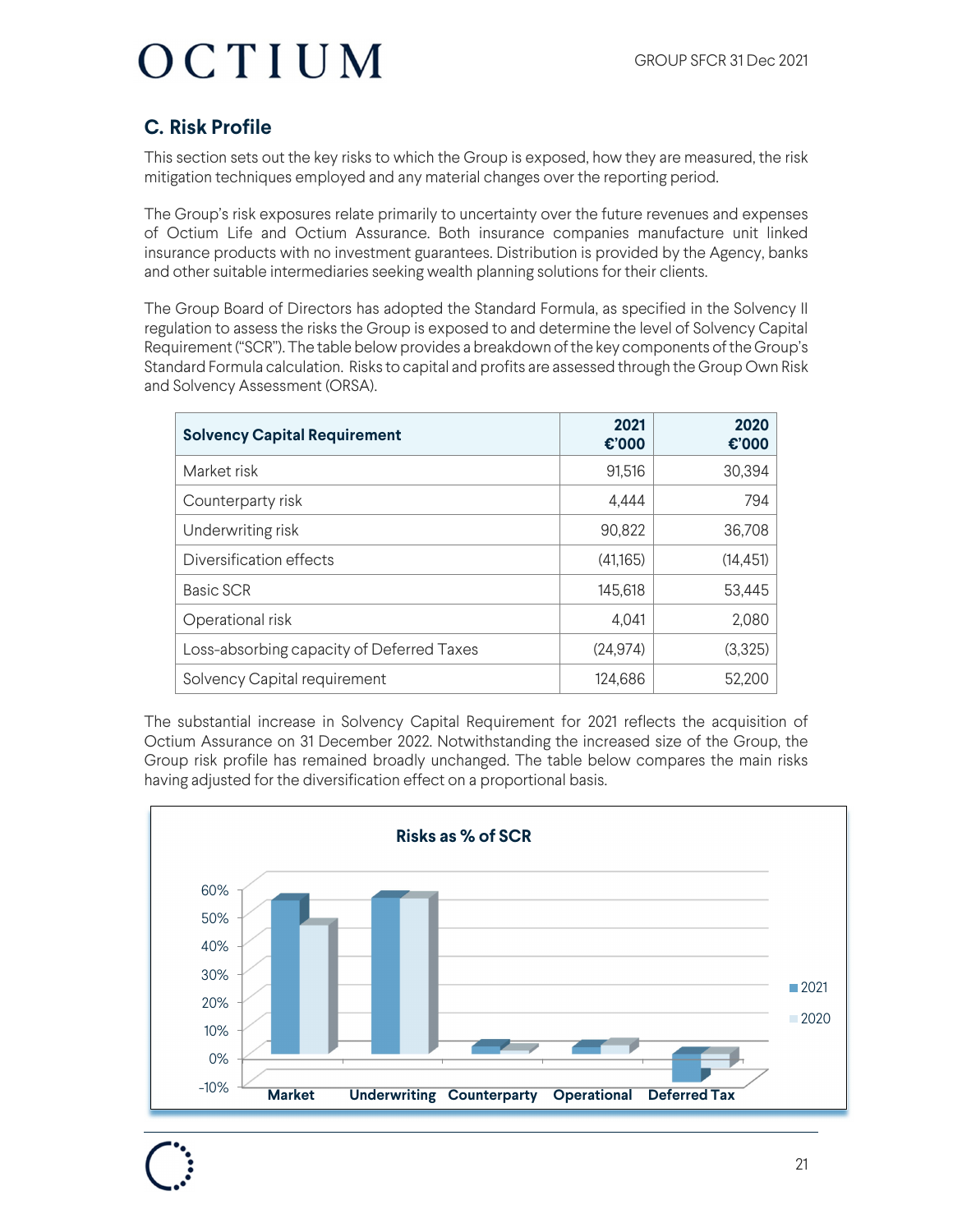#### **C.1. Underwriting risk**

Underwriting risk is the risk of loss or adverse change in the values of insurance and reinsurance liabilities, resulting from inadequate pricing and provisioning assumptions.

#### **C.1.1. Risk exposure**

The Group's underwriting risk profile is derived from the Standard Formula allowing for the impact of diversification. As at 31 December 2021 the SCR for this module is €90.8m (2020: €36.7m) with intra-module diversification of 14.9.5% (2020: 13.5%). The key underwriting risks to which the Group is exposed are set out below:

#### **C.1.1.1 Lapse risk**

The primary risk is the risk of lapse rates being higher than expected leading to a loss of future income and potential increase in per policy expenses.

#### **C.1.1.2. Expense risk**

Expense risk is the risk that future maintenance expenses are higher than levels assumed in Solvency II balance sheet. Expense risk can arise through mis-estimation, higher than expected inflation, lower volumes of business than expected, expense overruns, regulatory change and changes in the business mix.

Expenses are managed in line with agreed business plans and significant deviations to budget are monitored monthly. The Boards of Octium Life and Octium Assurance review management accounts quarterly including an assessment of the level of expenses.

#### **C.1.1.3. Mortality risk**

Mortality risk is the risk of loss due to an increase in mortality rates. The Group's exposure to mortality risk may result in an increase in death cover payments and a reduction in expected future revenues.

#### **C.1.2. Changes in underwriting risk during 2021**

The change in the significant intra-module components of the Group underwriting risk capital requirement is provided in the table below:



The substantial increase in capital requirement for lapse, expense and mortality risks for 2021 reflects the acquisition of Octium Assurance on 31 December 2021.

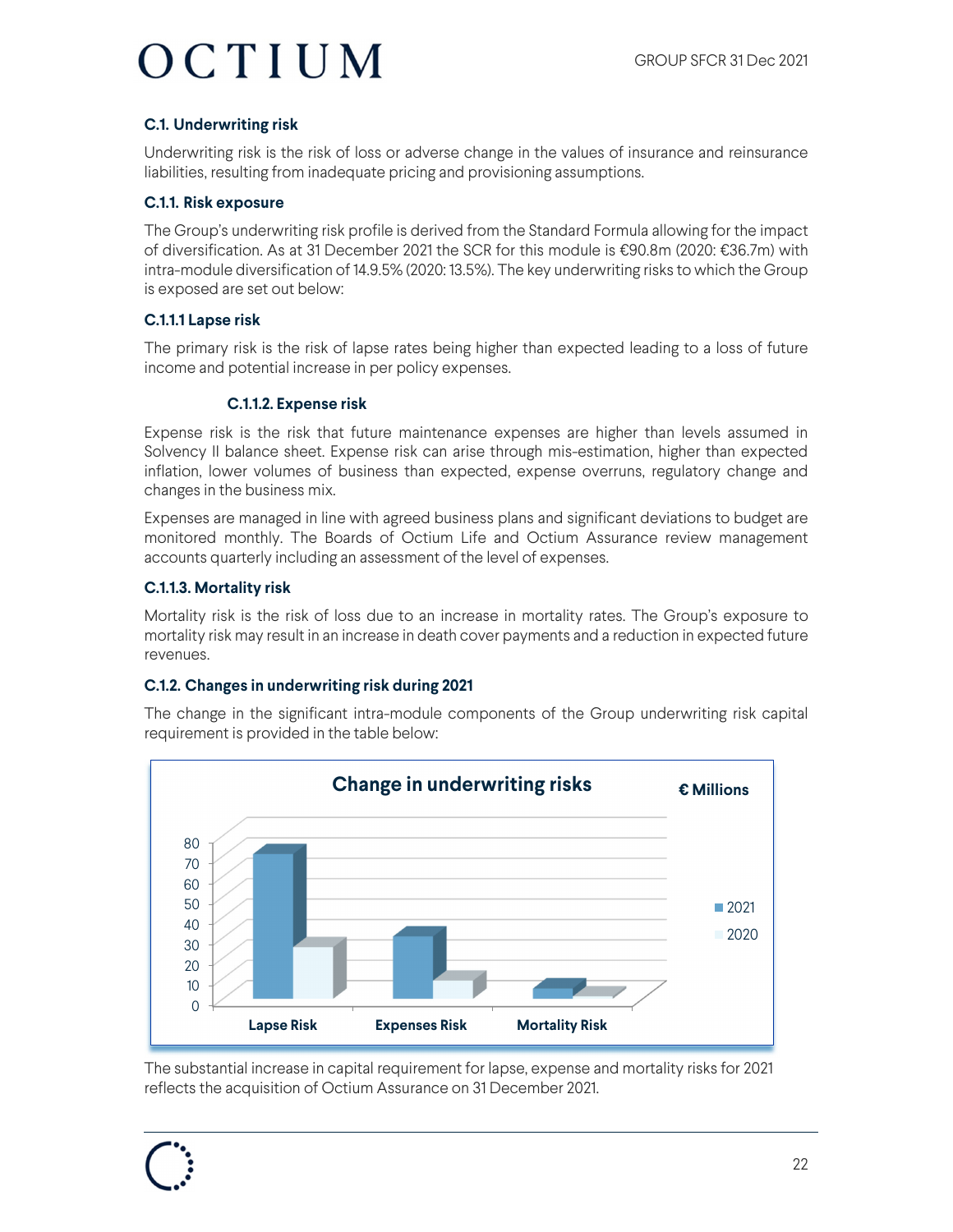#### **C.1.3. Mitigating actions and controls**

The Group, assesses, monitors and controls underwriting risk through a number of methods:

- Product design minimises mortality risk
- Extensive use of reinsurance
- Lapse risk is mitigated by high quality customer care at commencement and throughout the term of the policy
- Expenses are tightly controlled and managed in line with business plans
- Quarterly monitoring of experience against stated risk tolerances
- The Own Risk and Solvency Assessment assesses risks under stressed conditions through a range of stress and scenario testing.

#### **C.1.4. Sensitivity and stress testing**

Stress and scenario testing conducted as part of the Group ORSA demonstrate the Group's resilience to a range of adverse underwriting stresses. The estimated impact of these sensitivities is shown in the table below:

| Sensitivity <sup>1</sup>            | Impact on<br><b>SCR</b> | Impact on<br><b>Own Funds</b> | Change in<br><b>SCR Ratio</b> |
|-------------------------------------|-------------------------|-------------------------------|-------------------------------|
| 50% Mass Lapse shock                | (36.2%)                 | (38.3%)                       | (48%)                         |
| Expense shock +20%                  | $2.9\%$                 | $(8.5\%)$                     | (20%)                         |
| 50% permanent increase in mortality | $(8.6\%)$               | $(2.5\%)$                     | $12\%$                        |

#### **C.1.5. Risk concentration**

There are no material underwriting risk concentrations.

#### **C.2. Market risk**

Market risk is the risk of lower returns or losses arising from adverse movements in market prices.

#### **C.2.1. Risk exposure**

The Group's market risk profile is derived from the standard formula allowing for the impact of diversification. As at 31 December 2021 the SCR for this module is €89.2m (2020: €30.4m) with intramodule diversification of 27.5% (2020: 19.4%) i.e. allowance for diversification between market risks.

The Group has minimal direct exposure to market risk but retains significant indirect exposure as adverse movements in the value of policyholder assets reduces future policy administration fees. The Group accepts this risk as an inherent element of its business model. The key market risks to which the Group is exposed are set out below:

#### **C.2.1.1. Equity risk**

Equity risk relating to unit-linked assets is borne by the policyholder as any change in the value of the assets underlying the policies are offset by corresponding changes in the value of technical provisions. The Group remains exposed to the change in policy administration fee income which is charged as a percentage of asset values.

#### **C.2.1.1. Spread risk**

Spread risk relating to unit-linked assets is borne by the policyholder as any change in the value of the assets underlying the policies are offset by corresponding changes in the value of technical

1 Sensitivities applied to Group Balance Sheet as of 30 June 2021

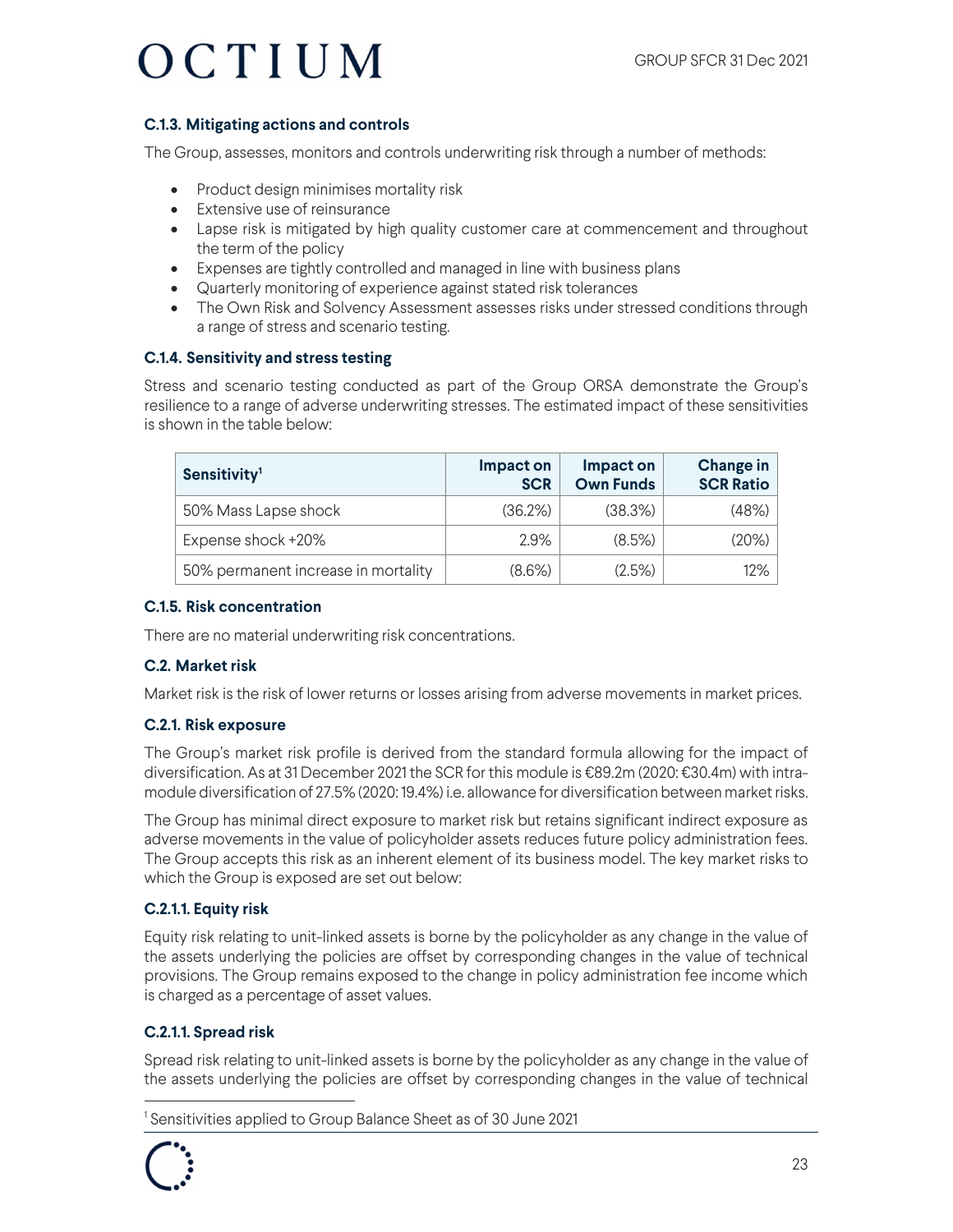provisions. Like Equity Risk, the Group's exposure is limited to the extent that policy administration fees which are charged as a percentage of unit linked asset values, are reduced.

#### **C.2.1.3. Currency risk**

Currency risk is the risk of loss resulting from adverse movements in currency exchange rates. The Group's capital requirement for currency risk reflects the sensitivity of the values of assets, liabilities and in particular future revenues to changes in the level or in the volatility of currency exchange rates.

- The Group has an indirect exposure to currency risk to the extent that unit linked assets are denominated in currencies other than EUR - Approximately 40% of Octium Life's and 46% of Octium Assurance's assets backing policyholder liabilities are denominated in non-EUR currencies of this an immaterial amount of assets are denominated in currencies pegged to the EUR.
- The Group has some direct exposure as a result of policy administration fees or expenses being denominated in currencies other than EUR;
- Some expenses are incurred in non-EUR currencies, in particular CHF.

#### **C.2.1.4. Interest rate risk**

The Group's senior and sub debt is valued on an accruals basis and therefore their values are unaffected by changes in interest rates. The senior loan is on demand subject to 90 days' notice and the lender may increase interest rates which would increase the future cost of the debt. The sub debt, which is undated, is referenced to the EUR 5Y swap rate.

Octium's on-demand cash deposits are valued at par and are therefore unaffected by movements in interest rates. A change in interest rates however does change the interest income generated from these deposits.

Similarly, cash deposits held in unit linked assets are held at par value.

#### **C.2.2. Changes in market risk during 2021**

The change in the significant intra-module components of the market risk capital requirement is provided in the table below: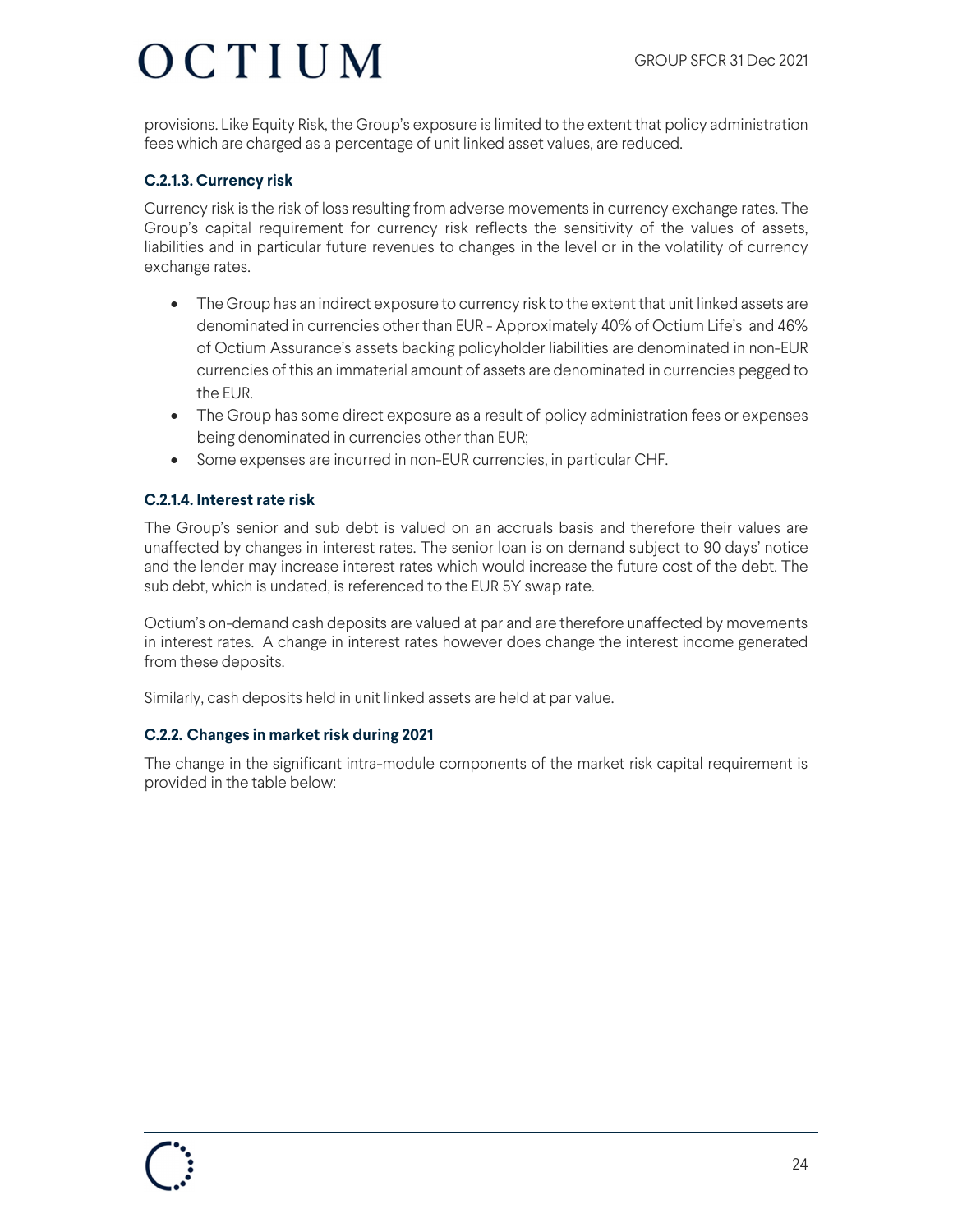

The substantial increase in capital requirement equity spread and currency risks for 2021 reflects the acquisition of Octium Assurance on 31 December 2021.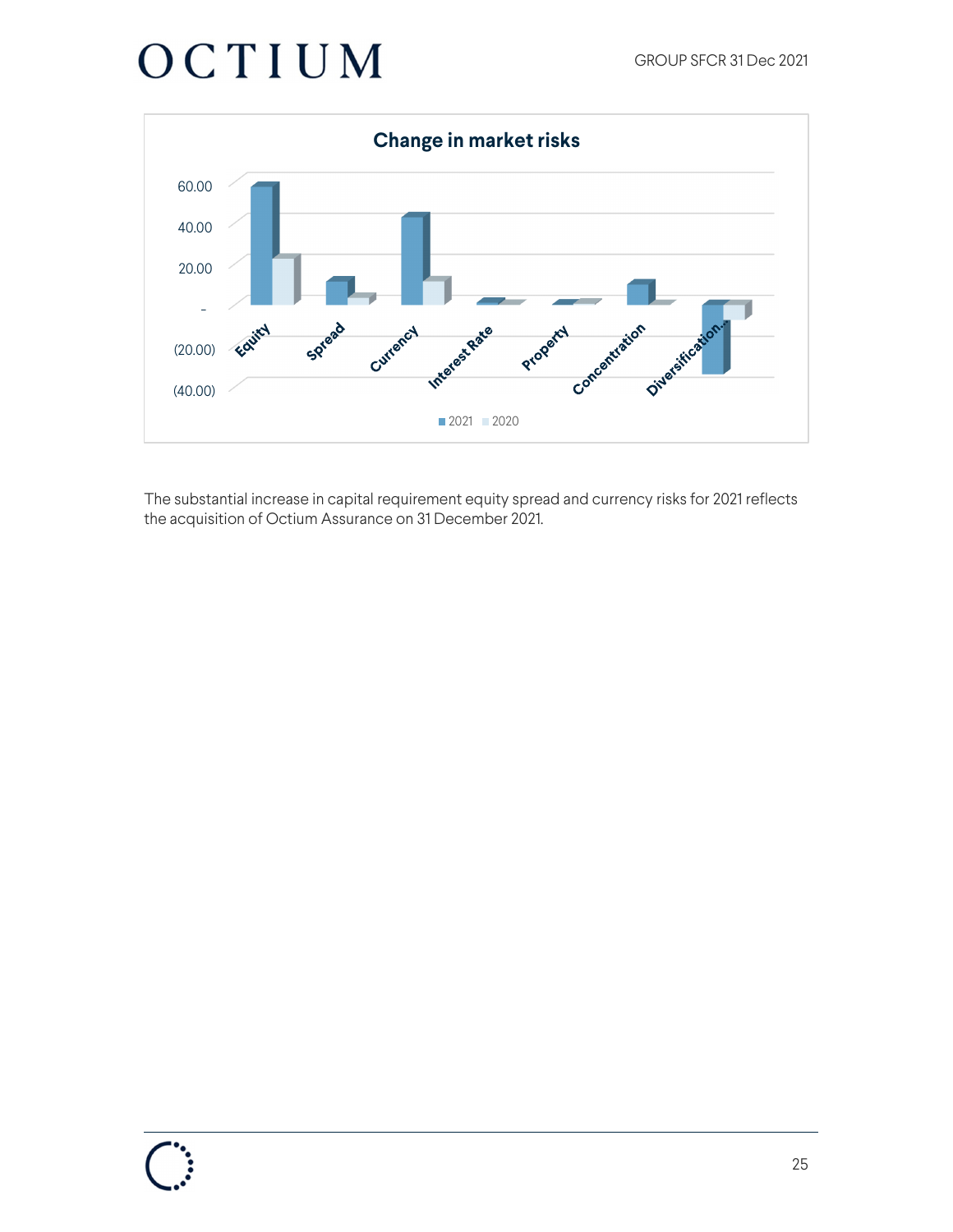#### **C.2.3. Mitigating actions and controls**

The Group, assesses, monitors and controls market risk through a number of methods:

- Insurance subsidiaries comply with S II requirements relating to Prudent Person Principle;
- Investment Oversight Committees oversees the investment of unit linked funds to ensure they are invested prudently and in a manner to ensure their security, quality and liquidity;
- Investment policy imposes close matching of assets to insurance liabilities;
- The Own Risk and Solvency Assessment aims to assess risks under stressed conditions through a range of stress and scenario testing.

#### **C.2.4. Sensitivities and stress testing**

Stress and scenario testing conducted as part of the Group ORSA demonstrate the Group's resilience to a significant market stress. The estimated impact on the of the sensitivity explored is detailed in the table below:

| Sensitivity <sup>2</sup> | Impact on  | Impact on        | % Change in      |
|--------------------------|------------|------------------|------------------|
|                          | <b>SCR</b> | <b>Own Funds</b> | <b>SCR Ratio</b> |
| Equity price shock -30%  | $(25.0\%)$ | $(13.6\%)$       | 13%              |

#### **C.2.5. Investment of assets in accordance with the prudent person principle**

The 'prudent person principle' requires insurance companies to only invest in assets and instruments whose risks they can properly identify, measure, monitor, manage, control and report, and appropriately take into account in the assessment of its overall solvency needs. The Group considers these requirements before any investment in new assets or instruments.

The majority of the assets on the Group SII balance sheet are held in respect of unit linked contracts where the policyholder bears the market risks of the investments associated with their policy. In fact, assets are selected:

- directly by the policyholder (in policies where this option is available and the policyholder chooses to do so) or
- by the Asset Manager of the mandate(s) underlying the policy (mandate(s) underlying policies are also chosen by the policyholder at the moment of subscription of a policy contract).

In order to mitigate as much as possible risks associated with investments, Octium Life and Octium Assurance implement investment monitoring processes in accordance with Solvency II prudent person principle and prudently selects asset managers and external funds suitable for policyholders.

Each external fund, before on-boarding is analysed to verify its compliance with investment rules. Asset Managers are also subject to rigorous due diligence prior to business being placed with them. Asset Managers are issued with a fully documented set of rules and parameters specifying how assets are to be invested within each mandate and what assets are allowed in Octium's portfolios in order to support the policyholder benefits.

Oversight of external funds and Assets Managers is provided by the respective Investment Oversight Committee of Octium Life and/or Octium Assurance. Any investment mandates or limit

<sup>2</sup> Sensitivities applied to Group Balance Sheet as of 30 June 2021

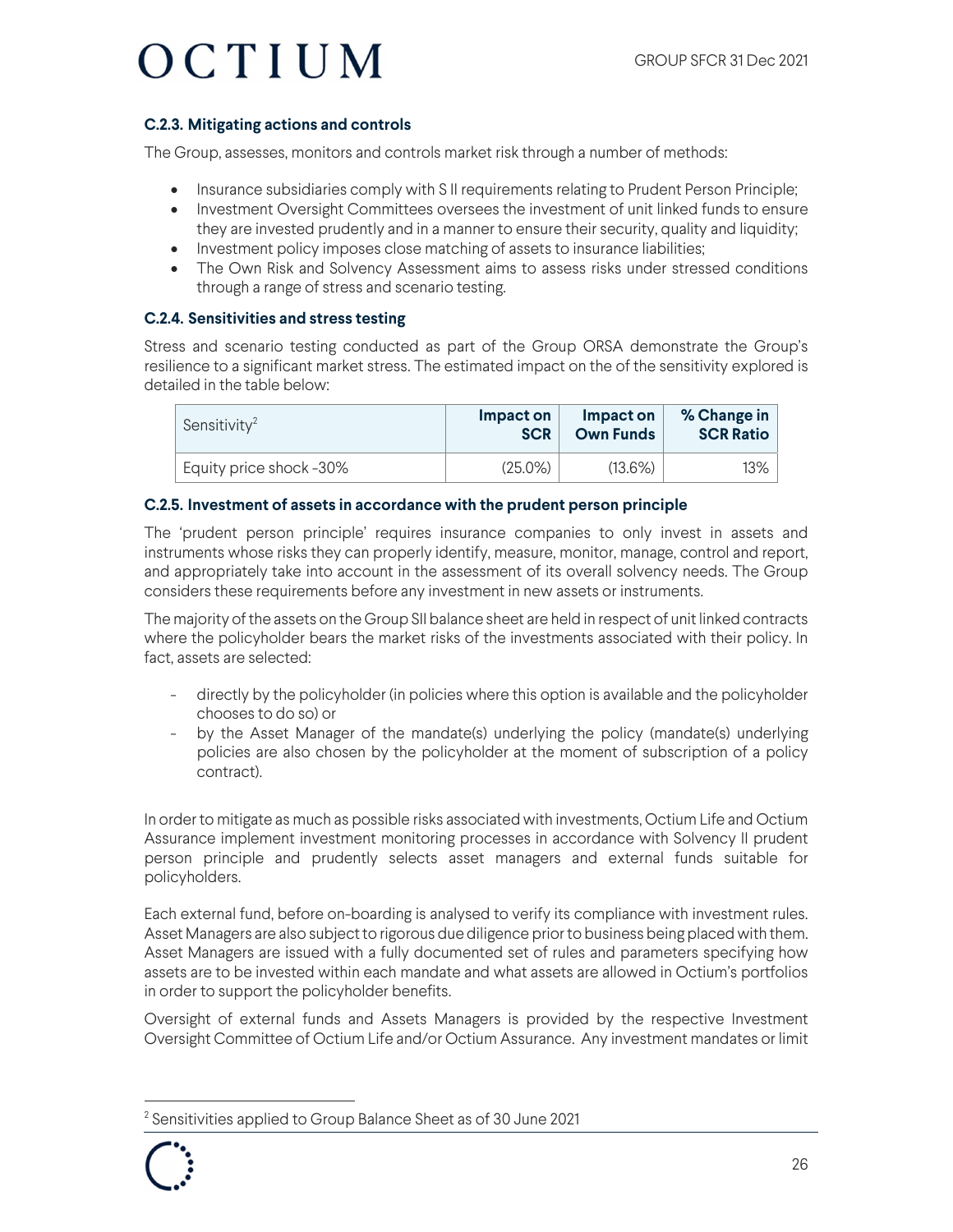breaches are escalated for resolution to ensure investments always lie within the parameters set. Additional controls are in place to monitor assets liquidity and quality of their valuation processes.

The respective finance team of Octium Life and Octium Assurance must be comfortable that well defined and appropriate valuation methods have been developed for those instruments where external pricing information is not readily available.

#### **C.2.6. Risk concentrations**

There are no material market risk concentrations.

#### **C.3. Credit risk**

Credit risk is the risk of lower returns or loss if another party fails to perform its financial obligations.

#### **C.3.1. Risk exposure**

The Group's credit risk profile is derived from the Standard Formula allowing for the impact of diversification. As at 31 December 2021 the SCR for this module is €4.1m (2020: €0.8m).

Similar to market risk, credit risk on unit linked assets is borne by the policyholder. In addition, the Company has an exposure to credit risk in relation to its deposits with credit institutions, the Italian Tax Authorities and amounts receivable under reinsurance arrangements.

#### **C.3.2. Changes in credit risk during 2021**

The increase in capital requirement for credit risk reflects the acquisition of Octium Assurance on 31 December 2021. There has been no material change in the nature of the credit risk exposures during 2021.

#### **C.3.3. Mitigating actions and controls**

The Group, monitors and controls credit risk using the following methods:

- Credit risk policy imposing principles and requirements for credit risk management and Investment Policy imposing credit ratings limits for investment counterparties and concentration limits to avoid overexposure to any investment counterparty;
- Regular monitoring of exposures relative to credit risk limits;
- Quarterly settlement of outstanding reinsurance balances.

#### **C.3.4. Sensitivities and stress testing**

No credit risk sensitivity or stress testing was completed during 2021.

#### **C.3.5. Risk concentrations**

The Group transfers its mortality risk to a single reinsurance company. In certain extreme circumstances this may result in a significant exposure.

#### **C.4. Liquidity risk**

Liquidity risk is the risk that the Group does not have sufficient liquidity to meet their obligations when they fall due or would have to incur excessive costs or trading losses to do so.

#### **C.4.1. Risk exposure**

The liquidity risk associated with unit linked assets is borne by the policyholder as policy contracts are linked to the liquidity of the underlying assets as well as the value.

The most significant liquidity risk for the Group is a demand for the immediate repayment of its senior debt, which was €35.5m at 31 December 2021 (2019: €6.9m). However, the holder of the

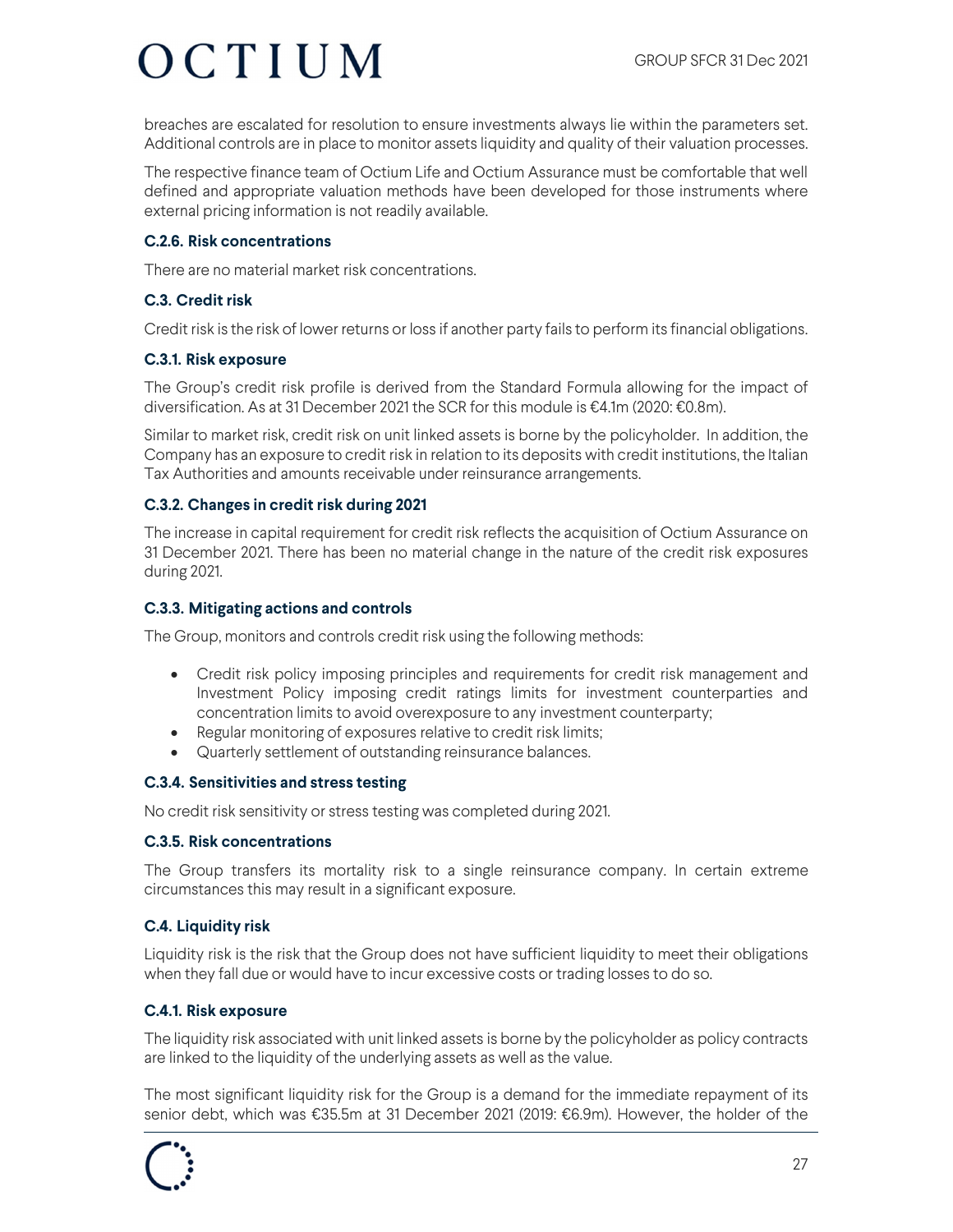senior debt is a connected undertaking and whose strategy is the long-term support of the Group. The Group is also required to service annual interest payments of c.  $E1.3m$  on its debt arrangements.

Historically the requirements of the Italian substitute tax have been one of the most significant strains on Octium's liquidity. However, given a reducing cap and the 5-year roll-over relief which became effective in 2016, there is a significant reduction in the annual requirements over the last number of years. Liquidity is projected to remain strong and support the reduction of senior debt over the business planning period.

However, if the level of funds under management from Italian tax residents were to increase by 10% say (through higher new business volumes or investment returns) then the ITWA cap would also increase by the same percentage leading to additional liquidity requirements.

#### **C.4.2. Changes in liquidity risk exposure during 2021**

There has been no material change in liquidity risk exposures during 2021.

#### **C.4.3. Mitigating actions and controls**

The Group's objective is to ensure that it has sufficient liquidity to meet the short- and mediumterm requirements of the business. As such:

- Octium Life held €13.9m in on-demand cash deposits (2020: €26.5m) and €14.5m on 90-day notice (2020: €12m) at 31 December 2021.
- Octium Assurance held €40.7m in on-demand cash deposits at 31 December 2021 and €14.5m term deposit
- Other group entities held a total of €3.2m of on demand cash deposits at 31 December 2021 (2020: €0.5m).

Liquidity risk is principally managed in the following ways:

- Assets of a suitable marketability are held to meet liabilities as they fall due;
- Forecasts are prepared regularly to predict required liquidity levels over both the short and medium term;
- A liquidity buffer is maintained to cover unforeseen events;
- Ongoing monitoring allows mitigating actions to be taken at an early stage if required.

#### **C.4.4. Sensitivities and stress testing**

The Group's projected cash position before dividends is expected to improve significantly over the next five years. As part of the Group ORSA the cashflow of the business was subjected to a range of adverse but plausible scenarios. In all cases the Group had sufficient cash inflows to meet its liquidity requirements at all times.

#### **C.4.5. Expected profit included in future premiums**

As of 31 December 2021, the Group's expected profit in future premiums was Nil (2020: Nil).

#### **C.4.6. Risk concentrations**

There are no material liquidity risk concentrations.

#### **C.5. Operational risk**

Operational risk is the risk of loss resulting from inadequate or failed internal processes, people, and systems, or from external causes (deliberate, accidental, or natural).

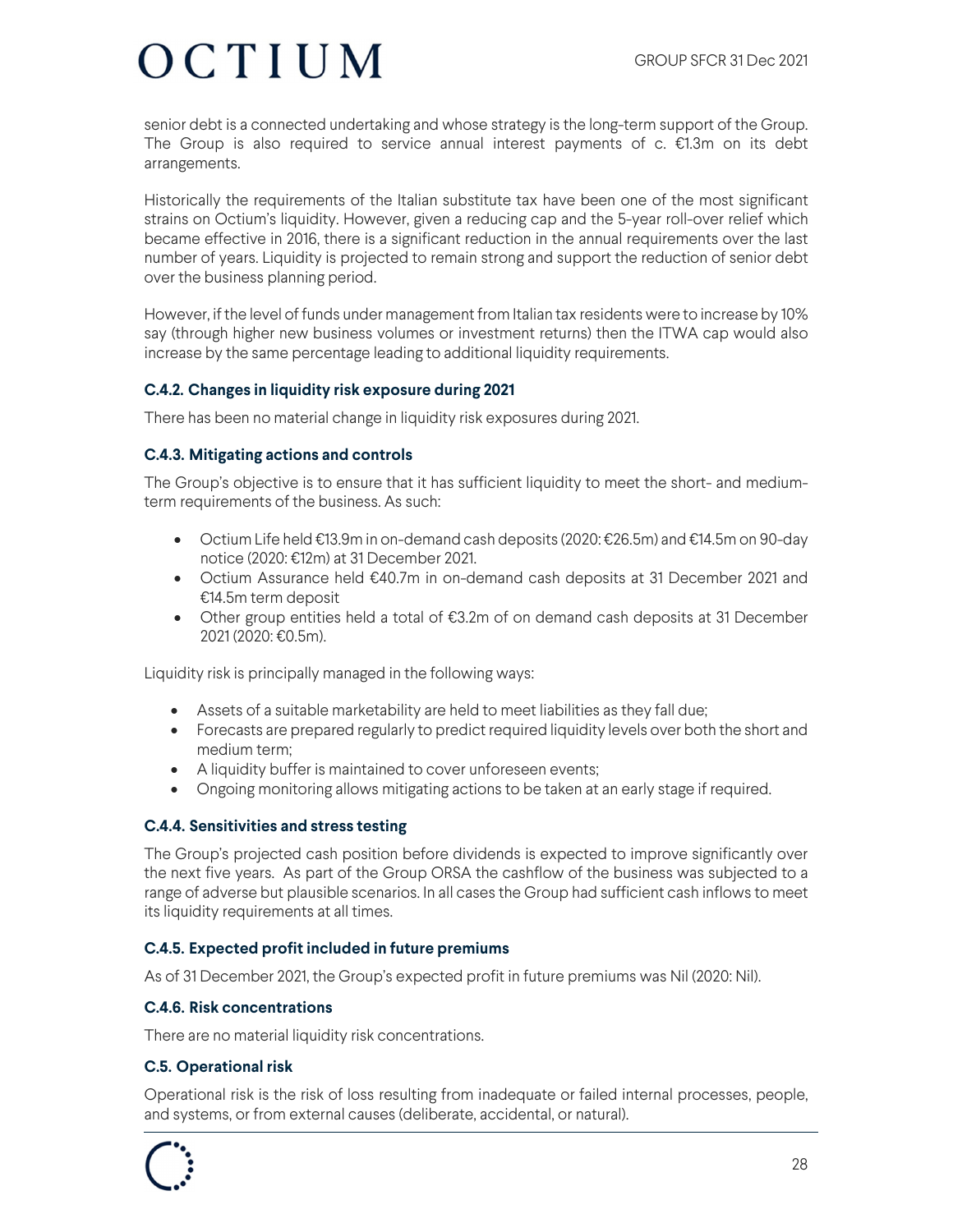#### **C.5.1. Risk exposure**

The Group's operational risk profile is derived from the standard formula allowing for the impact of diversification. As at 31 December 2021 the SCR for this module is  $\epsilon$ 4m (2020:  $\epsilon$ 2.1m).

The primary operational risk exposures identified within the business include: Key person risk, system failure including business continuity risk, fraud risk, IT and cyber security, legal and compliance risk, governance failure, outsourcing and adequacy of resourcing.

#### **C.5.2. Changes in operational risk during 2021**

The increase in capital requirement for operational risk reflects the acquisition of Octium Assurance on 31 December 2021. There has been no material change in the nature of the operational risks to which the Group is exposed during 2021.

#### **C.5.3. Mitigating actions and controls**

The Group, monitors and reports operational risks using the following methods:

- A robust framework for the oversight and management of operational processes and material outsourcing arrangements;
- Regular Risk and Control Self-Assessment process;
- Incident management process, root cause analysis and learning from adverse experience;
- Oversight exercised by Internal Audit, Compliance and Risk functions;
- Emerging risk workshops are held as required.

#### **C.5.4. Sensitivity and stress testing**

The impact of a custodian failure was considered as part of the annual stress and scenario testing program. In this scenario event drivers and likely responses were documented, and an assessment of the adequacy of actions and plans was completed.

#### **C.5.5. Risk concentration**

There are no material operational risk concentrations.

#### **C.6. Other material risks**

#### **C.6.1. Strategic risk**

The risk of loss or other adverse impact on the Group arising from failing to identify and react appropriately to opportunities and/or threats arising from changes in the market, some of which may emerge over a number of years.

Octium prepares and approves an annual plan and budget and performance is monitored against this plan throughout the year. Octium is significantly dependent on UBS for distribution of its products, bringing concentration risk. The Group accepts these risks as part of the strategy but is actively seeking new distributors to reduce this reliance. The financial impact of these risks materialising is lower profit and reduced solvency. Octium monitors key metrics such as lapses, claims and new business.

#### **C.6.2. Emerging risks**

Octium holds workshops with business units as and when new risks arise to analyse these risks and their potential impact on the business.

#### **C.7. Any other information**

All material information regarding the Group's risk profile has been set out above.

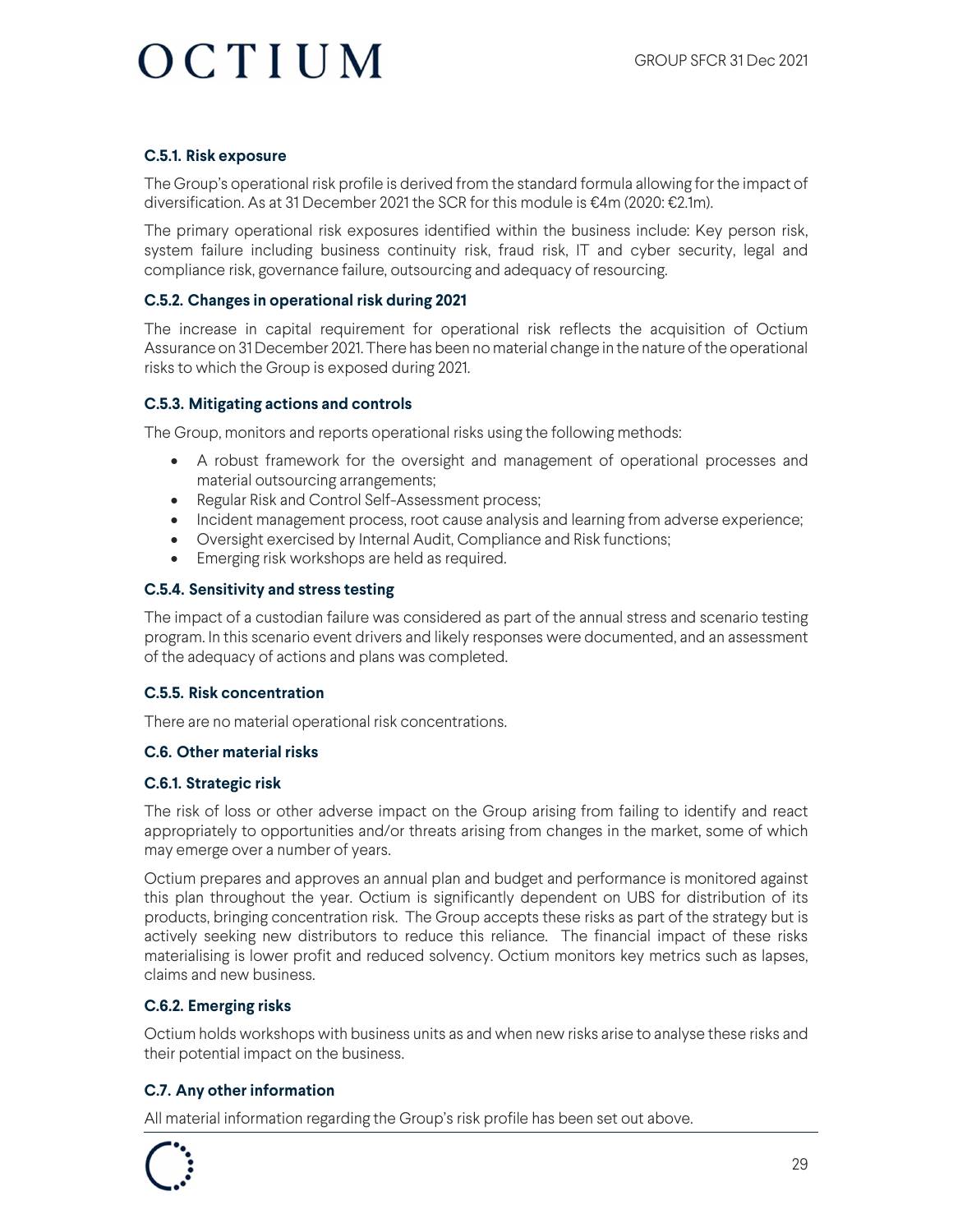### **D. Valuation for Solvency Purposes**

#### **D.1. Assets**

The valuation of assets for solvency purposes is required to be on a market consistent fair value basis. In general, this is determined in accordance with the financial statements. The Group's consolidated financial statements have been prepared in accordance with Luxembourg Generally Accepted Accounting Principles.

Certain assets are measured and presented to comply with Solvency II principles and differ from the measurement and presentation in the financial statements.

| Reconciliation of assets in F/S to<br><b>Solvency II</b>                 | 2021<br>€'000  | 2020<br>€'000 | <b>Valuation</b><br>Approach | <b>Notes</b> |  |  |  |
|--------------------------------------------------------------------------|----------------|---------------|------------------------------|--------------|--|--|--|
| POLICYHOLDER ASSETS                                                      |                |               |                              |              |  |  |  |
| Assets held to cover linked liabilities                                  | 9,696,712      | 4,173,094     | Fair Value                   | D1.1         |  |  |  |
| <b>SHAREHOLDER ASSETS</b>                                                |                |               |                              |              |  |  |  |
| Cash at bank and in hand                                                 | 96,587         | 38,904        | Cost                         |              |  |  |  |
| Italian substitute tax asset                                             | 78,038         | 43,725        | Cost                         |              |  |  |  |
| Other debtors and receivables                                            | 12,514         | 3,180         | Fair Value                   |              |  |  |  |
| Tangible assets                                                          | 348            | 403           | <b>Amortised Cost</b>        |              |  |  |  |
| Deferred acquisition cost                                                | 71             | 77            | <b>Amortised Cost</b>        |              |  |  |  |
| Other financial investments                                              | $\mathfrak{D}$ | 3             |                              |              |  |  |  |
| Total assets per F/S                                                     | 9,884,273      | 4,259,386     |                              |              |  |  |  |
| Adjustments for Solvency II:                                             |                |               |                              |              |  |  |  |
| Reinsurance recoverables                                                 | (17, 295)      | (1,531)       | Fair Value                   | D1.2         |  |  |  |
| Deferred acquisition cost                                                | (71)           | (77)          |                              |              |  |  |  |
| Holdings in related undertakings,<br>including participations adjustment | (267)          | (308)         |                              |              |  |  |  |
| Tangible asset                                                           | (14)           |               |                              |              |  |  |  |
| Total assets per Solvency II                                             | 9,866,626      | 4,257,470     |                              |              |  |  |  |

#### **D.1.1. Assets held for index-linked and unit-linked contracts**

Unit linked assets are measured at fair value for Solvency II purposes as well as in Octium's financial statements.

There are investments whose fair value isbased on quoted prices obtained from an active market (recognised and active exchange). There are other investment whosepriced is based on inputs other than quoted prices that are market observable. A small portion of investments are valued based on inputs which are unobservable in the marketplace.

The objective of the valuation techniques applied is to arrive at a fair value determination that reflects the price of the financial instrument at the reporting date that would have been determined by market participants acting at arm's length.

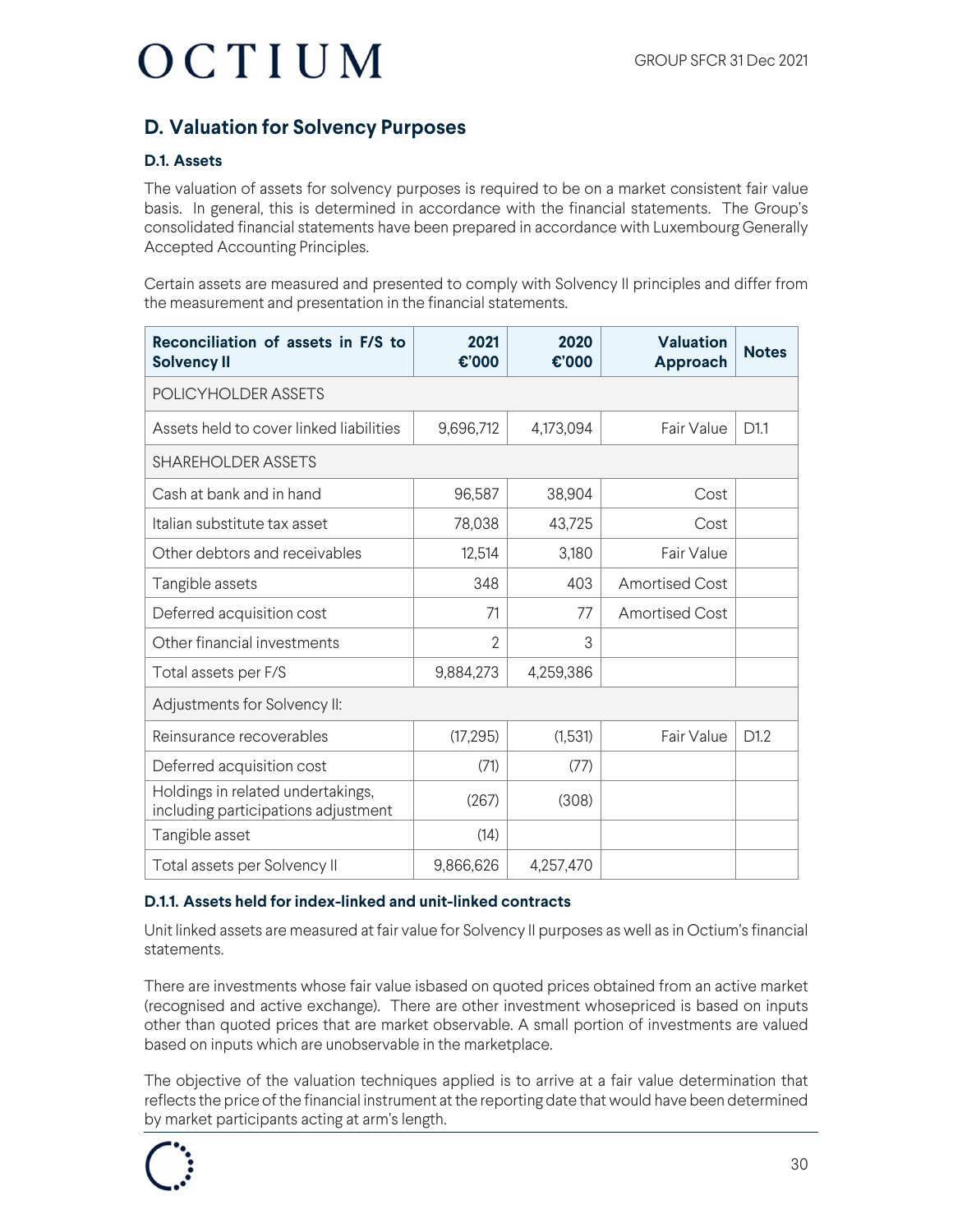#### **D.1.2. Reinsurance recoverables**

This amount represents the reinsurers' share of technical provisions net of reinsurance premiums. Recoverables are valued using the Solvency II criteria which take into account the expected cash flows from recoveries net of reinsurance premiums, discounted according to the risk-free rate curve. The result is a negative asset representing the present value of reinsurance.

No provision is required in the Group's consolidated financial statements for benefits paid above the value of unit linked assets in the case of death as the amounts, net of reinsurance, are immaterial and there are sufficient profits arising from the policies to cover any costs.

#### **D.1.3. Withholding Tax Asset**

Both Octium Life and Octium Assurance, as an Italian Withholding Tax Agents are required to make an annual tax prepayment to the Italian Tax Authorities of 0.45% of the Italian assets under administration at 31 December, subject to relief in the form of a cap on the overall level of the asset and an offset mechanism which compares payments five years prior to current year recoveries. Contributions to the Italian Revenue are recognised as a tax prepayment asset. Recovery of the asset is through future policyholder exit tax on chargeable gains, the amount and timing of which is dependent on the level of unrealised gains or losses that exist at policy level. This asset is held at cost in the consolidated financial statements. In the Solvency II balance sheet, the asset is held at face value and discounting is applied using the Solvency II criteria within Best Estimate Liabilities element of technical provisions.

#### **D.2. Technical Provisions**

The technical provisions have been calculated as the sum of a best estimate plus a risk margin in accordance with Articles 75 to 86 of the Solvency II Directive. They represent a realistic estimate of the company's future obligations with an allowance for some deviation for plausible changes in estimation in the form of the risk margin.

The table below sets out the components of the Group's technical provisions as at 31 December.

| <b>Technical Provisions</b> | 2021<br>$\epsilon$ '000 | 2020<br>$\epsilon$ '000 |
|-----------------------------|-------------------------|-------------------------|
| BEL                         | 9,384,361               | 4,089,099               |
| Risk Margin                 | 48,660                  | 15,923                  |
| Technical provisions        | 9,433,022               | 4,105,022               |

The key sources of uncertainty for the Group are investment performance and policyholder behaviour assumptions. The non-unit BEL (negative liability) has increased during 2021 primarily due to the acquisition of Octium Assurance, positive investment performance and net business inflow in Octium Life increasing funds under management, as well as a reduced expense BEL due to an increased yield curve.

#### **D.2.1. Best Estimate Liabilities (BEL)**

The BEL represents unit linked liabilities less the projected future surplus arising from fees from the existing policies. The BEL is calculated as the discounted value of projected monthly cashflows involved in fulfilling the liabilities under the in-force business. The Group matches all liabilities under unit linked policies with the underlying assets and the policies are valued by reference to the market value of those assets.

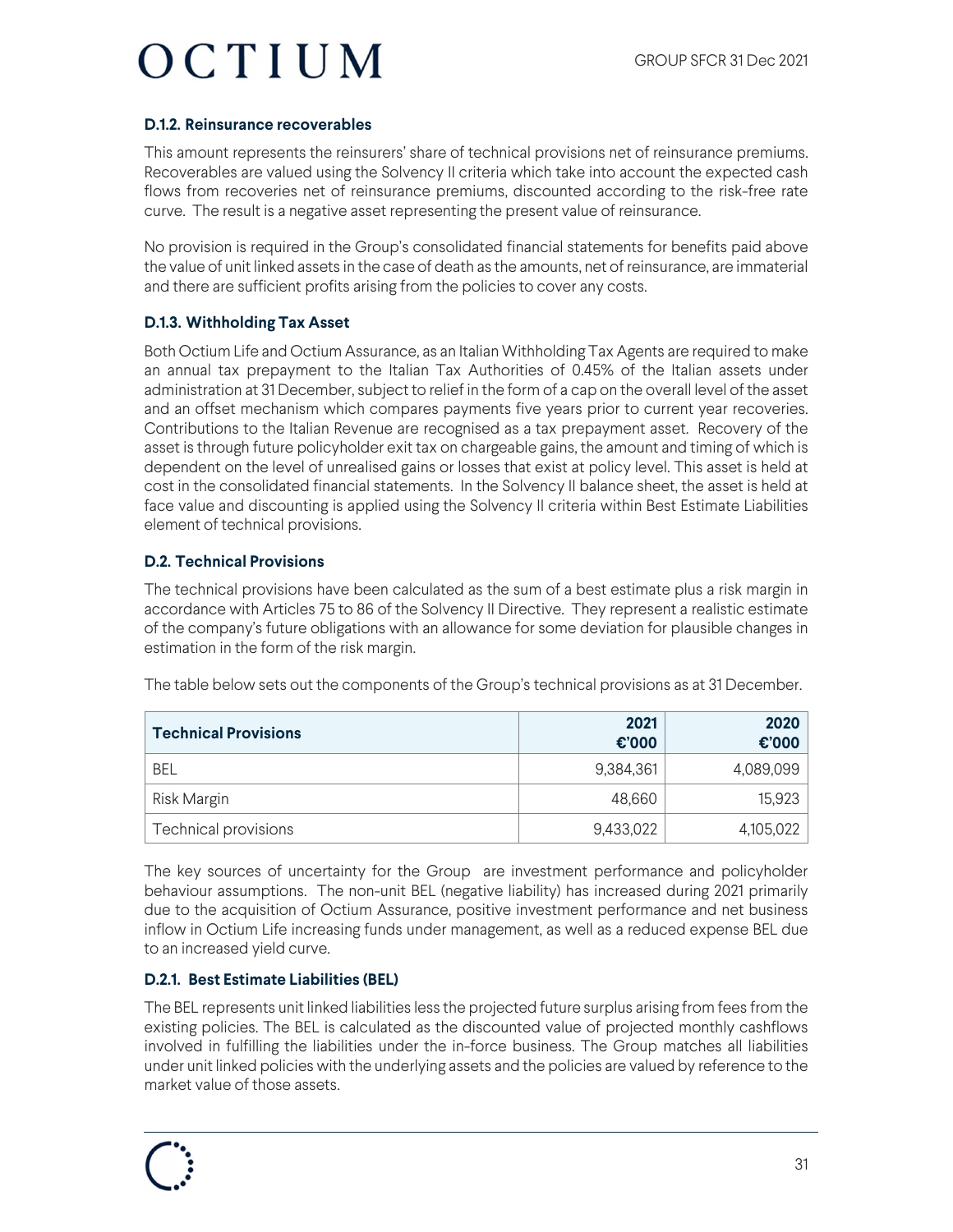The main assumption in calculating the future surplus from the unit linked policies is regarding the level and duration of future expenses and policy lapse rates.

The calculations have been performed on a best estimate basis in accordance with the Solvency II Directive. The underlying policyholder behaviour assumptions are based on policyholder behaviour experience (e.g. surrenders/lapses, fund choices). Economic assumptions have been set consistent with economic conditions prevailing at 31 December 2021. The calculations do not make any allowance for transitional measures or assumed management actions.

#### **D.2.2. Risk Margin**

The Risk Margin is an addition to the BEL to ensure that the technical provisions are equivalent to the amount that an insurance undertaking would be expected to be paid in order to take over the insurance liabilities and administer the payment of these obligations as they fall due. The risk margin is calculated as the amount of capital needed to support the SCR over the lifetime of the business.

In calculating the technical provisions the Group does not apply the following:

- 1. Matching adjustment referred to in Article 77b of Directive 2009/138/EC.
- 2. Volatility adjustment referred to in Article 77d of Directive 2009/138/EC.
- 3. Transitional risk-free interest rate-term structure referred to Article 308c of Directive 2009/138/EC.
- 4. Transitional deduction referred to in Article 308d of Directive 2009/138/EC.

The difference between financial statements and the Solvency II valuation of technical provisions is set out in the table below.

| <b>Reconciliation of Technical Provisions</b> | 2021<br>$\epsilon$ '000 | 2020<br>€'000 |
|-----------------------------------------------|-------------------------|---------------|
| Technical provisions per F/S                  | 9,696,712               | 4,173,094     |
| Solvency II adjustments                       |                         |               |
| Provisions other than Technical Provisions    | (166, 730)              | (39, 862)     |
| <b>BEL</b>                                    | (145, 620)              | (44, 132)     |
| Risk Margin                                   | 48,660                  | 15,923        |
| Solvency II Technical Provisions              | 9,433,022               | 4,105,022     |

#### **D.3. Other Liabilities**

#### **D.3.1. Other Liabilities**

These comprise of payments due to the Group's policyholders and intermediaries, the senior and subordinated debt issued by Octium Holding S.A., other creditors such as tax and social insurance and accruals for expenses incurred prior to year-end. No adjustment is required to these valuations for solvency purposes as the amounts held under accounting principles are deemed to be approximations of fair value.

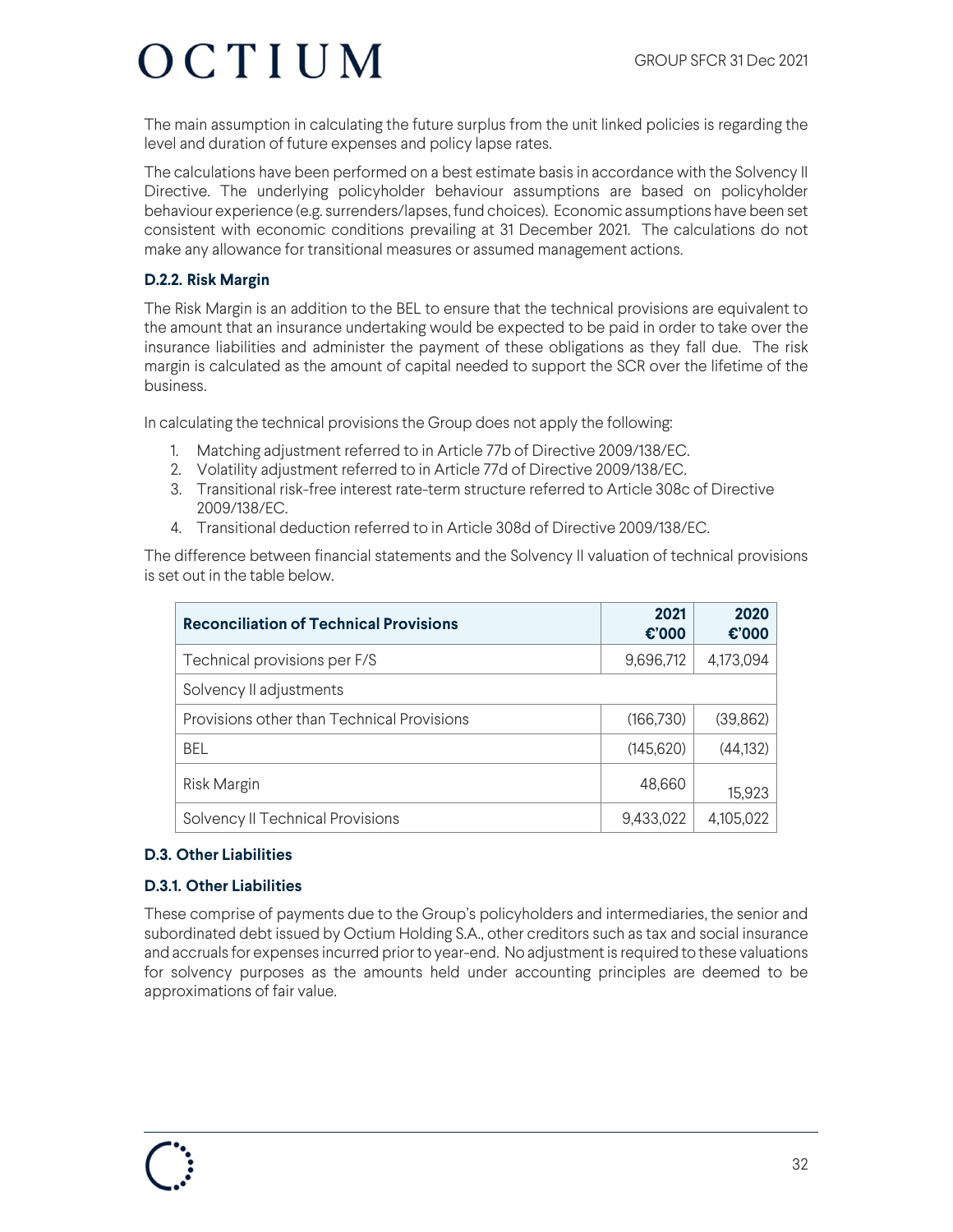| <b>Other Liabilities</b>         | 2021<br>$\epsilon$ '000 | 2019<br>€'000 |
|----------------------------------|-------------------------|---------------|
| Creditors arising from insurance | 168,090                 | 40,102        |
| Senior Loan                      | 35,587                  | 6,924         |
| Subordinated loan                | 67,500                  | 40,000        |
| Other creditors                  | 496                     | 104           |
| Accruals                         | 20,943                  | 7,274         |
| Deferred tax                     | 19,351                  | 3,325         |
| <b>Other Liabilities</b>         | 311,968                 | 97,729        |

#### **D.3.2. Contingent liabilities**

For the valuation for solvency purposes, material contingent liabilities must be recognised as liabilities, unlike accounting principles under which they are only recognised if the payment of a liability is probable (more likely than not) and can be estimated reliably. Under Solvency II valuation principles, contingent liabilities are valued on the expected present value of future cash flows required to settle the liabilities over their lifetimes.

The Group had no contingent liabilities at 31 December 2021 or 31 December 2020.

#### **D.4. Alternative Methods for Valuation**

Neither the Group nor Octium use any alternative methods for valuation other than those discussed above where the accounting basis differs from those prescribed under Solvency II.

#### **D.5. Any Other Information**

All material information regarding valuation for solvency purposes is set out above.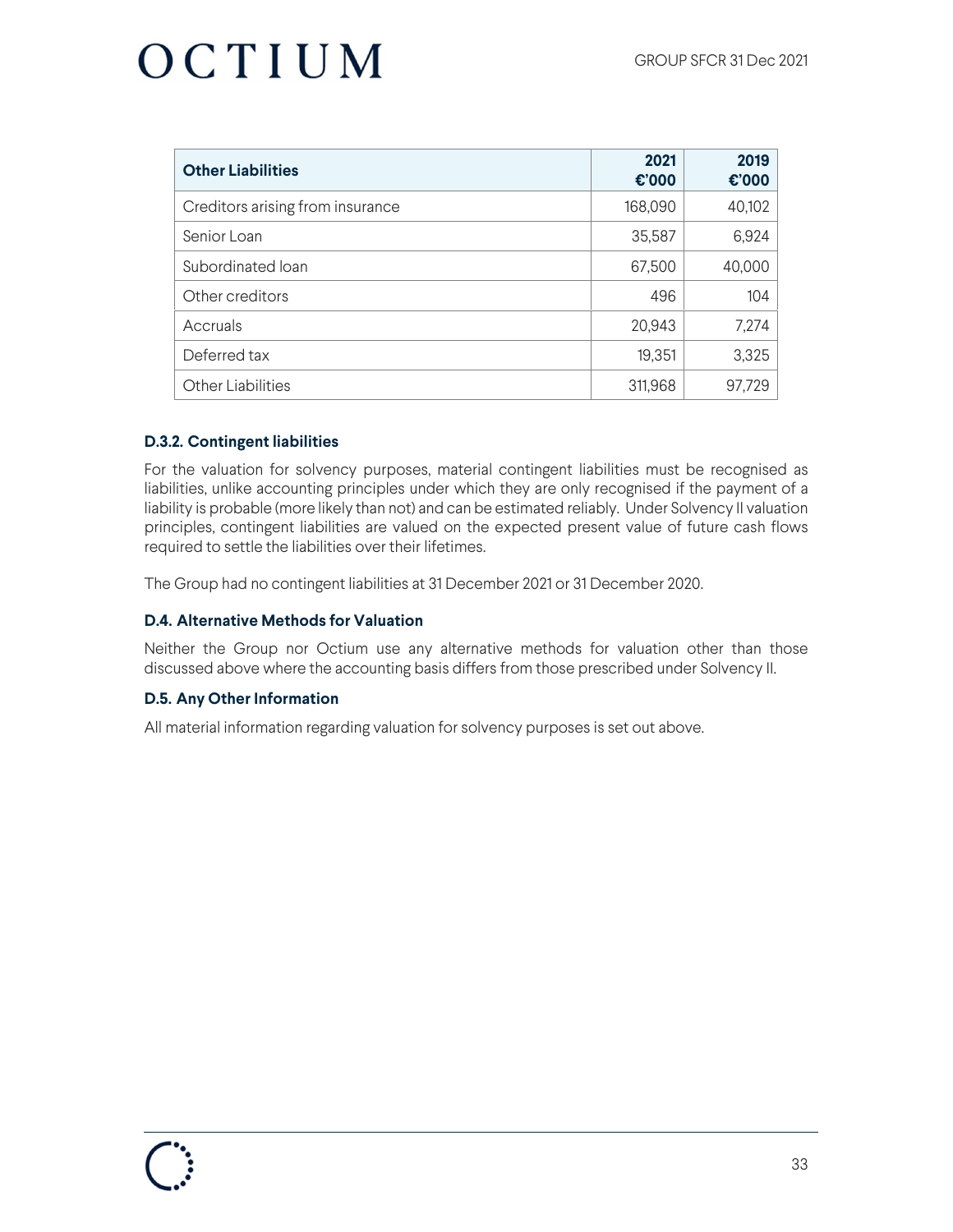### **E. Capital Management**

#### **E.1. Own funds**

#### **E.1.1. Policies and Processes**

Octium Holding S.A. is a single shareholder entity whose shares are fully paid up. The Group's own fund items (other than the value arising from the existing policies and the Italian tax assets) are invested in bank deposits.

The Group is at all times required to have own funds available at group level equal to at least 100% of the Group SCR. The Group sets internal target capital levels above the level of the Group SCR to ensure timely action can be taken to address a deteriorating capital position.

#### **E.1.2. Analysis of Own Funds**

Group own funds are comprised of paid-in ordinary share capital, a paid-up subordinated loan and the reconciliation reserve, as detailed in the table below.

Octium Holding S.A. issued a non-subordinated loan to a connected undertaking in May 2017. In December 2017, part of the non-subordinated debt was converted into Tier 1 subordinated debt. However, due to Solvency II limits, not all of available Tier 1 sub-debt is eligible to cover the Group SCR and Minimum Consolidated Group SCR. The subordinated debt issued in December 2021 is treated as Tier 1 subordinated debt.

| <b>Analysis of Own Funds</b>                           |          | 2021<br>€'000 |              |               | 2020<br>$\epsilon$ '000 |              |
|--------------------------------------------------------|----------|---------------|--------------|---------------|-------------------------|--------------|
|                                                        | Tier 1   | <b>Tier 2</b> | <b>Total</b> | <b>Tier 1</b> | <b>Tier 2</b>           | <b>Total</b> |
| <b>Share Capital</b>                                   | 31       |               | 31           | 31            |                         | 31           |
| <b>Subordinated Liabilities</b>                        | 67,500   |               | 67,500       | 40,000        |                         | 40,000       |
| Subordinated Liabilities -<br>SCR tiering restrictions | (37,088) | 37,088        | $(-)$        | (26, 320)     | 26,108                  | (213)        |
| <b>Reconciliation Reserve</b>                          | 121,615  |               | 121,615      | 54,688        |                         | 54,688       |
| <b>Own Funds Available to meet</b><br><b>SCR</b>       | 152,058  | 37,088        | 189,146      | 68,399        | 26,108                  | 94,506       |
| Subordinated Liabilities -<br>MCR tiering restrictions |          | (25,866)      | (25,866)     |               | (21,408)                | (21, 408)    |
| <b>Own Funds Available to meet</b><br><b>MCR</b>       | 152,058  | 11,222        | 163,280      | 68,398        | 4,699                   | 73,098       |

The reconciliation reserve is made up of retained earnings as per the consolidated balance sheet and the projected future surplus arising from fees from the existing policies (i.e. technical provisions excluding unit reserves) net of deferred tax liabilities. A reconciliation between equity as shown in the financial statements and the Solvency II excess of assets over liabilities is shown below.

There are no restrictions to the fungibility and transferability of the related undertaking's own funds within the Group.

The decrease in Group own funds available to meet SCR from 31 December 2020 to 31 December 2021 is mainly as a result of the acquisition of Octium Assurance and the related funding structure.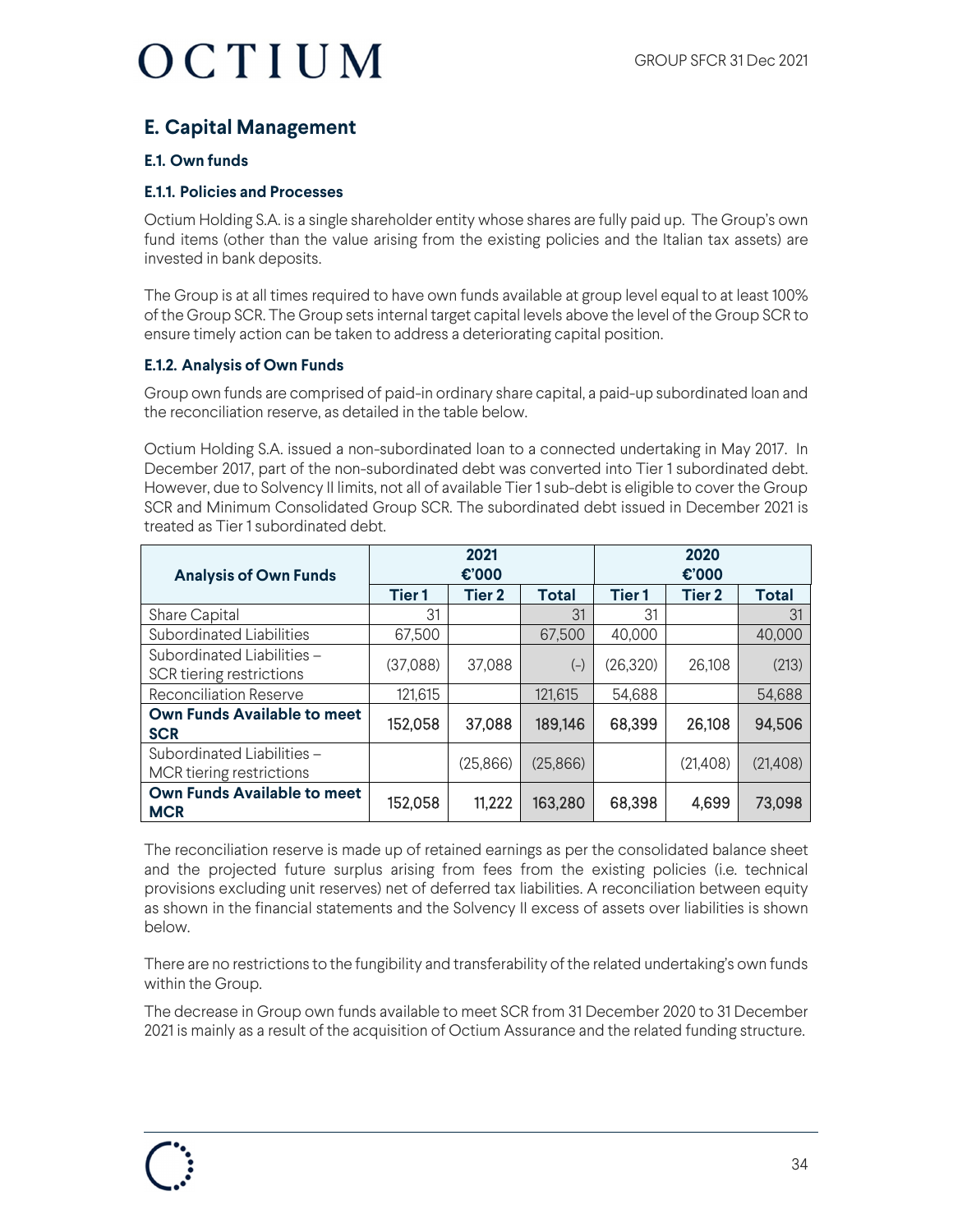#### **E.1.3. Reconciliation of equity in the Financial Statements and Own Funds (excluding tiering restrictions)**

| <b>Reconciliation of Equity to Own Funds</b>      | 2021<br>€'000 | 2020<br>€'000 |
|---------------------------------------------------|---------------|---------------|
| Total Equity per F/S                              | 61,307        | 31,443        |
| Solvency II BEL                                   | 145,620       | 44,133        |
| Solvency II Risk Margin                           | (48,660)      | (15, 923)     |
| Deferred Tax Liability                            | (19, 342)     | (3,325)       |
| Reinsurance Recoverables                          | (17, 295)     | (1,531)       |
| Other                                             |               |               |
| <b>Excess of Assets over Liabilities</b>          | 121,646       | 54,719        |
| <b>Subordinated Liabilities</b>                   | 67,500        | 40,000        |
| <b>Own Funds (excluding tiering restrictions)</b> | 189,146       | 94,719        |

The Group's own funds bear the following features:

- 1. They are not subject to transitional arrangements.
- 2. No deductions have been applied to own funds.
- 3. There are no ancillary own funds.

#### **E.2. Solvency Capital Requirement and Minimum Capital Requirement**

The Group calculates its solvency capital requirement using the consolidation-based method (Method 1). The amount of Group's SCR and MCR at 31 December 2021 are €123.4m and €55.5m respectively (2019: €52.0m and €23.5m).

The table below shows the components of the SCR (using the Standard Formula) at 31 December:

| <b>Solvency Capital Requirement</b>       | 2021<br>€'000 | 2020<br>€'000 |
|-------------------------------------------|---------------|---------------|
| Market Risk                               | 91,516        | 30,394        |
| Counterparty Risk                         | 4,444         | 794           |
| <b>Underwriting Risk</b>                  | 90,822        | 36,708        |
| <b>Diversification Effects</b>            | (41,165)      | (14, 451)     |
| <b>Basic SCR</b>                          | 145,618       | 53,445        |
| <b>Operational Risk</b>                   | 4,041         | 2,080         |
| Loss-absorbing capacity of Deferred Taxes | (24, 973)     | (3,325)       |
| <b>Solvency Capital Requirement</b>       | 124,686       | 52,200        |

The SCR increased during 2021 due primarily to the acquisition of Octium Assurance AG and the related funding structure.

#### **E.3. Use of the duration-based equity risk sub-module in the calculation of the Solvency Capital Requirement**

The Group has not opted to use the duration-based equity risk sub-module, of the Solvency II regulations

#### **E.4. Differences between the standard formula and any internal model used**

The Group does not use an internal model.

#### **E.5. Non-compliance with the Minimum Capital Requirement and non-compliance with the Solvency Capital Requirement**

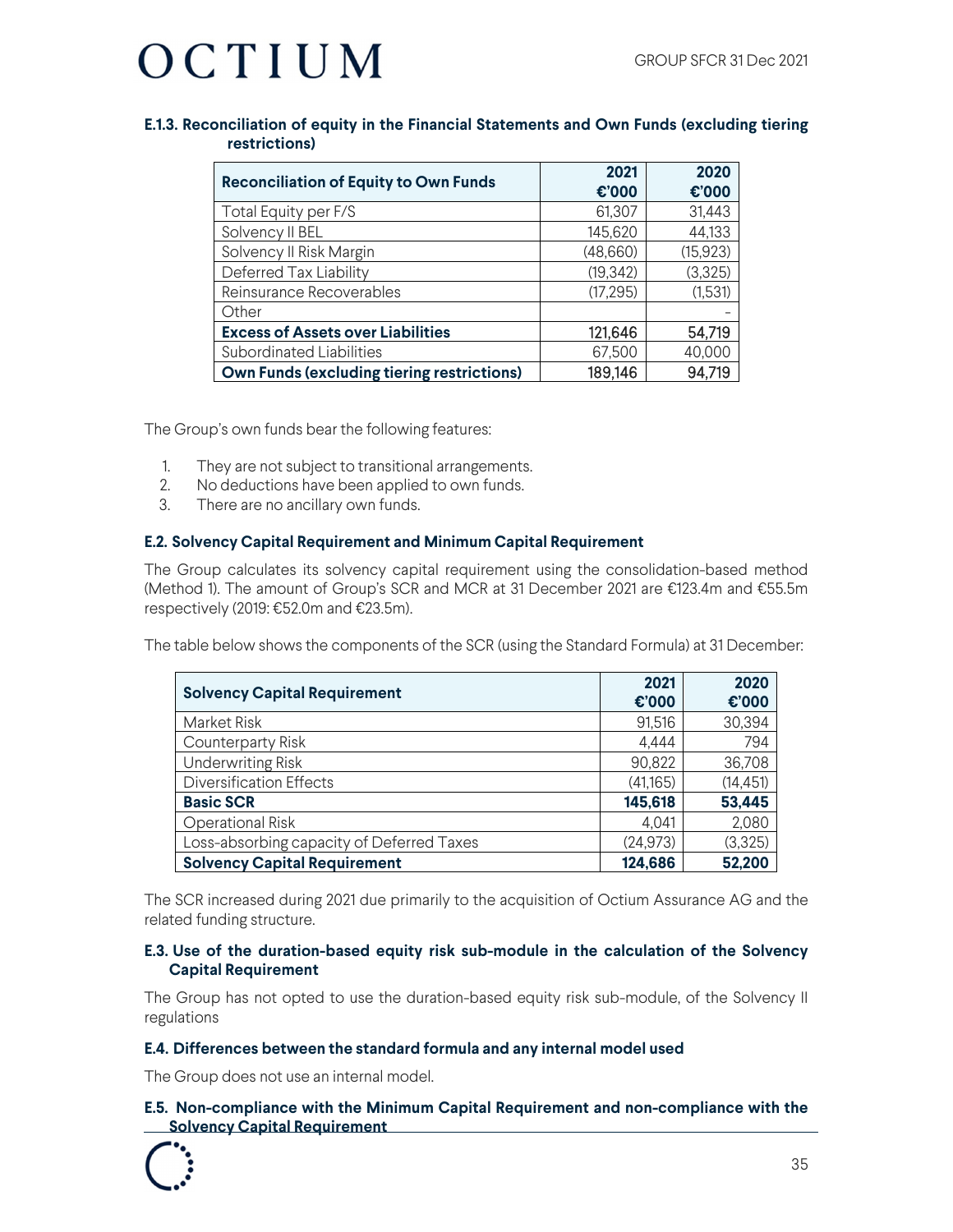There was no breach of the Solvency Capital Requirement (and hence the Minimum Capital Requirement) over the reporting period.

#### **E.6. Any Other Information**

The Group uses EIOPA's Solvency II Standard Formula. It does not use specific parameters and does not use simplified calculations in its computation of capital requirements.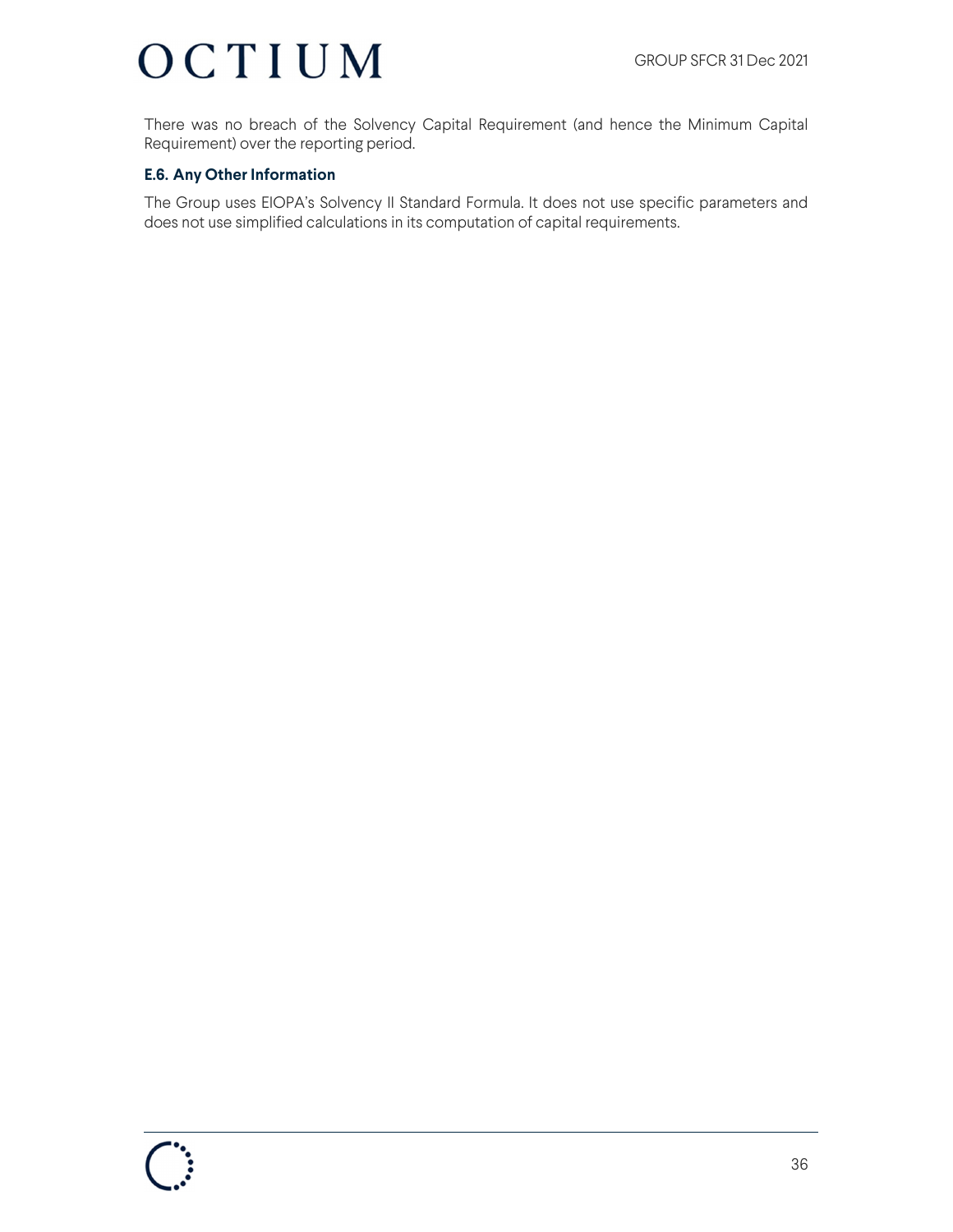### **F. Appendix: Group Quantitative Reporting Templates**

#### **F.1. QRT – S.02.01.02 – Balance Sheet**

|       |                                                                                           | <b>Solvency II</b><br>value |
|-------|-------------------------------------------------------------------------------------------|-----------------------------|
|       | <b>Assets</b>                                                                             | C0010                       |
| R0030 | Intangible assets                                                                         | 0                           |
| R0040 | Deferred tax assets                                                                       | $\overline{0}$              |
| R0050 | Pension benefit surplus                                                                   | $\overline{0}$              |
| R0060 | Property, plant & equipment held for own use                                              | 308                         |
| R0070 | Investments (other than assets held for index-linked and<br>unit-linked contracts)        | 38,679                      |
| R0080 | Property (other than for own use)                                                         | $\mathbf 0$                 |
| R0090 | Holdings in related undertakings, including participations                                | $\overline{0}$              |
| R0100 | Equities                                                                                  | $\overline{0}$              |
| R0110 | Equities - listed                                                                         | $\mathbf 0$                 |
| R0120 | Equities - unlisted                                                                       | $\overline{0}$              |
| R0130 | <b>Bonds</b>                                                                              | $\overline{0}$              |
| R0140 | <b>Government Bonds</b>                                                                   | $\mathbf 0$                 |
| R0150 | Corporate Bonds                                                                           | 0                           |
| R0160 | Structured notes                                                                          | $\overline{0}$              |
| R0170 | <b>Collateralised securities</b>                                                          | $\mathbf 0$                 |
| R0180 | Collective Investments Undertakings                                                       | $\overline{2}$              |
| R0190 | Derivatives                                                                               | $\overline{0}$              |
| R0200 | Deposits other than cash equivalents                                                      | 38,677                      |
| R0210 | Other investments                                                                         | $\Omega$                    |
| R0220 | Assets held for index-linked and unit-linked contracts                                    | 9,696,712                   |
| R0230 | Loans and mortgages                                                                       | 0                           |
| R0240 | Loans on policies                                                                         | $\overline{0}$              |
| R0250 | Loans and mortgages to individuals                                                        | $\overline{0}$              |
| R0260 | Other loans and mortgages                                                                 | $\overline{0}$              |
| R0270 | Reinsurance recoverables from:                                                            | $-17,295$                   |
| R0340 | Life index-linked and unit-linked                                                         | $-17,295$                   |
| R0350 | Deposits to cedants                                                                       | $\mathbf 0$                 |
| R0360 | Insurance and intermediaries receivables                                                  | 4,326                       |
| R0370 | Reinsurance receivables                                                                   | 59                          |
| R0380 | Receivables (trade, not insurance)                                                        | 1,346                       |
| R0390 | Own shares (held directly)                                                                | 0                           |
| R0400 | Amounts due in respect of own fund items or initial fund<br>called up but not yet paid in | $\mathbf 0$                 |
| R0410 | Cash and cash equivalents                                                                 | 57,819                      |
| R0420 | Any other assets, not elsewhere shown                                                     | 84,674                      |
| R0500 | <b>Total assets</b>                                                                       | 9,866,626                   |

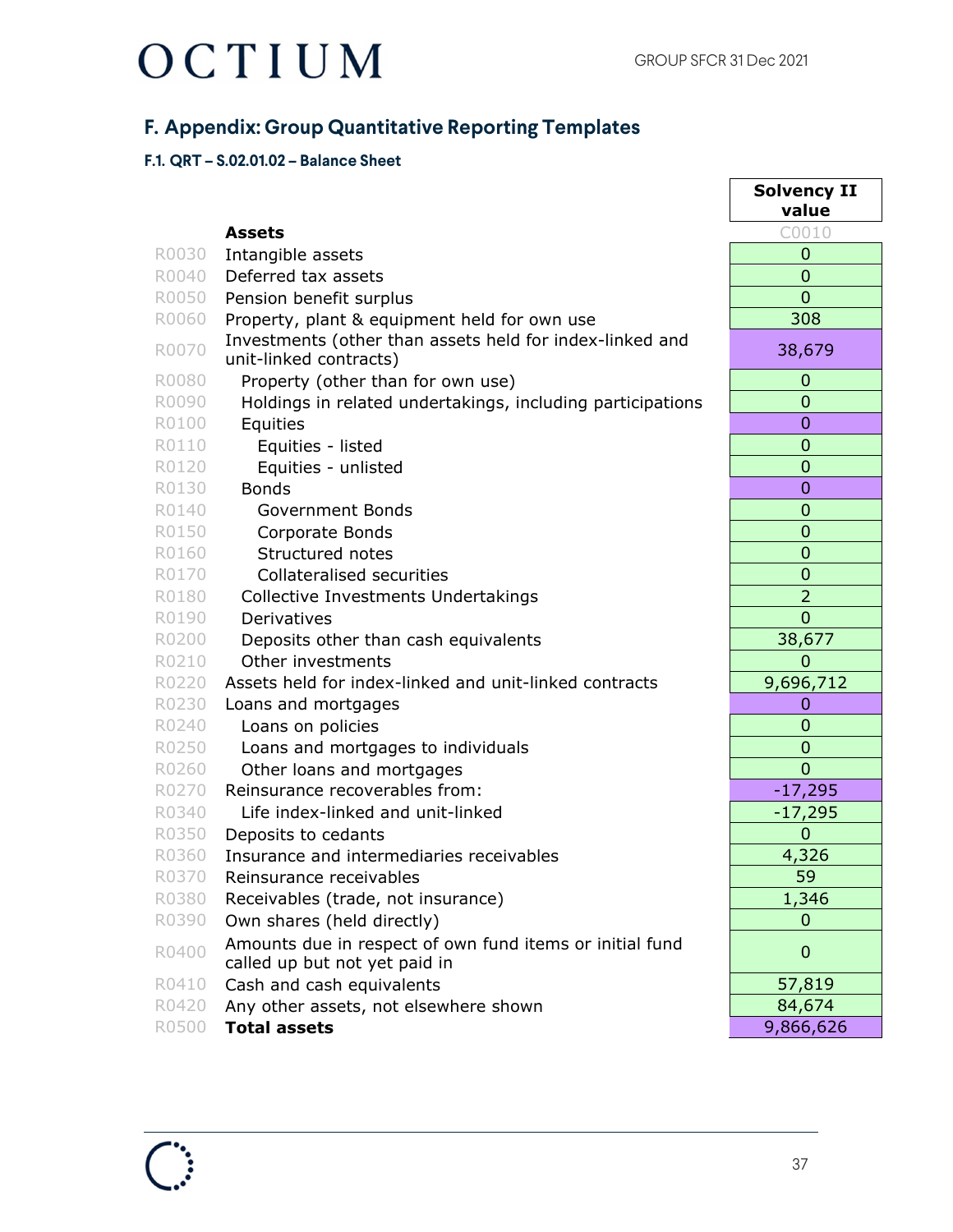#### **F.2. QRT – S.02.01.02 – Balance Sheet (continued)**

#### **Liabilities** C0010

Technical provisions – non-life 0 Technical provisions – non-life (excluding health) 0 TP calculated as a whole  $\qquad \qquad$  0 Best Estimate and the contract of the contract of the contract of the contract of the contract of the contract of the contract of the contract of the contract of the contract of the contract of the contract of the contract Risk margin and the contract of the contract of the contract of the contract of the contract of the contract of the contract of the contract of the contract of the contract of the contract of the contract of the contract o Technical provisions - health (similar to non-life) 0 TP calculated as a whole  $\overline{0}$ Best Estimate and the contract of the contract of the contract of the contract of the contract of the contract of the contract of the contract of the contract of the contract of the contract of the contract of the contract Risk margin and the control of the control of the control of the control of the control of the control of the control of the control of the control of the control of the control of the control of the control of the control Technical provisions - life (excluding index-linked and unit-linked) 0 Technical provisions - health (similar to life) 0 TP calculated as a whole 0 Best Estimate and the contract of the contract of the contract of the contract of the contract of the contract of the contract of the contract of the contract of the contract of the contract of the contract of the contract Risk margin and the contract of the contract of the contract of the contract of the contract of the contract of the contract of the contract of the contract of the contract of the contract of the contract of the contract o Technical provisions – life (excluding health and index-linked and unit-linked) <sup>0</sup> TP calculated as a whole  $\overline{0}$ Best Estimate and the contract of the contract of the contract of the contract of the contract of the contract of the contract of the contract of the contract of the contract of the contract of the contract of the contract Risk margin and the contract of the contract of the contract of the contract of the contract of the contract of the contract of the contract of the contract of the contract of the contract of the contract of the contract o Technical provisions – index-linked and unit-linked 9,433,022 TP calculated as a whole  $\overline{0}$ Best Estimate 8,384,362 Risk margin and the set of the set of the set of the set of the set of the set of the set of the set of the set of the set of the set of the set of the set of the set of the set of the set of the set of the set of the set Contingent liabilities 0 Provisions other than technical provisions 168,090 and 168,090 and 168,090 and 168,090 and 168,090 and 168,090 Pension benefit obligations and the set of the set of the set of the set of the set of the set of the set of the set of the set of the set of the set of the set of the set of the set of the set of the set of the set of the **Deposits from reinsurers and all of the set of the control of the control of the control of the control of the control of the control of the control of the control of the control of the control of the control of the contr** Deferred tax liabilities and the set of the set of the set of the set of the set of the set of the set of the set of the set of the set of the set of the set of the set of the set of the set of the set of the set of the se Derivatives 0 Debts owed to credit institutions and the control of the control of the control of the control of the control o Financial liabilities other than debts owed to credit institutions and the state of 35,587 Insurance & intermediaries payables 301 Reinsurance payables **195** Payables (trade, not insurance) 20,943 Subordinated liabilities 67,500 Subordinated liabilities not in Basic Own Funds 0 Subordinated liabilities in Basic Own Funds 67,500 Any other liabilities, not elsewhere shown and a control of the state of the state of the state of the state o **Total liabilities** 9,744,980 **Excess of assets over liabilities 121,646** 

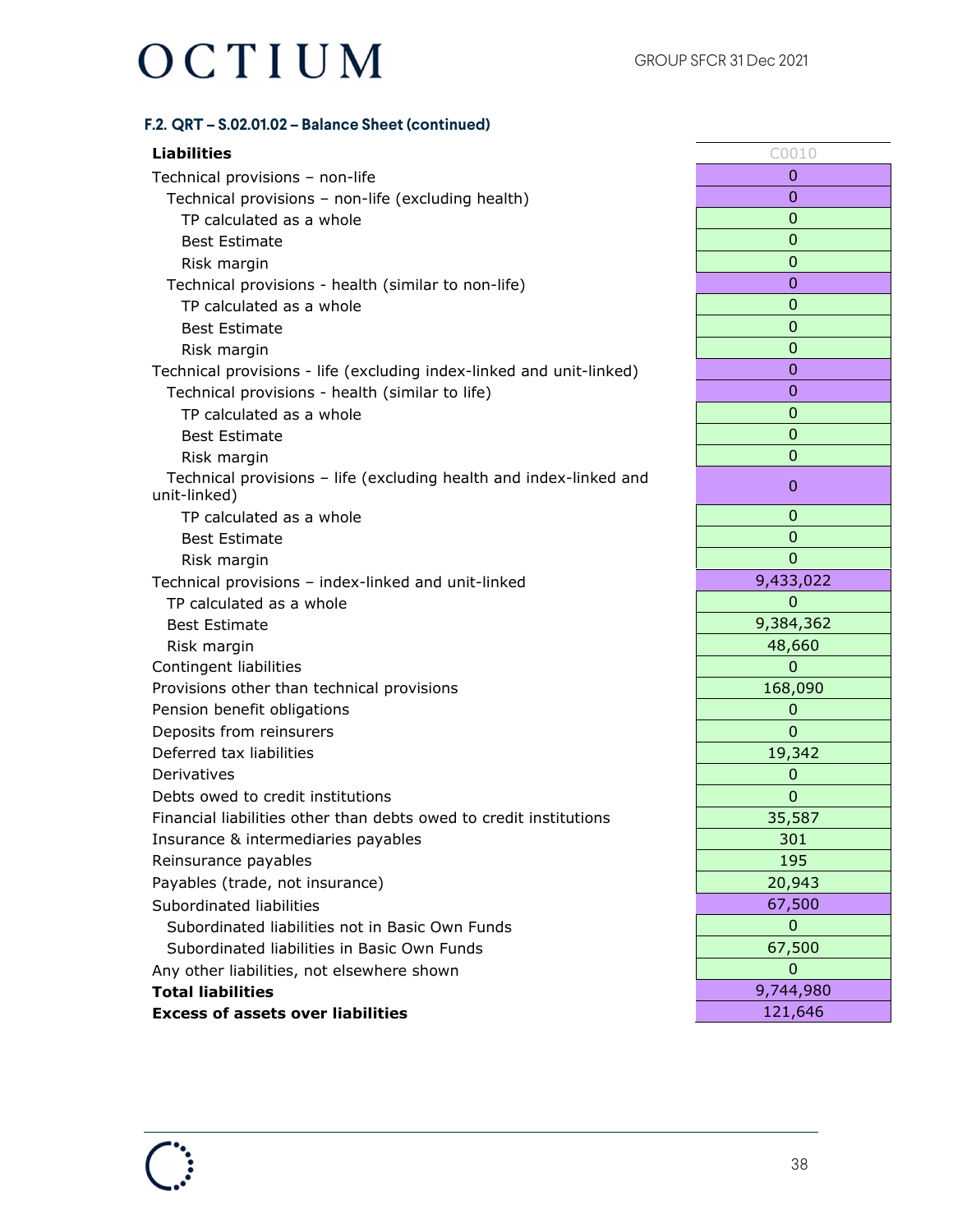| F.3. QRT – S.05.01.02 – Premiums, claims and expenses by line of business |  |  |
|---------------------------------------------------------------------------|--|--|
|---------------------------------------------------------------------------|--|--|

|                                   | Line of<br><b>Business for:</b><br>life<br>insurance<br>obligations<br>Index-linked<br>and unit-<br>linked<br>insurance | <b>Total</b>              |
|-----------------------------------|-------------------------------------------------------------------------------------------------------------------------|---------------------------|
|                                   | C0230                                                                                                                   | C0300                     |
| <b>Premiums written</b>           |                                                                                                                         |                           |
| Gross                             | 317,834                                                                                                                 | 317,834                   |
| Reinsurers' share                 | 32                                                                                                                      | 32                        |
| <b>Net</b>                        | 317,802                                                                                                                 | 317,802                   |
| <b>Premiums earned</b>            |                                                                                                                         |                           |
| Gross                             | 317,834                                                                                                                 | 317,834                   |
| Reinsurers' share                 | 32                                                                                                                      | 32                        |
| <b>Net</b>                        | 317,802                                                                                                                 | 317,802                   |
| <b>Claims incurred</b>            |                                                                                                                         |                           |
| Gross<br>Reinsurers' share        | 251,969<br>$\overline{0}$                                                                                               | 251,969<br>$\overline{0}$ |
| <b>Net</b>                        | 251,969                                                                                                                 | 251,969                   |
| <b>Changes in other technical</b> |                                                                                                                         |                           |
| provisions                        |                                                                                                                         |                           |
| Gross                             | $\mathbf 0$                                                                                                             | $\mathbf 0$               |
| Reinsurers' share                 | $\overline{0}$                                                                                                          | 0                         |
| <b>Net</b>                        | $\overline{0}$                                                                                                          | $\overline{0}$            |
| <b>Expenses incurred</b>          | 9,481                                                                                                                   | 9,481                     |
| <b>Other expenses</b>             |                                                                                                                         | 2,352                     |
| <b>Total expenses</b>             |                                                                                                                         | 11,834                    |

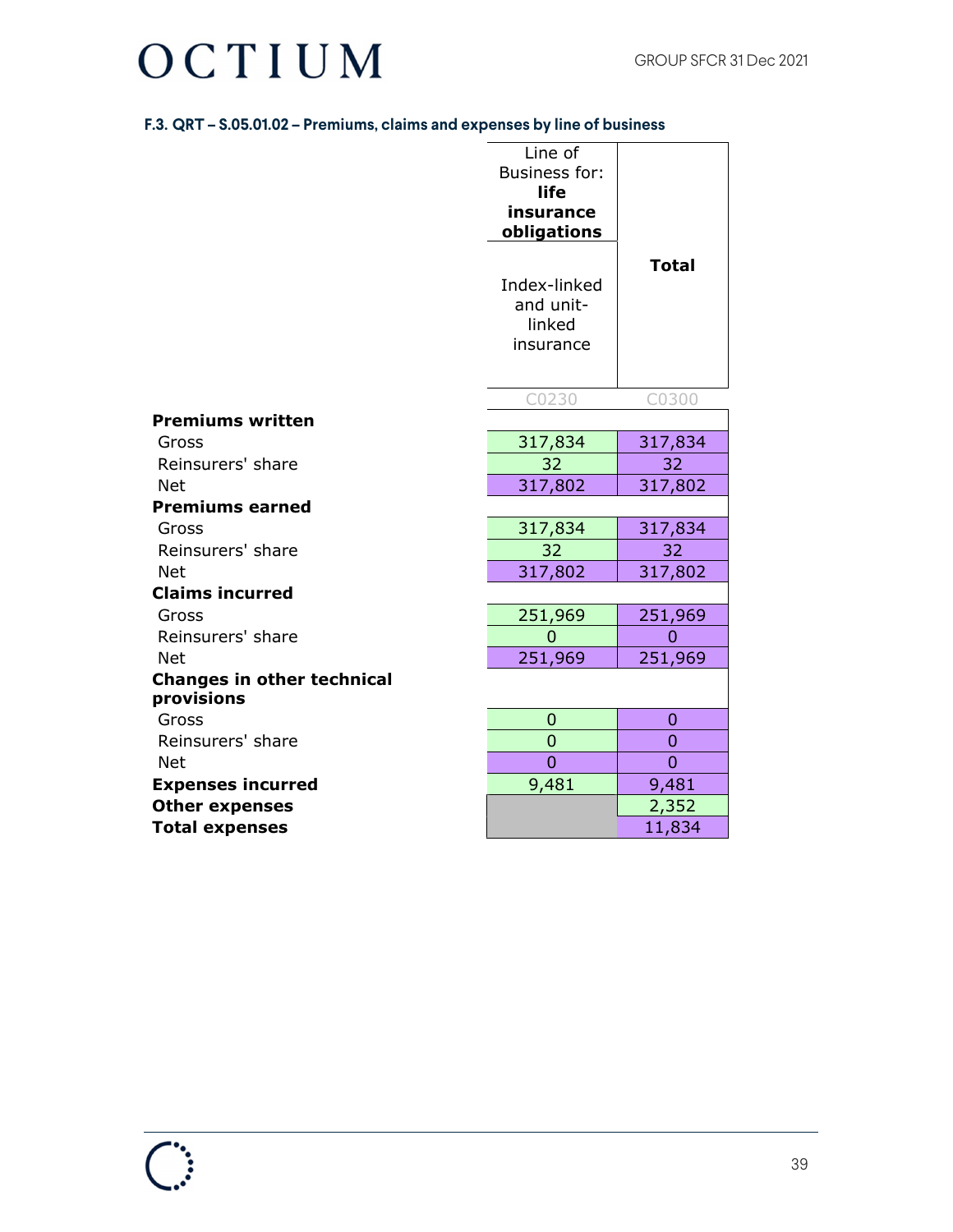GROUP SFCR 31 Dec 2021

**F. G.05.02.01** - Premiums, claims and expenses by **construction country**



|       |                                                 | Home<br>Country | Top 5<br>countries<br>(by amount<br>of gross<br>premiums<br>written) -<br>life<br>obligations | <b>Total Top 5</b><br>and home<br>country |
|-------|-------------------------------------------------|-----------------|-----------------------------------------------------------------------------------------------|-------------------------------------------|
|       |                                                 | C0150           | C0160                                                                                         | C0210                                     |
| R1400 |                                                 |                 | IT                                                                                            |                                           |
|       |                                                 | C0220           | C0230                                                                                         | C0280                                     |
|       | <b>Premiums written</b>                         |                 |                                                                                               |                                           |
| R1410 | Gross                                           | 185,123         | 132,711                                                                                       | 317,834                                   |
| R1420 | Reinsurers' share                               | $\Omega$        | $\Omega$                                                                                      | $\Omega$                                  |
| R1500 | <b>Net</b>                                      | 185,123         | 132,711                                                                                       | 317,834                                   |
|       | <b>Premiums earned</b>                          |                 |                                                                                               |                                           |
| R1510 | Gross                                           | $\mathbf 0$     | 0                                                                                             | $\mathbf{0}$                              |
| R1520 | Reinsurers' share                               | $\overline{0}$  | $\overline{0}$                                                                                | $\overline{0}$                            |
| R1600 | <b>Net</b>                                      | $\overline{0}$  | $\overline{0}$                                                                                | $\overline{0}$                            |
|       | <b>Claims incurred</b>                          |                 |                                                                                               |                                           |
| R1610 | Gross                                           | 161,838         | 84,997                                                                                        | 246,835                                   |
| R1620 | Reinsurers' share                               | $\overline{0}$  | $\overline{0}$                                                                                | $\overline{0}$                            |
| R1700 | <b>Net</b>                                      | 161,838         | 84,997                                                                                        | 246,835                                   |
|       | <b>Changes in other</b><br>technical provisions |                 |                                                                                               |                                           |
| R1710 | Gross                                           | $\overline{0}$  | 0                                                                                             | $\overline{0}$                            |
| R1720 | Reinsurers' share                               | $\overline{0}$  | $\overline{0}$                                                                                | $\overline{0}$                            |
| R1800 | <b>Net</b>                                      | $\overline{0}$  | $\overline{0}$                                                                                | $\overline{0}$                            |
| R1900 | <b>Expenses incurred</b>                        | 5,232           | 3,775                                                                                         | 9,007                                     |
| R2500 | <b>Other expenses</b>                           |                 |                                                                                               | 2,307                                     |
| R2600 | <b>Total expenses</b>                           |                 |                                                                                               | 11,314                                    |



- 
- 
- 
- 
- 
- 
- 
- 
- 
- 
- 
- 

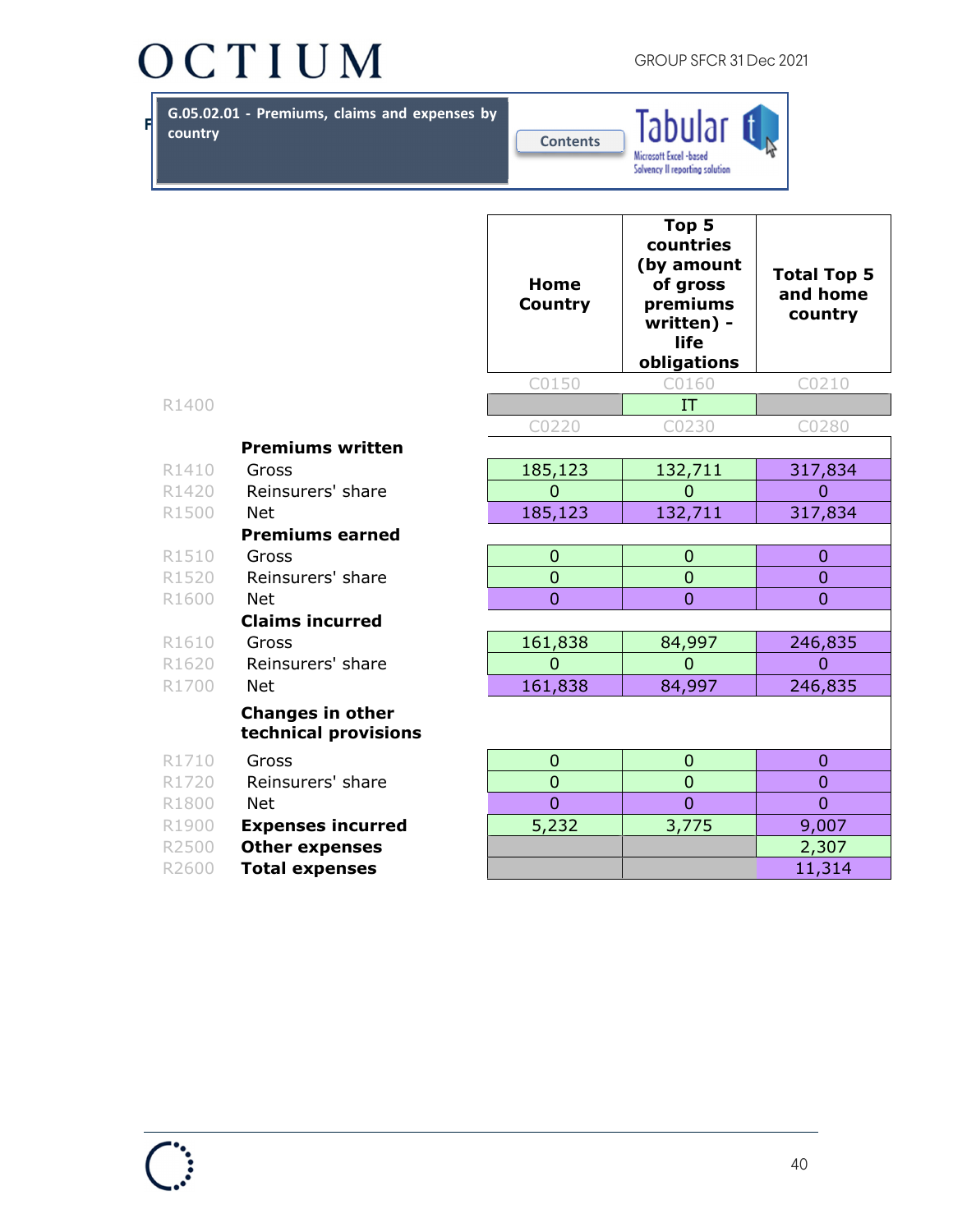#### **F.5. QRT – S.23.01.22 – Own Funds**

#### **Basic own funds before deduction for participations in other financial sector**

Ordinary share capital (gross of own shares)

Reconciliation reserve

Subordinated liabilities

#### **Total basic own funds after deductions**

Own funds aggregated when using the D&A and a combination of method net of IGT

Total available own funds to meet the consolidated group SCR (excluding own funds from other financial sector and from the undertakings included via D&A ) Total available own funds to meet the minimum

consolidated group SCR

Total eligible own funds to meet the consolidated group SCR (excluding own funds from other financial sector and from the undertakings included via D&A )

Total eligible own funds to meet the minimum consolidated group SCR

**Consolidated Group SCR** 

**Minimum consolidated Group SCR** 

**Ratio of Eligible own funds to Minimum Consolidated Group SCR** 

**Total eligible own funds to meet the group SCR (including own funds from other financial sector and from the undertakings included via D&A ) Group SCR** 

**Ratio of Eligible own funds to group SCR including other financial sectors and the undertakings included via D&A** 

#### **Reconciliation reserve and all reserve** control

Excess of assets over liabilities

Other basic own fund items

**Reconciliation reserve before deduction for participations** 

| <b>Total</b>   | Tier 1 -<br>unrestricted | Tier 1 -<br>restricted | Tier <sub>2</sub> |
|----------------|--------------------------|------------------------|-------------------|
|                |                          |                        |                   |
| 31             | 31                       |                        | $\overline{0}$    |
| 121,615        | 121,615                  |                        |                   |
| 67,500         |                          | 67,500                 | $\mathbf 0$       |
| 189,146        | 121,646                  | 67,500                 | $\mathbf{0}$      |
| $\overline{0}$ | $\overline{0}$           | $\overline{0}$         | $\overline{0}$    |
|                |                          |                        |                   |
| 189,146        | 121,646                  | 67,500                 | $\overline{0}$    |
| 189,146        | 121,646                  | 67,500                 | $\overline{0}$    |
| 189,146        | 121,646                  | 30,412                 | 37,088            |
| 163,280        | 121,646                  | 30,412                 | 11,222            |
| 56,109         |                          |                        |                   |
| 2.9101         |                          |                        |                   |
| 189,146        | 121,646                  | 30,412                 | 37,088            |
| 124,686        |                          |                        |                   |
| 1.5170         |                          |                        |                   |

| 121,646 |  |  |
|---------|--|--|
| 31      |  |  |
| 121,615 |  |  |

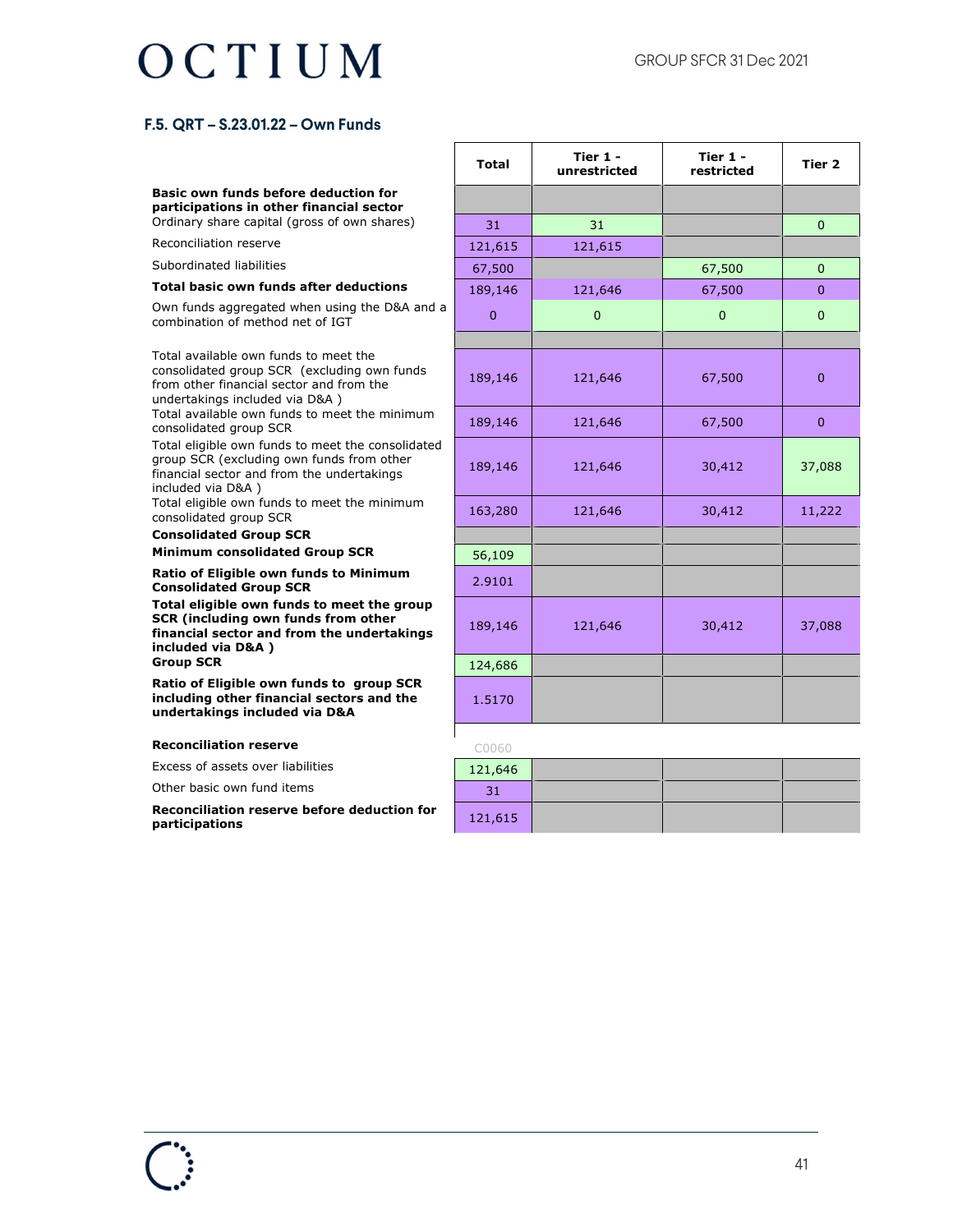### OCTIUM

#### **F.6. QRT – S.25.01.22 – Solvency Capital Requirement – for groups on standard formula**

 $\mathsf{r}$ 

|       |                                                                                         | <b>Gross solvency</b><br>capital<br>requirement |
|-------|-----------------------------------------------------------------------------------------|-------------------------------------------------|
|       |                                                                                         | C0110                                           |
| R0010 | Market risk                                                                             | 91,516                                          |
| R0020 | Counterparty default risk                                                               | 4,444                                           |
| R0030 | Life underwriting risk                                                                  | 90,822                                          |
| R0040 | Health underwriting risk                                                                | 0                                               |
| R0050 | Non-life underwriting risk                                                              | $\overline{0}$                                  |
| R0060 | Diversification                                                                         | $-41,165$                                       |
| R0070 | Intangible asset risk                                                                   | 0                                               |
| R0100 | <b>Basic Solvency Capital Requirement</b>                                               | 145,618                                         |
|       | <b>Calculation of Solvency Capital Requirement</b>                                      | C0100                                           |
| R0130 | Operational risk                                                                        | 4,041                                           |
| R0140 | Loss-absorbing capacity of technical provisions                                         | $\overline{0}$                                  |
| R0150 | Loss-absorbing capacity of deferred taxes                                               | $-24,974$                                       |
| R0200 | Solvency capital requirement excluding capital<br>add-on                                | 124,686                                         |
| R0210 | Capital add-on already set                                                              | $\overline{0}$                                  |
| R0220 | Solvency capital requirement                                                            | 124,686                                         |
|       | <b>Other information on SCR</b>                                                         |                                                 |
| R0470 | Minimum consolidated group solvency capital<br>requirement                              | 56,109                                          |
|       | <b>Information on other entities</b>                                                    |                                                 |
| R0500 | Capital requirement for other financial sectors<br>(Non-insurance capital requirements) | $\Omega$                                        |
| R0570 | <b>Solvency capital requirement</b>                                                     | 124,686                                         |